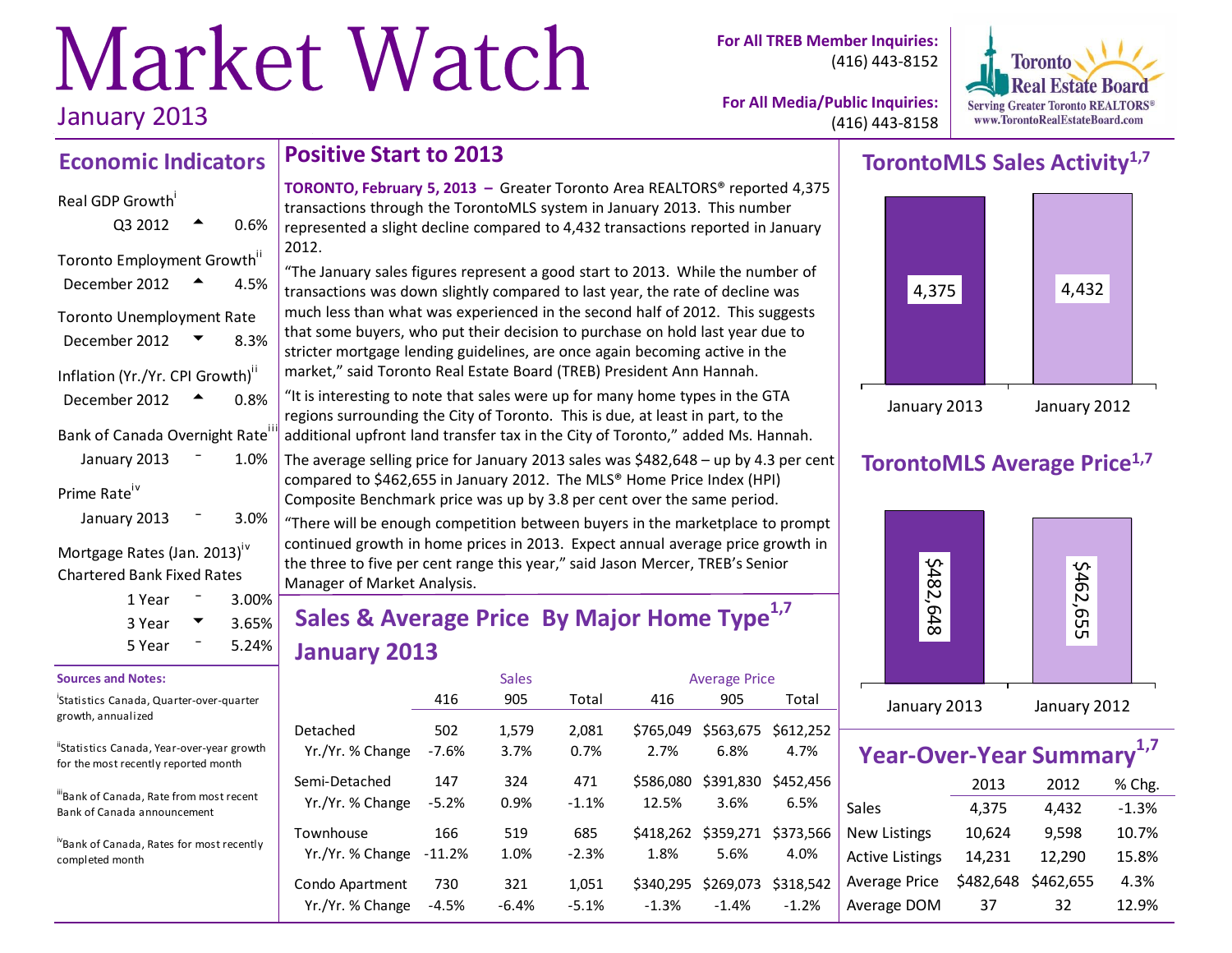# SALES BY PRICE RANGE AND HOUSE TYPE $^{1,7}$  and the set of the set of the set of the set of the set of the set of the set of the set of the set of the set of the set of the set of the set of the set of the set of the set o

| <b>Price Range</b>          | <b>Detached</b> | Semi-Detached | Att/Row/Twnhouse | <b>Condo Townhouse</b> | <b>Condo Apt</b> | Link         | Co-op Apt      | <b>Det Condo</b> | Co-ownership Apt | Total     |
|-----------------------------|-----------------|---------------|------------------|------------------------|------------------|--------------|----------------|------------------|------------------|-----------|
| \$0 to \$99,999             | 2               | $\mathbf{0}$  |                  | $\overline{2}$         | 12               | $\mathbf 0$  | $\mathbf 0$    | $\mathbf{0}$     |                  | 17        |
| \$100,000 to \$199,999      | 27              | 9             |                  | 31                     | 156              | $\mathbf 0$  |                | $\Omega$         |                  | 230       |
| \$200,000 to \$299,999      | 164             | 38            | 44               | 102                    | 369              | 14           |                | 3                |                  | 736       |
| \$300,000 to \$399,999      | 328             | 145           | 148              | 124                    | 302              | 21           |                |                  |                  | 1,069     |
| \$400,000 to \$499,999      | 408             | 178           | 116              | 27                     | 130              | 23           | $\Omega$       |                  |                  | 883       |
| \$500,000 to \$599,999      | 379             | 48            | 37               | 14                     | 36               | 11           | $\Omega$       |                  |                  | 525       |
| \$600,000 to \$699,999      | 248             | 24            | 11               | 3                      | 22               | 6            | $\overline{0}$ | $\mathbf 0$      |                  | 314       |
| \$700,000 to \$799,999      | 174             | 10            | 10               |                        | 11               | 0            | $\Omega$       |                  |                  | 209       |
| \$800,000 to \$899,999      | 96              |               |                  | ∠                      |                  | $\mathbf 0$  | $\overline{0}$ | $\mathbf 0$      |                  | 113       |
| \$900,000 to \$999,999      | 60              |               |                  |                        |                  | $\Omega$     | $\Omega$       |                  |                  | 71        |
| \$1,000,000 to \$1,249,999  | 92              |               |                  | $\mathbf 0$            |                  | $\Omega$     | $\Omega$       | $\mathbf 0$      |                  | 99        |
| \$1,250,000 to \$1,499,999  | 38              |               |                  | $\mathbf 0$            |                  | $\Omega$     | $\Omega$       | $\Omega$         |                  | 40        |
| \$1,500,000 to \$1,749,999  | 20              |               | 0                | $\mathbf 0$            |                  | $\mathbf{0}$ | $\Omega$       | $\mathbf 0$      |                  | 22        |
| \$1,750,000 to \$1,999,999  | 20              |               |                  | $\mathbf 0$            |                  | $\Omega$     |                |                  |                  | 21        |
| $$2,000,000+$               | 25              |               |                  | $\Omega$               | <sup>0</sup>     | $\Omega$     | n              |                  |                  | 26        |
| <b>Total Sales</b>          | 2,081           | 471           | 373              | 312                    | 1,051            | 75           | 5              | Δ                | 3                | 4,375     |
| <b>Share of Total Sales</b> | 47.6%           | 10.8%         | 8.5%             | 7.1%                   | 24.0%            | 1.7%         | 0.1%           | 0.1%             | 0.1%             |           |
| <b>Average Price</b>        | \$612,252       | \$452,456     | \$411,757        | \$327,908              | \$318,542        | \$415,062    | \$141,000      | \$301,250        | \$220,333        | \$482,648 |

# SALES BY PRICE RANGE AND HOUSE TYPE<sup>1,7</sup>  $\sqrt{2}$  and  $\sqrt{2}$  and  $\sqrt{2}$  and  $\sqrt{2}$  and  $\sqrt{2}$  and  $\sqrt{2}$  and  $\sqrt{2}$  and  $\sqrt{2}$  and  $\sqrt{2}$  and  $\sqrt{2}$  and  $\sqrt{2}$  and  $\sqrt{2}$  and  $\sqrt{2}$  and  $\sqrt{2}$  and  $\sqrt{2}$  and

| <b>Price Range</b>          | <b>Detached</b> | Semi-Detached | Att/Row/Twnhouse   Condo Townhouse |                | <b>Condo Apt</b> | Link        | Co-op Apt | <b>Det Condo</b> | <b>Co-ownership Apt</b> | Total     |
|-----------------------------|-----------------|---------------|------------------------------------|----------------|------------------|-------------|-----------|------------------|-------------------------|-----------|
| \$0 to \$99,999             | $\overline{2}$  | $\mathbf 0$   |                                    | $\overline{2}$ | 12               | $\mathbf 0$ | 0         | $\mathbf 0$      |                         | 17        |
| \$100,000 to \$199,999      | 27              | 9             |                                    | 31             | 156              |             |           |                  |                         | 230       |
| \$200,000 to \$299,999      | 164             | 38            | 44                                 | 102            | 369              | 14          |           |                  |                         | 736       |
| \$300,000 to \$399,999      | 328             | 145           | 148                                | 124            | 302              | 21          |           |                  |                         | 1,069     |
| \$400,000 to \$499,999      | 408             | 178           | 116                                | 27             | 130              | 23          |           |                  |                         | 883       |
| \$500,000 to \$599,999      | 379             | 48            | 37                                 | 14             | 36               | 11          |           |                  |                         | 525       |
| \$600,000 to \$699,999      | 248             | 24            | 11                                 | $\overline{3}$ | 22               | 6           |           |                  |                         | 314       |
| \$700,000 to \$799,999      | 174             | 10            | 10                                 |                |                  |             |           |                  |                         | 209       |
| \$800,000 to \$899,999      | 96              |               |                                    |                |                  |             |           |                  |                         | 113       |
| \$900,000 to \$999,999      | 60              |               |                                    |                |                  |             |           |                  |                         | 71        |
| \$1,000,000 to \$1,249,999  | 92              | 5             |                                    | 0              |                  | $\Omega$    |           | 0                |                         | 99        |
| \$1,250,000 to \$1,499,999  | 38              | $\mathbf 0$   |                                    | 0              |                  |             |           |                  |                         | 40        |
| \$1,500,000 to \$1,749,999  | 20              |               |                                    | $\pmb{0}$      |                  | 0           |           | $\mathbf 0$      |                         | 22        |
| \$1,750,000 to \$1,999,999  | 20              |               |                                    | 0              |                  |             |           |                  |                         | 21        |
| $$2,000,000+$               | 25              |               |                                    | 0              |                  | $\Omega$    |           |                  |                         | 26        |
| <b>Total Sales</b>          | 2,081           | 471           | 373                                | 312            | 1,051            | 75          | 5         |                  | 3                       | 4,375     |
| <b>Share of Total Sales</b> | 47.6%           | 10.8%         | 8.5%                               | 7.1%           | 24.0%            | 1.7%        | 0.1%      | 0.1%             | 0.1%                    |           |
| <b>Average Price</b>        | \$612,252       | \$452,456     | \$411,757                          | \$327,908      | \$318,542        | \$415,062   | \$141,000 | \$301,250        | \$220,333               | \$482,648 |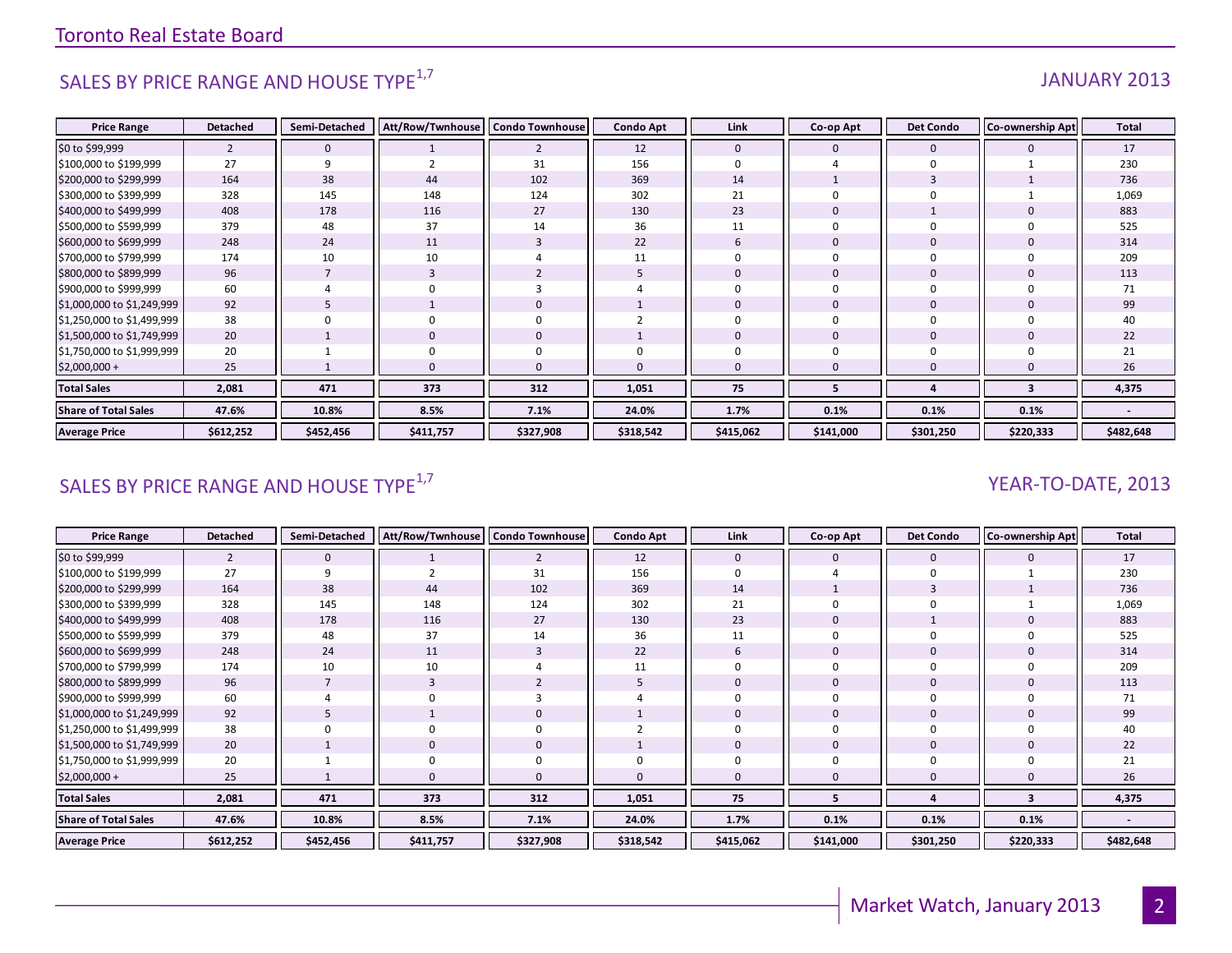### **ALL HOME TYPES, JANUARY 2013** ALL TREB AREAS

|                                  | <b>Number of Sales</b> | Dollar Volume <sup>1</sup> | Average Price <sup>1</sup> | Median Price <sup>1</sup> | New Listings <sup>2</sup> | SNLR (Trend) <sup>8</sup> | Active Listings <sup>3</sup> | Mos. Inv. (Trend) <sup>9</sup> | Avg. SP/LP <sup>4</sup> | Avg. DOM <sup>5</sup> |
|----------------------------------|------------------------|----------------------------|----------------------------|---------------------------|---------------------------|---------------------------|------------------------------|--------------------------------|-------------------------|-----------------------|
| <b>TREB Total</b>                | 4,375                  | \$2,111,585,195            | \$482,648                  | \$412,500                 | 10,624                    | 53.5%                     | 14,231                       | 2.6                            | 98%                     | 37                    |
| <b>Halton Region</b>             | 340                    | \$187,032,388              | \$550,095                  | \$472,000                 | 729                       | 56.7%                     | 983                          | 2.5                            | 98%                     | 36                    |
| Burlington                       | 55                     | \$27,282,749               | \$496,050                  | \$455,000                 | 106                       | 58.7%                     | 164                          | 2.7                            | 98%                     | 34                    |
| <b>Halton Hills</b>              | 57                     | \$24,370,911               | \$427,560                  | \$420,000                 | 124                       | 63.7%                     | 177                          | 2.4                            | 98%                     | 38                    |
| Milton                           | 106                    | \$48,370,728               | \$456,328                  | \$440,950                 | 218                       | 56.1%                     | 221                          | 2.0                            | 98%                     | 28                    |
| Oakville                         | 122                    | \$87,008,000               | \$713,180                  | \$604,000                 | 281                       | 54.1%                     | 421                          | 2.9                            | 97%                     | 41                    |
| <b>Peel Region</b>               | 1,008                  | \$433,997,267              | \$430,553                  | \$386,000                 | 2,332                     | 52.5%                     | 3,002                        | 2.4                            | 97%                     | 36                    |
| Brampton                         | 431                    | \$176,057,665              | \$408,486                  | \$379,000                 | 1,002                     | 51.6%                     | 1,246                        | 2.3                            | 97%                     | 34                    |
| Caledon                          | 34                     | \$18,236,992               | \$536,382                  | \$486,250                 | 114                       | 51.4%                     | 222                          | 4.0                            | 97%                     | 52                    |
| Mississauga                      | 543                    | \$239,702,610              | \$441,441                  | \$395,000                 | 1,216                     | 53.3%                     | 1,534                        | 2.4                            | 97%                     | 36                    |
| <b>City of Toronto</b>           | 1,559                  | \$791,751,646              | \$507,859                  | \$413,500                 | 4,207                     | 50.6%                     | 5,736                        | 2.7                            | 98%                     | 37                    |
| TURN PAGE FOR CITY OF TORONTO    |                        |                            |                            |                           |                           |                           |                              |                                |                         |                       |
| <b>TABLES OR CLICK HERE:</b>     |                        |                            |                            |                           |                           |                           |                              |                                |                         |                       |
| <b>York Region</b>               | 821                    | \$480,658,630              | \$585,455                  | \$523,888                 | 1,984                     | 52.7%                     | 2,666                        | $2.5$                          | 97%                     | 38                    |
| Aurora                           | 42                     | \$22,574,050               | \$537,477                  | \$465,000                 | 126                       | 60.1%                     | 155                          | 2.2                            | 98%                     | 38                    |
| E. Gwillimbury                   | 21                     | \$9,493,300                | \$452,062                  | \$405,000                 | 41                        | 58.0%                     | 76                           | 3.2                            | 97%                     | 32                    |
| Georgina                         | 44                     | \$13,241,259               | \$300,938                  | \$282,500                 | 83                        | 65.5%                     | 141                          | 3.0                            | 98%                     | 47                    |
| <b>King</b>                      | 10                     | \$5,219,900                | \$521,990                  | \$488,950                 | 58                        | 42.9%                     | 136                          | 6.3                            | 96%                     | 74                    |
| Markham                          | 204                    | \$122,314,812              | \$599,582                  | \$554,000                 | 458                       | 51.9%                     | 621                          | 2.4                            | 97%                     | 42                    |
| Newmarket                        | 65                     | \$29,790,932               | \$458,322                  | \$436,000                 | 139                       | 68.9%                     | 146                          | $1.5\,$                        | 98%                     | $27\,$                |
| Richmond Hill                    | 182                    | \$124,324,586              | \$683,102                  | \$635,400                 | 415                       | 48.3%                     | 508                          | 2.5                            | 97%                     | 40                    |
| Vaughan                          | 211                    | \$132,268,604              | \$626,865                  | \$565,000                 | 547                       | 50.4%                     | 698                          | 2.6                            | 97%                     | 35                    |
| Whitchurch-Stouffville           | 42                     | \$21,431,187               | \$510,266                  | \$476,750                 | 117                       | 49.2%                     | 185                          | 3.4                            | 97%                     | 30                    |
| <b>Durham Region</b>             | 508                    | \$169,495,248              | \$333,652                  | \$315,000                 | 1,056                     | 64.3%                     | 1,280                        | 2.0                            | 98%                     | 29                    |
| Ajax                             | 96                     | \$34,174,772               | \$355,987                  | \$339,700                 | 168                       | 66.6%                     | 164                          | 1.5                            | 99%                     | 25                    |
| <b>Brock</b>                     | 9                      | \$2,384,900                | \$264,989                  | \$218,000                 | 33                        | 44.8%                     | 91                           | 7.4                            | 95%                     | 65                    |
| Clarington                       | 89                     | \$25,164,079               | \$282,742                  | \$273,000                 | 172                       | 68.0%                     | 203                          | $2.0$                          | 98%                     | 31                    |
| Oshawa                           | 124                    | \$33,665,142               | \$271,493                  | \$250,000                 | 243                       | 66.3%                     | 271                          | 1.8                            | 98%                     | 27                    |
| Pickering                        | 59                     | \$23,814,855               | \$403,642                  | \$382,500                 | 142                       | 61.9%                     | 162                          | 1.9                            | 98%                     | 28                    |
| Scugog                           | 16                     | \$6,094,400                | \$380,900                  | \$341,500                 | 47                        | 52.7%                     | 85                           | $4.5\,$                        | 98%                     | 61                    |
| Uxbridge                         | 11                     | \$5,331,600                | \$484,691                  | \$435,000                 | 34                        | 54.4%                     | 87                           | 4.3                            | 98%                     | 46                    |
| Whitby                           | 104                    | \$38,865,500               | \$373,707                  | \$344,000                 | 217                       | 65.4%                     | 217                          | 1.6                            | 99%                     | 26                    |
| <b>Dufferin County</b>           | 27                     | \$8,266,200                | \$306,156                  | \$290,000                 | 74                        | 72.5%                     | 107                          | 2.3                            | 98%                     | 41                    |
| Orangeville                      | 27                     | \$8,266,200                | \$306,156                  | \$290,000                 | 74                        | 72.5%                     | 107                          | 2.3                            | 98%                     | 41                    |
| <b>Simcoe County</b>             | 112                    | \$40,383,816               | \$360,570                  | \$327,875                 | 242                       | 59.5%                     | 457                          | 3.7                            | 97%                     | 64                    |
| Adjala-Tosorontio                | 8                      | \$4,296,888                | \$537,111                  | \$474,000                 | 18                        | 50.5%                     | 50                           | 6.3                            | 96%                     | 59                    |
| <b>Bradford West Gwillimbury</b> | 40                     | \$15,799,138               | \$394,978                  | \$367,500                 | 74                        | 60.2%                     | 99                           | 2.5                            | 98%                     | 42                    |
| Essa                             | 9                      | \$2,596,500                | \$288,500                  | \$286,500                 | 23                        | 57.5%                     | 50                           | 4.6                            | 96%                     | 112                   |
| Innisfil                         | 22                     | \$7,336,990                | \$333,500                  | \$322,500                 | 67                        | 56.0%                     | 140                          | 4.4                            | 96%                     | 86                    |
| New Tecumseth                    | 33                     | \$10,354,300               | \$313,767                  | \$262,500                 | 60                        | 67.1%                     | 118                          | 3.0                            | 97%                     | 63                    |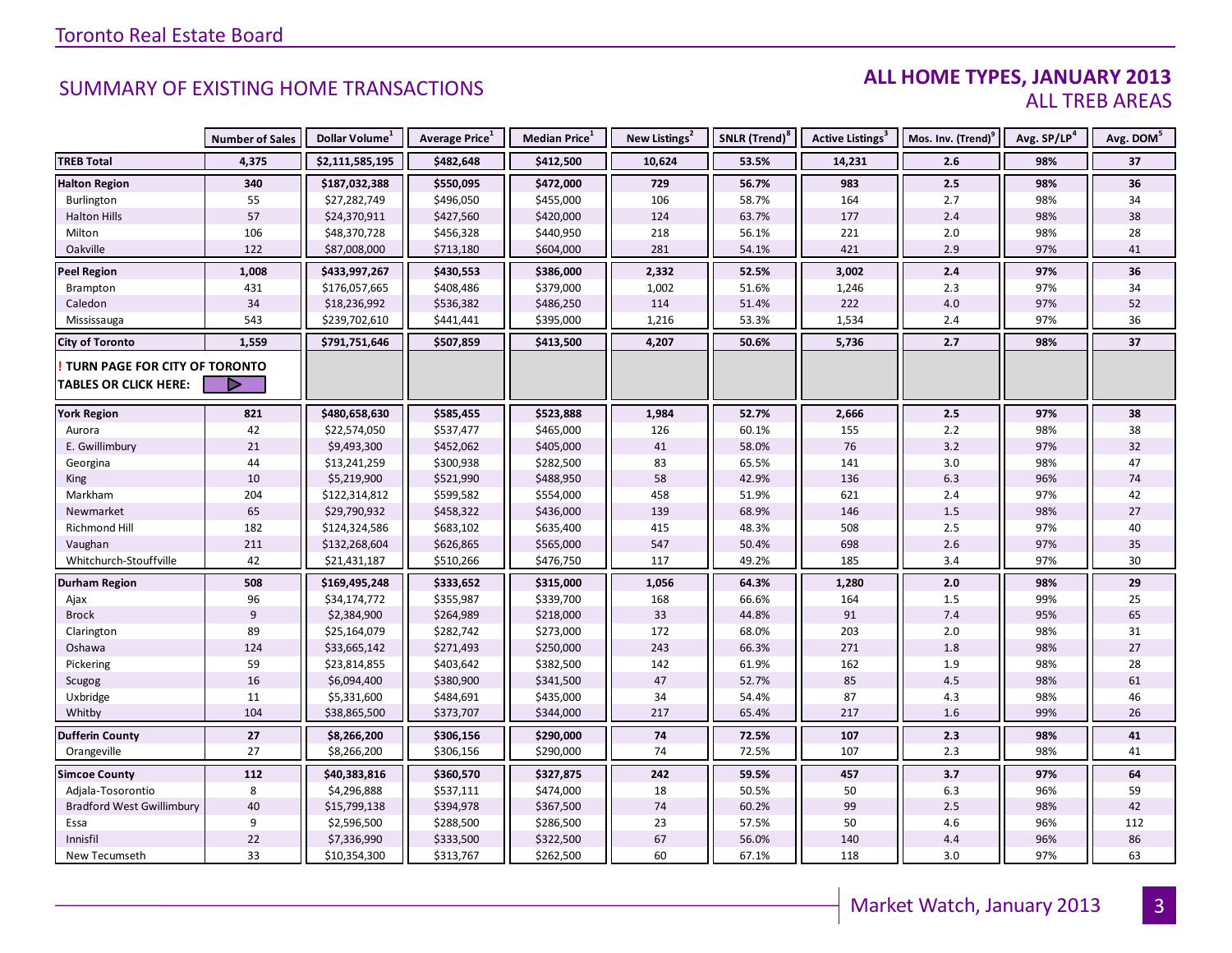### **ALL HOME TYPES, JANUARY 2013** CITY OF TORONTO MUNICIPAL BREAKDOWN

|                              | <b>Number of Sales</b> | Dollar Volume <sup>1</sup> | Average Price <sup>1</sup> | <b>Median Price</b> <sup>1</sup> | New Listings <sup>2</sup> | SNLR (Trend) <sup>8</sup> | Active Listings <sup>3</sup> | Mos. Inv. (Trend) <sup>9</sup> | Avg. SP/LP <sup>4</sup> | Avg. DOM <sup>5</sup> |
|------------------------------|------------------------|----------------------------|----------------------------|----------------------------------|---------------------------|---------------------------|------------------------------|--------------------------------|-------------------------|-----------------------|
| <b>TREB Total</b>            | 4,375                  | \$2,111,585,195            | \$482,648                  | \$412,500                        | 10,624                    | 53.5%                     | 14,231                       | 2.6                            | 98%                     | 37                    |
| <b>City of Toronto Total</b> | 1,559                  | \$791,751,646              | \$507,859                  | \$413,500                        | 4,207                     | 50.6%                     | 5,736                        | 2.7                            | 98%                     | 37                    |
| <b>Toronto West</b>          | 392                    | \$169,200,851              | \$431,635                  | \$390,500                        | 1,056                     | 53.7%                     | 1,467                        | $2.7$                          | 98%                     | 39                    |
| Toronto W01                  | 17                     | \$7,683,400                | \$451,965                  | \$340,000                        | 65                        | 50.6%                     | 78                           | 2.6                            | 98%                     | 38                    |
| Toronto W02                  | 37                     | \$20,129,200               | \$544,032                  | \$575,000                        | 60                        | 64.4%                     | 70                           | 1.4                            | 101%                    | 32                    |
| Toronto W03                  | 39                     | \$16,263,000               | \$417,000                  | \$415,000                        | 61                        | 65.8%                     | 82                           | 1.8                            | 99%                     | 36                    |
| Toronto W04                  | 33                     | \$13,344,200               | \$404,370                  | \$358,900                        | 83                        | 56.9%                     | 137                          | 2.7                            | 97%                     | 50                    |
| Toronto W05                  | 48                     | \$18,880,850               | \$393,351                  | \$411,000                        | 115                       | 56.2%                     | 192                          | 2.9                            | 97%                     | 44                    |
| Toronto W06                  | 48                     | \$20,646,189               | \$430,129                  | \$371,500                        | 277                       | 40.0%                     | 390                          | 4.1                            | 96%                     | 43                    |
| Toronto W07                  | 14                     | \$9,228,250                | \$659,161                  | \$590,625                        | 32                        | 66.7%                     | 30                           | 1.4                            | 100%                    | 17                    |
| Toronto W08                  | 69                     | \$35,517,202               | \$514,742                  | \$480,000                        | 207                       | 53.8%                     | 268                          | 2.7                            | 99%                     | 35                    |
| Toronto W09                  | 37                     | \$13,559,700               | \$366,478                  | \$360,000                        | 59                        | 55.4%                     | 72                           | 2.8                            | 97%                     | 41                    |
| Toronto W10                  | 50                     | \$13,948,860               | \$278,977                  | \$256,450                        | 97                        | 53.4%                     | 148                          | 2.8                            | 97%                     | 42                    |
| <b>Toronto Central</b>       | 706                    | \$428,047,371              | \$606,299                  | \$435,000                        | 2,208                     | 45.6%                     | 3,080                        | 3.2                            | 98%                     | 39                    |
| Toronto C01                  | 186                    | \$82,689,050               | \$444,565                  | \$380,000                        | 649                       | 41.3%                     | 977                          | 3.8                            | 97%                     | 38                    |
| Toronto C02                  | 26                     | \$26,714,300               | \$1,027,473                | \$767,500                        | 127                       | 43.4%                     | 202                          | 4.0                            | 97%                     | 44                    |
| Toronto C03                  | 17                     | \$10,388,388               | \$611,082                  | \$437,500                        | 70                        | 55.0%                     | 92                           | $2.3$                          | 101%                    | 14                    |
| Toronto C04                  | 44                     | \$46,251,447               | \$1,051,169                | \$937,500                        | 147                       | 49.9%                     | 183                          | 2.6                            | 99%                     | 23                    |
| Toronto C06                  | 14                     | \$8,197,900                | \$585,564                  | \$454,950                        | 45                        | 50.4%                     | 62                           | 2.8                            | 95%                     | 48                    |
| Toronto C07                  | 62                     | \$32,457,088               | \$523,501                  | \$388,000                        | 179                       | 44.1%                     | 231                          | 3.2                            | 98%                     | 39                    |
| Toronto C08                  | 63                     | \$28,168,388               | \$447,117                  | \$380,000                        | 192                       | 47.3%                     | 272                          | 3.0                            | 98%                     | 48                    |
| Toronto C09                  | $13\,$                 | \$19,258,000               | \$1,481,385                | \$1,095,000                      | 55                        | 53.5%                     | 65                           | 2.7                            | 100%                    | 23                    |
| Toronto C10                  | 35                     | \$19,363,045               | \$553,230                  | \$479,000                        | 77                        | 58.3%                     | 80                           | 1.9                            | 99%                     | 30                    |
| Toronto C11                  | 24                     | \$12,653,170               | \$527,215                  | \$315,750                        | 65                        | 54.1%                     | 87                           | 2.5                            | 100%                    | 46                    |
| Toronto C12                  | 14                     | \$25,775,900               | \$1,841,136                | \$1,525,000                      | 81                        | 39.7%                     | 137                          | 4.7                            | 95%                     | 40                    |
| Toronto C13                  | 37                     | \$24,259,900               | \$655,673                  | \$495,000                        | 97                        | 55.2%                     | 116                          | 2.2                            | 97%                     | 34                    |
| Toronto C14                  | 99                     | \$56,164,000               | \$567,313                  | \$425,000                        | 249                       | 41.5%                     | 356                          | 3.4                            | 97%                     | 50                    |
| Toronto C15                  | 72                     | \$35,706,795               | \$495,928                  | \$454,500                        | 175                       | 47.3%                     | 220                          | 3.0                            | 97%                     | 39                    |
| <b>Toronto East</b>          | 461                    | \$194,503,424              | \$421,916                  | \$389,000                        | 943                       | 57.1%                     | 1,189                        | 2.1                            | 99%                     | 32                    |
| Toronto E01                  | 36                     | \$21,247,900               | \$590,219                  | \$565,000                        | 93                        | 59.4%                     | 106                          | 1.6                            | 102%                    | 26                    |
| Toronto E02                  | 25                     | \$18,432,900               | \$737,316                  | \$648,000                        | 67                        | 58.5%                     | 66                           | $1.5$                          | 100%                    | 11                    |
| Toronto E03                  | 51                     | \$26,531,000               | \$520,216                  | \$506,000                        | 112                       | 58.5%                     | 101                          | 1.6                            | 100%                    | 20                    |
| Toronto E04                  | 70                     | \$25,094,368               | \$358,491                  | \$390,000                        | 115                       | 58.3%                     | 150                          | 2.2                            | 97%                     | 33                    |
| Toronto E05                  | 41                     | \$15,245,488               | \$371,841                  | \$332,500                        | 67                        | 59.5%                     | 90                           | 1.8                            | 98%                     | 33                    |
| Toronto E06                  | 16                     | \$6,894,600                | \$430,913                  | \$403,000                        | 35                        | 53.7%                     | 38                           | 1.8                            | 97%                     | 35                    |
| Toronto E07                  | 46                     | \$16,460,888               | \$357,845                  | \$286,000                        | 80                        | 52.8%                     | 141                          | 2.7                            | 102%                    | 49                    |
| Toronto E08                  | 35                     | \$15,326,830               | \$437,909                  | \$350,000                        | 87                        | 55.3%                     | 114                          | $2.6$                          | 95%                     | 29                    |
| Toronto E09                  | 57                     | \$17,939,850               | \$314,734                  | \$295,000                        | 132                       | 56.2%                     | 157                          | 2.5                            | 98%                     | 33                    |
| Toronto E10                  | 28                     | \$13,617,600               | \$486,343                  | \$465,750                        | 68                        | 58.2%                     | 103                          | 2.1                            | 99%                     | 40                    |
| Toronto E11                  | 56                     | \$17,712,000               | \$316,286                  | \$295,000                        | 87                        | 56.1%                     | 123                          | 2.4                            | 97%                     | 40                    |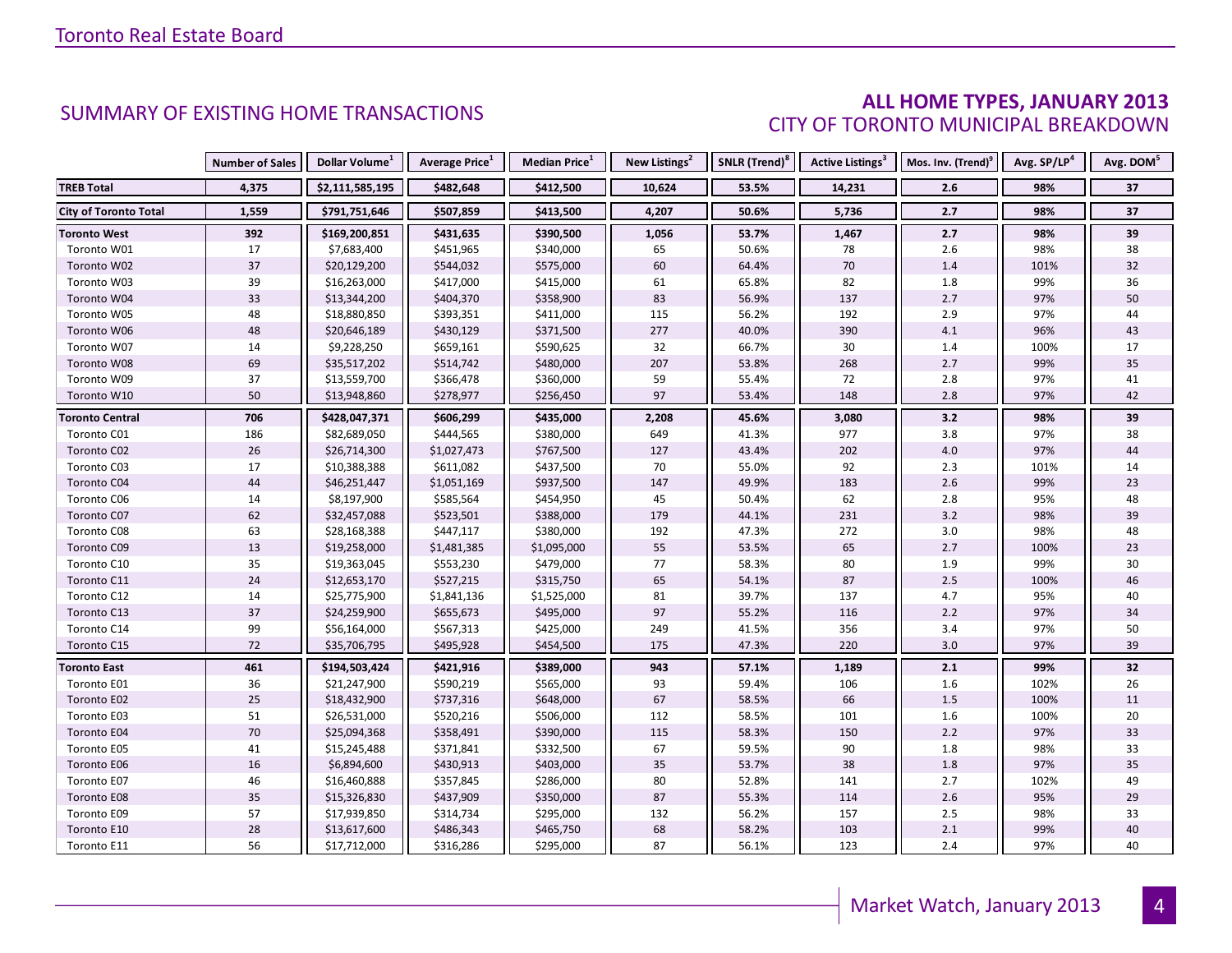#### **ALL HOME TYPES, YEAR-TO-DATE 2013** ALL TREB AREAS

|                                  | <b>Number of Sales</b> | Dollar Volume <sup>1</sup> | <b>Average Price</b> <sup>1</sup> | <b>Median Price</b> <sup>1</sup> | New Listings <sup>2</sup> | Avg. SP/LP <sup>4</sup> | Avg. DOM <sup>5</sup> |
|----------------------------------|------------------------|----------------------------|-----------------------------------|----------------------------------|---------------------------|-------------------------|-----------------------|
| <b>TREB Total</b>                | 4,375                  | \$2,111,585,195            | \$482,648                         | \$412,500                        | 10,624                    | 98%                     | 37                    |
| <b>Halton Region</b>             | 340                    | \$187,032,388              | \$550,095                         | \$472,000                        | 729                       | 98%                     | 36                    |
| Burlington                       | 55                     | \$27,282,749               | \$496,050                         | \$455,000                        | 106                       | 98%                     | 34                    |
| <b>Halton Hills</b>              | 57                     | \$24,370,911               | \$427,560                         | \$420,000                        | 124                       | 98%                     | 38                    |
| Milton                           | 106                    | \$48,370,728               | \$456,328                         | \$440,950                        | 218                       | 98%                     | 28                    |
| Oakville                         | 122                    | \$87,008,000               | \$713,180                         | \$604,000                        | 281                       | 97%                     | 41                    |
| <b>Peel Region</b>               | 1,008                  | \$433,997,267              | \$430,553                         | \$386,000                        | 2,332                     | 97%                     | 36                    |
| Brampton                         | 431                    | \$176,057,665              | \$408,486                         | \$379,000                        | 1,002                     | 97%                     | 34                    |
| Caledon                          | 34                     | \$18,236,992               | \$536,382                         | \$486,250                        | 114                       | 97%                     | 52                    |
| Mississauga                      | 543                    | \$239,702,610              | \$441,441                         | \$395,000                        | 1,216                     | 97%                     | 36                    |
| <b>City of Toronto</b>           | 1,559                  | \$791,751,646              | \$507,859                         | \$413,500                        | 4,207                     | 98%                     | 37                    |
| TURN PAGE FOR CITY OF TORONTO    |                        |                            |                                   |                                  |                           |                         |                       |
| <b>TABLES OR CLICK HERE:</b>     |                        |                            |                                   |                                  |                           |                         |                       |
| <b>York Region</b>               | 821                    | \$480,658,630              | \$585,455                         | \$523,888                        | 1,984                     | 97%                     | 38                    |
| Aurora                           | 42                     | \$22,574,050               | \$537,477                         | \$465,000                        | 126                       | 98%                     | 38                    |
| E. Gwillimbury                   | 21                     | \$9,493,300                | \$452,062                         | \$405,000                        | 41                        | 97%                     | 32                    |
| Georgina                         | 44                     | \$13,241,259               | \$300,938                         | \$282,500                        | 83                        | 98%                     | 47                    |
| King                             | 10                     | \$5,219,900                | \$521,990                         | \$488,950                        | 58                        | 96%                     | 74                    |
| Markham                          | 204                    | \$122,314,812              | \$599,582                         | \$554,000                        | 458                       | 97%                     | 42                    |
| Newmarket                        | 65                     | \$29,790,932               | \$458,322                         | \$436,000                        | 139                       | 98%                     | 27                    |
| Richmond Hill                    | 182                    | \$124,324,586              | \$683,102                         | \$635,400                        | 415                       | 97%                     | 40                    |
| Vaughan                          | 211                    | \$132,268,604              | \$626,865                         | \$565,000                        | 547                       | 97%                     | 35                    |
| Whitchurch-Stouffville           | 42                     | \$21,431,187               | \$510,266                         | \$476,750                        | 117                       | 97%                     | 30                    |
| Durham Region                    | 508                    | \$169,495,248              | \$333,652                         | \$315,000                        | 1,056                     | 98%                     | 29                    |
| Ajax                             | 96                     | \$34,174,772               | \$355,987                         | \$339,700                        | 168                       | 99%                     | 25                    |
| <b>Brock</b>                     | $\overline{9}$         | \$2,384,900                | \$264,989                         | \$218,000                        | 33                        | 95%                     | 65                    |
| Clarington                       | 89                     | \$25,164,079               | \$282,742                         | \$273,000                        | 172                       | 98%                     | 31                    |
| Oshawa                           | 124                    | \$33,665,142               | \$271,493                         | \$250,000                        | 243                       | 98%                     | 27                    |
| Pickering                        | 59                     | \$23,814,855               | \$403,642                         | \$382,500                        | 142                       | 98%                     | 28                    |
| Scugog                           | 16                     | \$6,094,400                | \$380,900                         | \$341,500                        | 47                        | 98%                     | 61                    |
| Uxbridge                         | 11                     | \$5,331,600                | \$484,691                         | \$435,000                        | 34                        | 98%                     | 46                    |
| Whitby                           | 104                    | \$38,865,500               | \$373,707                         | \$344,000                        | 217                       | 99%                     | 26                    |
| <b>Dufferin County</b>           | 27                     | \$8,266,200                | \$306,156                         | \$290,000                        | 74                        | 98%                     | 41                    |
| Orangeville                      | 27                     | \$8,266,200                | \$306,156                         | \$290,000                        | 74                        | 98%                     | 41                    |
| <b>Simcoe County</b>             | 112                    | \$40,383,816               | \$360,570                         | \$327,875                        | 242                       | 97%                     | 64                    |
| Adjala-Tosorontio                | 8                      | \$4,296,888                | \$537,111                         | \$474,000                        | 18                        | 96%                     | 59                    |
| <b>Bradford West Gwillimbury</b> | 40                     | \$15,799,138               | \$394,978                         | \$367,500                        | 74                        | 98%                     | 42                    |
| Essa                             | 9                      | \$2,596,500                | \$288,500                         | \$286,500                        | 23                        | 96%                     | 112                   |
| Innisfil                         | 22                     | \$7,336,990                | \$333,500                         | \$322,500                        | 67                        | 96%                     | 86                    |
| New Tecumseth                    | 33                     | \$10,354,300               | \$313,767                         | \$262,500                        | 60                        | 97%                     | 63                    |

5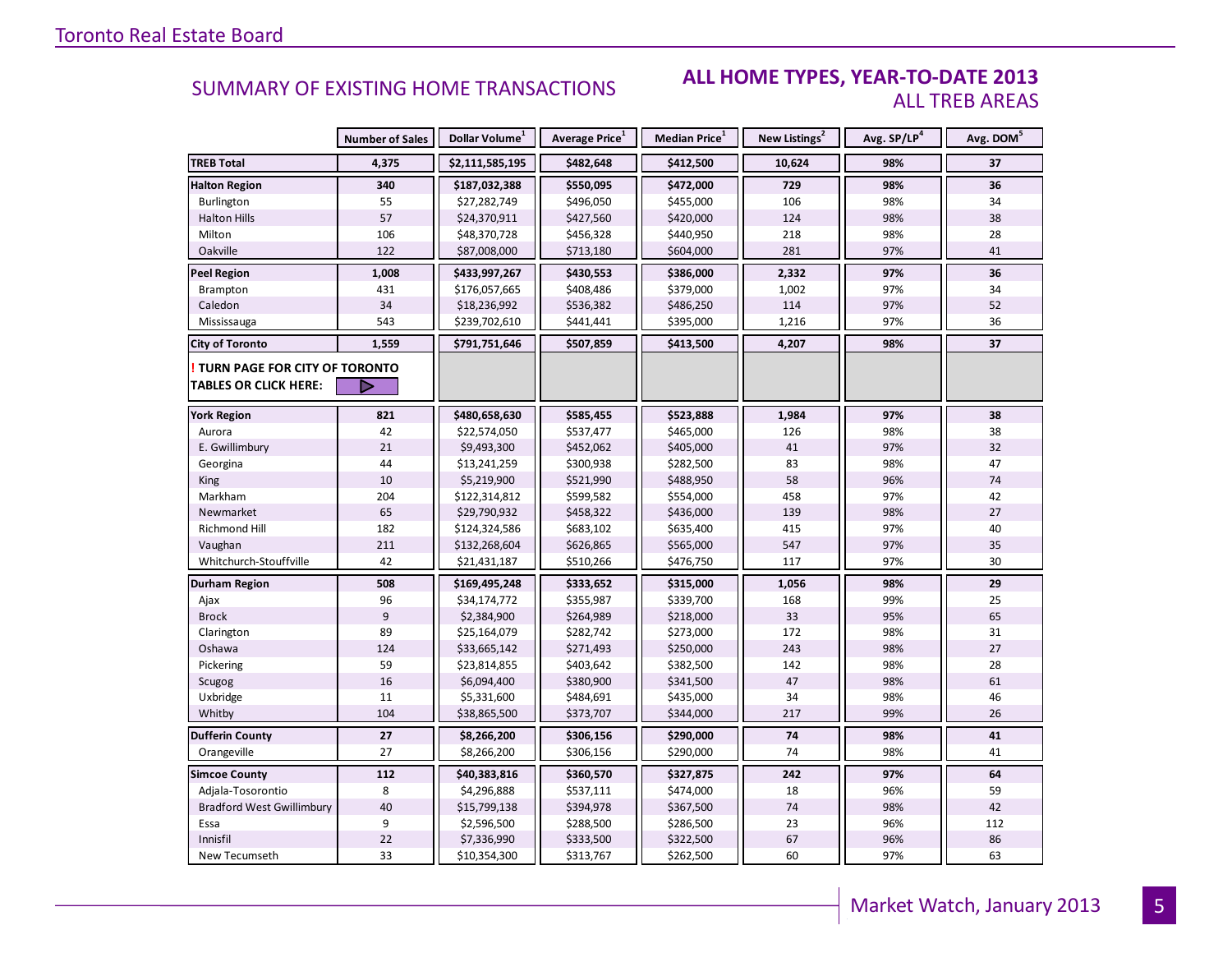#### **ALL HOME TYPES, YEAR-TO-DATE 2013** CITY OF TORONTO MUNICIPAL BREAKDOWN SUMMARY OF EXISTING HOME TRANSACTIONS

|                              | <b>Number of Sales</b> | Dollar Volume <sup>1</sup> | <b>Average Price</b> <sup>1</sup> | <b>Median Price</b> <sup>1</sup> | New Listings <sup>2</sup> | Avg. SP/LP <sup>4</sup> | Avg. DOM <sup>5</sup> |
|------------------------------|------------------------|----------------------------|-----------------------------------|----------------------------------|---------------------------|-------------------------|-----------------------|
| <b>TREB Total</b>            | 4,375                  | \$2,111,585,195            | \$482,648                         | \$412,500                        | 10,624                    | 98%                     | 37                    |
| <b>City of Toronto Total</b> | 1,559                  | \$791,751,646              | \$507,859                         | \$413,500                        | 4,207                     | 98%                     | 37                    |
| <b>Toronto West</b>          | 392                    | \$169,200,851              | \$431,635                         | \$390,500                        | 1,056                     | 98%                     | 39                    |
| Toronto W01                  | 17                     | \$7,683,400                | \$451,965                         | \$340,000                        | 65                        | 98%                     | 38                    |
| Toronto W02                  | 37                     | \$20,129,200               | \$544,032                         | \$575,000                        | 60                        | 101%                    | 32                    |
| Toronto W03                  | 39                     | \$16,263,000               | \$417,000                         | \$415,000                        | 61                        | 99%                     | 36                    |
| Toronto W04                  | 33                     | \$13,344,200               | \$404,370                         | \$358,900                        | 83                        | 97%                     | 50                    |
| Toronto W05                  | 48                     | \$18,880,850               | \$393,351                         | \$411,000                        | 115                       | 97%                     | 44                    |
| Toronto W06                  | 48                     | \$20,646,189               | \$430,129                         | \$371,500                        | 277                       | 96%                     | 43                    |
| Toronto W07                  | 14                     | \$9,228,250                | \$659,161                         | \$590,625                        | 32                        | 100%                    | 17                    |
| Toronto W08                  | 69                     | \$35,517,202               | \$514,742                         | \$480,000                        | 207                       | 99%                     | 35                    |
| Toronto W09                  | 37                     | \$13,559,700               | \$366,478                         | \$360,000                        | 59                        | 97%                     | 41                    |
| Toronto W10                  | 50                     | \$13,948,860               | \$278,977                         | \$256,450                        | 97                        | 97%                     | 42                    |
| <b>Toronto Central</b>       | 706                    | \$428,047,371              | \$606,299                         | \$435,000                        | 2,208                     | 98%                     | 39                    |
| Toronto C01                  | 186                    | \$82,689,050               | \$444,565                         | \$380,000                        | 649                       | 97%                     | 38                    |
| Toronto C02                  | 26                     | \$26,714,300               | \$1,027,473                       | \$767,500                        | 127                       | 97%                     | 44                    |
| Toronto C03                  | 17                     | \$10,388,388               | \$611,082                         | \$437,500                        | 70                        | 101%                    | 14                    |
| Toronto C04                  | 44                     | \$46,251,447               | \$1,051,169                       | \$937,500                        | 147                       | 99%                     | 23                    |
| Toronto C06                  | 14                     | \$8,197,900                | \$585,564                         | \$454,950                        | 45                        | 95%                     | 48                    |
| Toronto C07                  | 62                     | \$32,457,088               | \$523,501                         | \$388,000                        | 179                       | 98%                     | 39                    |
| Toronto C08                  | 63                     | \$28,168,388               | \$447,117                         | \$380,000                        | 192                       | 98%                     | 48                    |
| Toronto C09                  | 13                     | \$19,258,000               | \$1,481,385                       | \$1,095,000                      | 55                        | 100%                    | 23                    |
| Toronto C10                  | 35                     | \$19,363,045               | \$553,230                         | \$479,000                        | 77                        | 99%                     | 30                    |
| Toronto C11                  | 24                     | \$12,653,170               | \$527,215                         | \$315,750                        | 65                        | 100%                    | 46                    |
| Toronto C12                  | 14                     | \$25,775,900               | \$1,841,136                       | \$1,525,000                      | 81                        | 95%                     | 40                    |
| Toronto C13                  | 37                     | \$24,259,900               | \$655,673                         | \$495,000                        | 97                        | 97%                     | 34                    |
| Toronto C14                  | 99                     | \$56,164,000               | \$567,313                         | \$425,000                        | 249                       | 97%                     | 50                    |
| Toronto C15                  | 72                     | \$35,706,795               | \$495,928                         | \$454,500                        | 175                       | 97%                     | 39                    |
| <b>Toronto East</b>          | 461                    | \$194,503,424              | \$421,916                         | \$389,000                        | 943                       | 99%                     | 32                    |
| Toronto E01                  | 36                     | \$21,247,900               | \$590,219                         | \$565,000                        | 93                        | 102%                    | 26                    |
| Toronto E02                  | 25                     | \$18,432,900               | \$737,316                         | \$648,000                        | 67                        | 100%                    | 11                    |
| Toronto E03                  | 51                     | \$26,531,000               | \$520,216                         | \$506,000                        | 112                       | 100%                    | 20                    |
| Toronto E04                  | 70                     | \$25,094,368               | \$358,491                         | \$390,000                        | 115                       | 97%                     | 33                    |
| Toronto E05                  | 41                     | \$15,245,488               | \$371,841                         | \$332,500                        | 67                        | 98%                     | 33                    |
| Toronto E06                  | 16                     | \$6,894,600                | \$430,913                         | \$403,000                        | 35                        | 97%                     | 35                    |
| Toronto E07                  | 46                     | \$16,460,888               | \$357,845                         | \$286,000                        | 80                        | 102%                    | 49                    |
| Toronto E08                  | 35                     | \$15,326,830               | \$437,909                         | \$350,000                        | 87                        | 95%                     | 29                    |
| Toronto E09                  | 57                     | \$17,939,850               | \$314,734                         | \$295,000                        | 132                       | 98%                     | 33                    |
| Toronto E10                  | 28                     | \$13,617,600               | \$486,343                         | \$465,750                        | 68                        | 99%                     | 40                    |
| Toronto E11                  | 56                     | \$17,712,000               | \$316,286                         | \$295,000                        | 87                        | 97%                     | 40                    |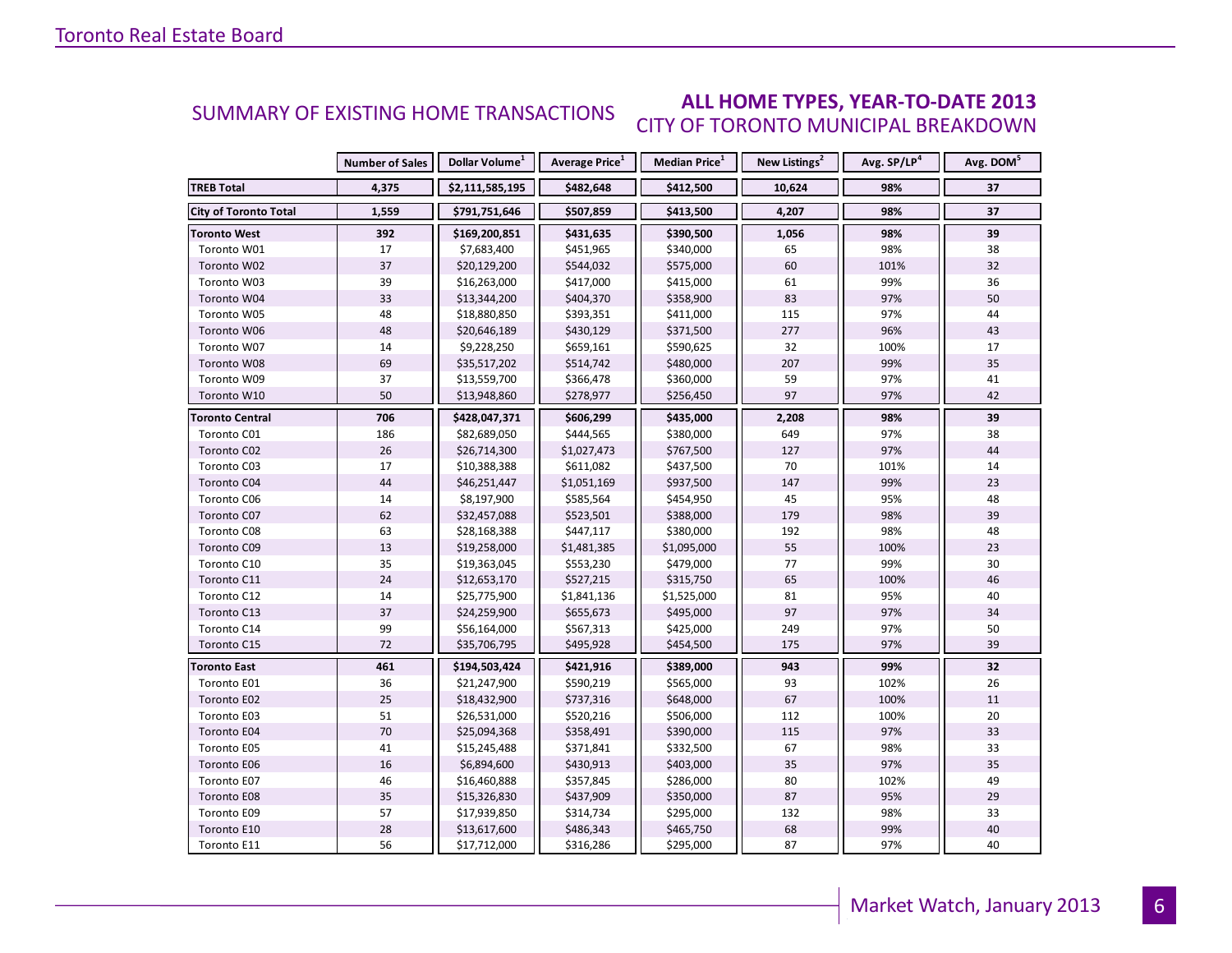#### DETACHED HOUSES, JANUARY 2013 ALL TREB AREAS

|                                  | Sales <sup>1</sup> | Dollar Volume <sup>1</sup> | Average Price <sup>1</sup> | Median Price <sup>1</sup> | New Listings <sup>2</sup> | Active Listings <sup>3</sup> | Avg. SP/LP <sup>4</sup> | Avg. DOM <sup>5</sup> |
|----------------------------------|--------------------|----------------------------|----------------------------|---------------------------|---------------------------|------------------------------|-------------------------|-----------------------|
| <b>TREB Total</b>                | 2,081              | \$1,274,097,168            | \$612,252                  | \$526,000                 | 5,042                     | 6,779                        | 97%                     | 36                    |
| <b>Halton Region</b>             | 216                | \$140,504,038              | \$650,482                  | \$545,500                 | 457                       | 690                          | 97%                     | 39                    |
| <b>Burlington</b>                | 28                 | \$17,185,049               | \$613,752                  | \$537,500                 | 62                        | 118                          | 99%                     | 35                    |
| <b>Halton Hills</b>              | 44                 | \$20,008,411               | \$454,737                  | \$429,500                 | 101                       | 154                          | 98%                     | 41                    |
| Milton                           | 57                 | \$30,527,078               | \$535,563                  | \$520,000                 | 123                       | 137                          | 98%                     | 30                    |
| Oakville                         | 87                 | \$72,783,500               | \$836,592                  | \$671,000                 | 171                       | 281                          | 96%                     | 45                    |
| <b>Peel Region</b>               | 421                | \$239,144,700              | \$568,040                  | \$515,000                 | 1,105                     | 1,491                        | 97%                     | 35                    |
| <b>Brampton</b>                  | 228                | \$110,050,845              | \$482,679                  | \$461,000                 | 599                       | 783                          | 97%                     | 36                    |
| Caledon                          | 28                 | \$15,668,002               | \$559,572                  | \$520,000                 | 99                        | 204                          | 97%                     | 56                    |
| Mississauga                      | 165                | \$113,425,853              | \$687,429                  | \$619,000                 | 407                       | 504                          | 97%                     | 31                    |
| <b>City of Toronto</b>           | 502                | \$384,054,373              | \$765,049                  | \$610,000                 | 1,251                     | 1,469                        | 98%                     | 31                    |
| TURN PAGE FOR CITY OF TORONTO    |                    |                            |                            |                           |                           |                              |                         |                       |
| <b>TABLES OR CLICK HERE:</b>     |                    |                            |                            |                           |                           |                              |                         |                       |
| <b>York Region</b>               | 491                | \$343,240,743              | \$699,065                  | \$645,000                 | 1,203                     | 1,660                        | 97%                     | 38                    |
| Aurora                           | 25                 | \$15,637,000               | \$625,480                  | \$584,000                 | 73                        | 96                           | 97%                     | 36                    |
| E. Gwillimbury                   | 18                 | \$8,409,400                | \$467,189                  | \$417,500                 | 38                        | 73                           | 97%                     | 31                    |
| Georgina                         | 40                 | \$12,336,000               | \$308,400                  | \$300,000                 | 78                        | 136                          | 98%                     | 48                    |
| King                             | $\overline{7}$     | \$3,986,900                | \$569,557                  | \$503,000                 | 57                        | 123                          | 96%                     | 71                    |
| Markham                          | 99                 | \$77,748,086               | \$785,334                  | \$710,000                 | 207                       | 268                          | 97%                     | 42                    |
| Newmarket                        | 46                 | \$22,828,432               | \$496,270                  | \$486,000                 | 97                        | 108                          | 98%                     | 27                    |
| Richmond Hill                    | 112                | \$95,917,988               | \$856,411                  | \$759,500                 | 240                       | 300                          | 97%                     | 40                    |
| Vaughan                          | 116                | \$90,447,049               | \$779,716                  | \$672,500                 | 324                       | 412                          | 96%                     | 36                    |
| Whitchurch-Stouffville           | 28                 | \$15,929,888               | \$568,925                  | \$540,000                 | 89                        | 144                          | 97%                     | 26                    |
| <b>Durham Region</b>             | 345                | \$127,671,798              | \$370,063                  | \$347,000                 | 778                       | 991                          | 98%                     | 29                    |
| Ajax                             | 52                 | \$20,895,072               | \$401,828                  | \$391,000                 | 112                       | 113                          | 99%                     | 24                    |
| <b>Brock</b>                     | $\overline{9}$     | \$2,384,900                | \$264,989                  | \$218,000                 | 32                        | 89                           | 95%                     | 65                    |
| Clarington                       | 64                 | \$19,576,729               | \$305,886                  | \$298,500                 | 122                       | 157                          | 98%                     | 35                    |
| Oshawa                           | 90                 | \$27,652,342               | \$307,248                  | \$287,500                 | 185                       | 202                          | 98%                     | 24                    |
| Pickering                        | 38                 | \$17,574,355               | \$462,483                  | \$439,000                 | 90                        | 104                          | 99%                     | 24                    |
| Scugog                           | 13                 | \$5,351,400                | \$411,646                  | \$357,000                 | 45                        | 84                           | 98%                     | 72                    |
| Uxbridge                         | 10                 | \$4,984,100                | \$498,410                  | \$450,000                 | 30                        | 75                           | 98%                     | 42                    |
| Whitby                           | 69                 | \$29,252,900               | \$423,955                  | \$412,000                 | 162                       | 167                          | 99%                     | 23                    |
| <b>Dufferin County</b>           | 18                 | \$6,126,800                | \$340,378                  | \$319,000                 | 55                        | 83                           | 98%                     | 35                    |
| Orangeville                      | 18                 | \$6,126,800                | \$340,378                  | \$319,000                 | 55                        | 83                           | 98%                     | 35                    |
| <b>Simcoe County</b>             | 88                 | \$33,354,716               | \$379,031                  | \$358,250                 | 193                       | 395                          | 97%                     | 69                    |
| Adjala-Tosorontio                | 8                  | \$4,296,888                | \$537,111                  | \$474,000                 | 18                        | 50                           | 96%                     | 59                    |
| <b>Bradford West Gwillimbury</b> | 27                 | \$11,644,938               | \$431,294                  | \$440,000                 | 47                        | 78                           | 97%                     | 46                    |
| Essa                             | $\boldsymbol{9}$   | \$2,596,500                | \$288,500                  | \$286,500                 | 19                        | 45                           | 96%                     | 112                   |
| Innisfil                         | 22                 | \$7,336,990                | \$333,500                  | \$322,500                 | 64                        | 137                          | 96%                     | 86                    |
| New Tecumseth                    | 22                 | \$7,479,400                | \$339,973                  | \$291,000                 | 45                        | 85                           | 97%                     | 66                    |

**Page 3 July 2010**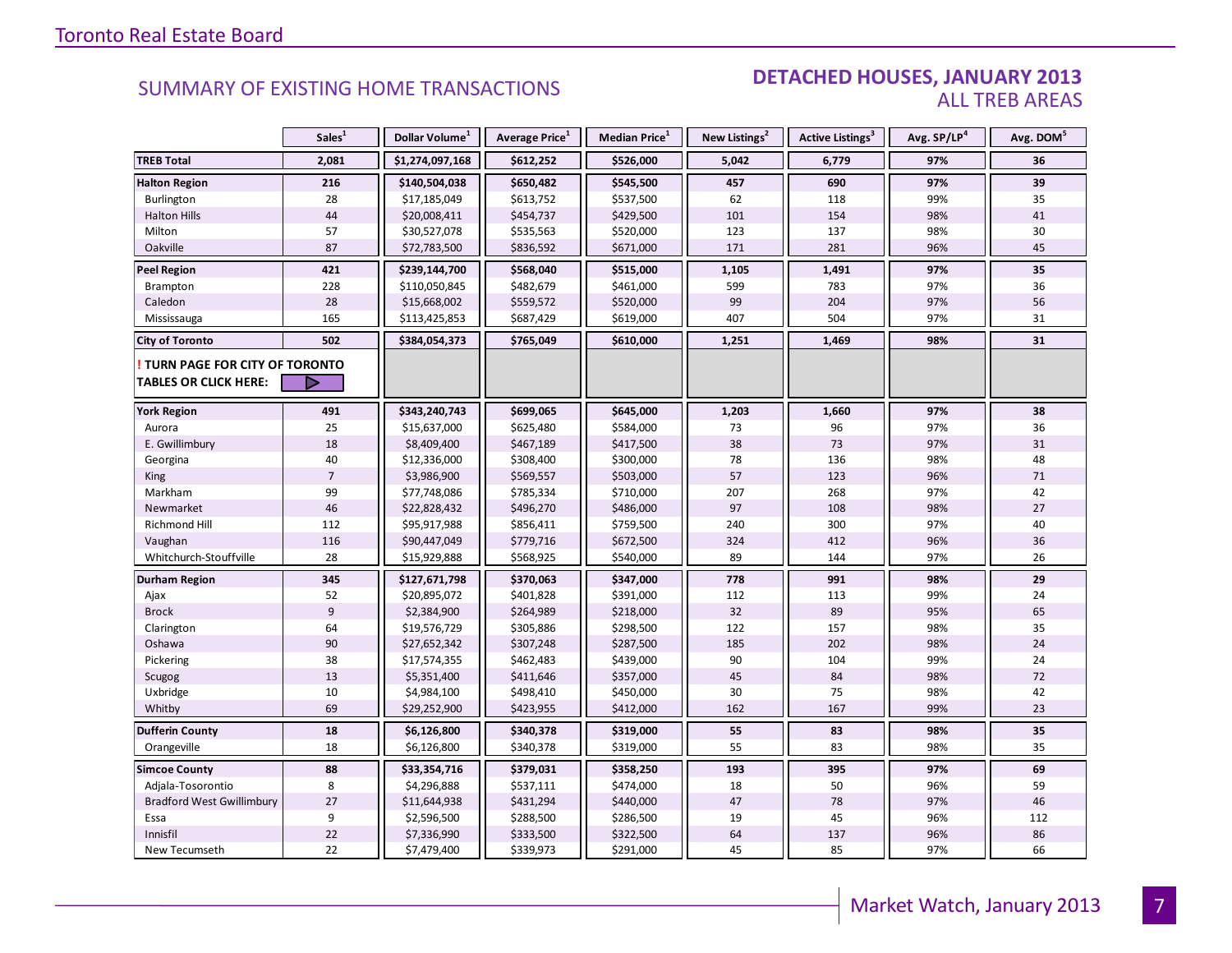### DETACHED HOUSES, JANUARY 2013 CITY OF TORONTO MUNICIPAL BREAKDOWN

<span id="page-7-0"></span>

|                              | Sales <sup>1</sup> | Dollar Volume <sup>1</sup> | <b>Average Price</b> <sup>1</sup> | <b>Median Price</b> <sup>1</sup> | New Listings <sup>2</sup> | Active Listings <sup>3</sup> | Avg. SP/LP <sup>4</sup> | Avg. DOM <sup>5</sup> |
|------------------------------|--------------------|----------------------------|-----------------------------------|----------------------------------|---------------------------|------------------------------|-------------------------|-----------------------|
| <b>TREB Total</b>            | 2,081              | \$1,274,097,168            | \$612,252                         | \$526,000                        | 5,042                     | 6,779                        | 97%                     | 36                    |
| <b>City of Toronto Total</b> | 502                | \$384,054,373              | \$765,049                         | \$610,000                        | 1,251                     | 1,469                        | 98%                     | 31                    |
| <b>Toronto West</b>          | 148                | \$88,175,461               | \$595,780                         | \$541,500                        | 334                       | 394                          | 98%                     | 31                    |
| Toronto W01                  | $\mathbf{1}$       | \$1,210,000                | \$1,210,000                       | \$1,210,000                      | 9                         | 12                           | 97%                     | 15                    |
| Toronto W02                  | 11                 | \$7,347,000                | \$667,909                         | \$646,000                        | 19                        | 23                           | 98%                     | 38                    |
| Toronto W03                  | 19                 | \$8,667,000                | \$456,158                         | \$432,000                        | 34                        | 42                           | 99%                     | 33                    |
| Toronto W04                  | 17                 | \$9,508,800                | \$559,341                         | \$483,000                        | 41                        | 56                           | 97%                     | 37                    |
| Toronto W05                  | 17                 | \$9,979,500                | \$587,029                         | \$560,000                        | 32                        | 38                           | 97%                     | 39                    |
| Toronto W06                  | 11                 | \$5,391,989                | \$490,181                         | \$505,000                        | 38                        | 48                           | 97%                     | 26                    |
| Toronto W07                  | 8                  | \$6,205,500                | \$775,688                         | \$682,000                        | 21                        | 21                           | 101%                    | 12                    |
| Toronto W08                  | 29                 | \$22,669,212               | \$781,697                         | \$690,000                        | 80                        | 84                           | 100%                    | 22                    |
| Toronto W09                  | 15                 | \$8,639,500                | \$575,967                         | \$552,000                        | 24                        | 31                           | 97%                     | 41                    |
| Toronto W10                  | 20                 | \$8,556,960                | \$427,848                         | \$403,750                        | 36                        | 39                           | 96%                     | 30                    |
| Toronto Central              | 154                | \$185,173,356              | \$1,202,424                       | \$996,500                        | 517                       | 646                          | 98%                     | 30                    |
| Toronto C01                  | $\overline{2}$     | \$1,992,000                | \$996,000                         | \$996,000                        | 5                         | 11                           | 91%                     | 60                    |
| Toronto C02                  | 8                  | \$11,604,300               | \$1,450,538                       | \$1,086,250                      | 23                        | 23                           | 98%                     | 37                    |
| Toronto C03                  | 9                  | \$6,825,888                | \$758,432                         | \$635,000                        | 44                        | 59                           | 101%                    | 8                     |
| Toronto C04                  | 33                 | \$41,531,418               | \$1,258,528                       | \$1,182,000                      | 101                       | 115                          | 99%                     | 21                    |
| Toronto C06                  | $\overline{7}$     | \$5,972,000                | \$853,143                         | \$850,000                        | 20                        | 28                           | 94%                     | 52                    |
| Toronto C07                  | 18                 | \$16,499,550               | \$916,642                         | \$793,500                        | 64                        | 87                           | 97%                     | 35                    |
| Toronto C08                  |                    |                            |                                   |                                  | $\mathbf{1}$              | 4                            |                         |                       |
| Toronto C09                  | 8                  | \$15,672,000               | \$1,959,000                       | \$1,987,500                      | 23                        | 27                           | 101%                    | 16                    |
| Toronto C10                  | 3                  | \$3,041,000                | \$1,013,667                       | \$910,000                        | 15                        | 15                           | 99%                     | 30                    |
| Toronto C11                  | 5                  | \$6,260,000                | \$1,252,000                       | \$1,130,000                      | 23                        | 21                           | 101%                    | 38                    |
| Toronto C12                  | $10\,$             | \$22,045,000               | \$2,204,500                       | \$2,227,500                      | 65                        | 104                          | 95%                     | 36                    |
| Toronto C13                  | 11                 | \$14,476,000               | \$1,316,000                       | \$920,000                        | 25                        | 31                           | 96%                     | 41                    |
| Toronto C14                  | 20                 | \$23,361,700               | \$1,168,085                       | \$1,131,000                      | 64                        | 77                           | 96%                     | 33                    |
| Toronto C15                  | 20                 | \$15,892,500               | \$794,625                         | \$763,000                        | 44                        | 44                           | 97%                     | 31                    |
| <b>Toronto East</b>          | 200                | \$110,705,556              | \$553,528                         | \$477,500                        | 400                       | 429                          | 99%                     | 32                    |
| Toronto E01                  | 13                 | \$8,429,900                | \$648,454                         | \$639,000                        | 24                        | 19                           | 103%                    | 25                    |
| Toronto E02                  | 13                 | \$10,314,900               | \$793,454                         | \$768,000                        | 27                        | 25                           | 98%                     | 12                    |
| Toronto E03                  | 31                 | \$17,715,000               | \$571,452                         | \$510,000                        | 72                        | 63                           | 99%                     | 20                    |
| Toronto E04                  | 39                 | \$17,186,256               | \$440,673                         | \$437,500                        | 45                        | 45                           | 97%                     | 33                    |
| Toronto E05                  | 10                 | \$6,357,800                | \$635,780                         | \$626,500                        | 19                        | 21                           | 99%                     | 32                    |
| Toronto E06                  | 14                 | \$6,287,600                | \$449,114                         | \$423,500                        | 29                        | 33                           | 97%                     | 37                    |
| Toronto E07                  | 11                 | \$6,956,300                | \$632,391                         | \$588,000                        | 16                        | 23                           | 107%                    | 72                    |
| Toronto E08                  | 14                 | \$10,384,750               | \$741,768                         | \$488,500                        | 45                        | 50                           | 95%                     | 24                    |
| Toronto E09                  | 22                 | \$9,050,550                | \$411,389                         | \$403,750                        | 52                        | 47                           | 99%                     | 21                    |
| Toronto E10                  | $17\,$             | \$10,682,500               | \$628,382                         | \$595,000                        | 42                        | 62                           | 99%                     | 46                    |
| Toronto E11                  | 16                 | \$7,340,000                | \$458,750                         | \$435,000                        | 29                        | 41                           | 96%                     | 46                    |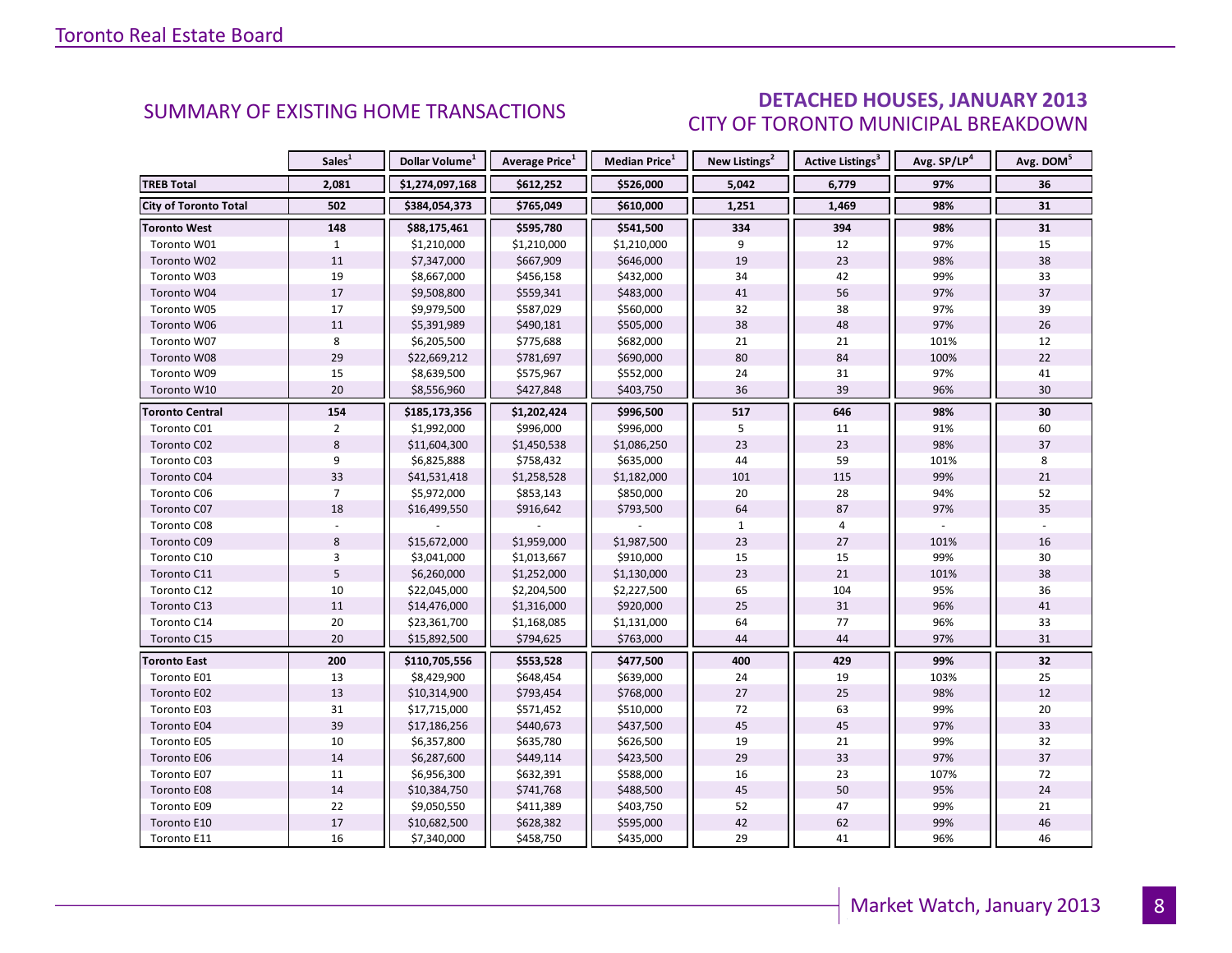#### **Industrial Leasing SUMMARY OF EXISTING HOME TRANSACTIONS SEMI-DETACHED HOUSES, JANUARY 2013** ALL TREB AREAS

|                                                               | Sales <sup>1</sup> | Dollar Volume <sup>1</sup> | Average Price <sup>1</sup> | Median Price <sup>1</sup> | New Listings <sup>2</sup> | Active Listings <sup>3</sup> | Avg. SP/LP <sup>4</sup> | Avg. DOM <sup>5</sup> |
|---------------------------------------------------------------|--------------------|----------------------------|----------------------------|---------------------------|---------------------------|------------------------------|-------------------------|-----------------------|
| <b>TREB Total</b>                                             | 471                | \$213,106,595              | \$452,456                  | \$420,000                 | 789                       | 749                          | 99%                     | 26                    |
| <b>Halton Region</b>                                          | 25                 | \$10,414,550               | \$416,582                  | \$409,000                 | 42                        | 37                           | 99%                     | 26                    |
| Burlington                                                    | 5                  | \$2,241,900                | \$448,380                  | \$465,000                 | 5                         | 3                            | 99%                     | 31                    |
| <b>Halton Hills</b>                                           | $\overline{4}$     | \$1,443,200                | \$360,800                  | \$374,150                 | $\overline{7}$            | 6                            | 99%                     | 33                    |
| Milton                                                        | 10                 | \$4,081,450                | \$408,145                  | \$402,000                 | 21                        | 19                           | 99%                     | 20                    |
| Oakville                                                      | $6\,$              | \$2,648,000                | \$441,333                  | \$415,000                 | 9                         | 9                            | 99%                     | 28                    |
| <b>Peel Region</b>                                            | 192                | \$75,708,090               | \$394,313                  | \$385,301                 | 311                       | 310                          | 98%                     | 29                    |
| Brampton                                                      | 101                | \$36,129,523               | \$357,718                  | \$362,501                 | 175                       | 174                          | 98%                     | 29                    |
| Caledon                                                       | $\overline{3}$     | \$1,211,000                | \$403,667                  | \$415,000                 | 6                         | $5\phantom{.0}$              | 99%                     | 20                    |
| Mississauga                                                   | 88                 | \$38,367,567               | \$435,995                  | \$437,250                 | 130                       | 131                          | 98%                     | 29                    |
| <b>City of Toronto</b>                                        | 147                | \$86,153,767               | \$586,080                  | \$515,000                 | 252                       | 234                          | 100%                    | 22                    |
| TURN PAGE FOR CITY OF TORONTO<br><b>TABLES OR CLICK HERE:</b> | D                  |                            |                            |                           |                           |                              |                         |                       |
| <b>York Region</b>                                            | 64                 | \$29,700,988               | \$464,078                  | \$479,500                 | 120                       | 109                          | 99%                     | 26                    |
| Aurora                                                        | 4                  | \$1,758,900                | \$439,725                  | \$445,000                 | 6                         | 4                            | 100%                    | 27                    |
| E. Gwillimbury                                                | $\mathbf{1}$       | \$425,000                  | \$425,000                  | \$425,000                 | $\mathbf{1}$              | $\overline{2}$               | 97%                     | 18                    |
| Georgina                                                      |                    |                            |                            |                           | $\mathbf{1}$              | $\overline{2}$               |                         |                       |
| King                                                          |                    |                            |                            |                           |                           |                              |                         |                       |
| Markham                                                       | 16                 | \$7,685,888                | \$480,368                  | \$488,950                 | 31                        | 24                           | 99%                     | 17                    |
| Newmarket                                                     | $\,8\,$            | \$2,992,000                | \$374,000                  | \$378,000                 | 20                        | 17                           | 99%                     | 27                    |
| Richmond Hill                                                 | 5                  | \$2,517,400                | \$503,480                  | \$490,000                 | 10                        | 11                           | 98%                     | 42                    |
| Vaughan                                                       | 23                 | \$11,398,500               | \$495,587                  | \$487,000                 | 42                        | 40                           | 98%                     | 26                    |
| Whitchurch-Stouffville                                        | $\overline{7}$     | \$2,923,300                | \$417,614                  | \$415,500                 | 9                         | 9                            | 99%                     | 35                    |
| Durham Region                                                 | 34                 | \$8,766,600                | \$257,841                  | \$226,000                 | 50                        | 41                           | 99%                     | 25                    |
| Ajax                                                          | 9                  | \$3,128,700                | \$347,633                  | \$345,200                 | 13                        | 8                            | 100%                    | 14                    |
| <b>Brock</b>                                                  |                    |                            |                            |                           |                           |                              |                         |                       |
| Clarington                                                    | $\mathbf{1}$       | \$208,000                  | \$208,000                  | \$208,000                 | 6                         | 6                            | 99%                     | 13                    |
| Oshawa                                                        | 15                 | \$2,970,400                | \$198,027                  | \$198,000                 | 17                        | 18                           | 97%                     | 37                    |
| Pickering                                                     | $\mathbf{1}$       | \$406,000                  | \$406,000                  | \$406,000                 | $\overline{4}$            | 5                            | 98%                     | 6                     |
| Scugog                                                        | $\overline{2}$     | \$463,000                  | \$231,500                  | \$231,500                 | $\overline{2}$            |                              | 100%                    | 3                     |
| Uxbridge                                                      |                    |                            |                            |                           |                           |                              |                         |                       |
| Whitby                                                        | 6                  | \$1,590,500                | \$265,083                  | \$257,750                 | 8                         | 4                            | 100%                    | 24                    |
| <b>Dufferin County</b>                                        | $\mathbf{2}$       | \$488,400                  | \$244,200                  | \$244,200                 | 4                         | 5                            | 100%                    | 43                    |
| Orangeville                                                   | $\overline{2}$     | \$488,400                  | \$244,200                  | \$244,200                 | $\overline{4}$            | 5                            | 100%                    | 43                    |
| <b>Simcoe County</b>                                          | $\overline{7}$     | \$1,874,200                | \$267,743                  | \$274,000                 | 10                        | 13                           | 98%                     | 41                    |
| Adjala-Tosorontio                                             |                    |                            |                            |                           |                           |                              |                         |                       |
| <b>Bradford West Gwillimbury</b>                              | $\overline{4}$     | \$1,199,200                | \$299,800                  | \$302,600                 | $\overline{7}$            | 5                            | 99%                     | 10                    |
| Essa                                                          |                    |                            |                            |                           | $\overline{2}$            | $\overline{2}$               |                         |                       |
| Innisfil                                                      |                    |                            |                            |                           |                           |                              |                         |                       |
| New Tecumseth                                                 | 3                  | \$675,000                  | \$225,000                  | \$225,000                 | $\mathbf{1}$              | 6                            | 97%                     | 83                    |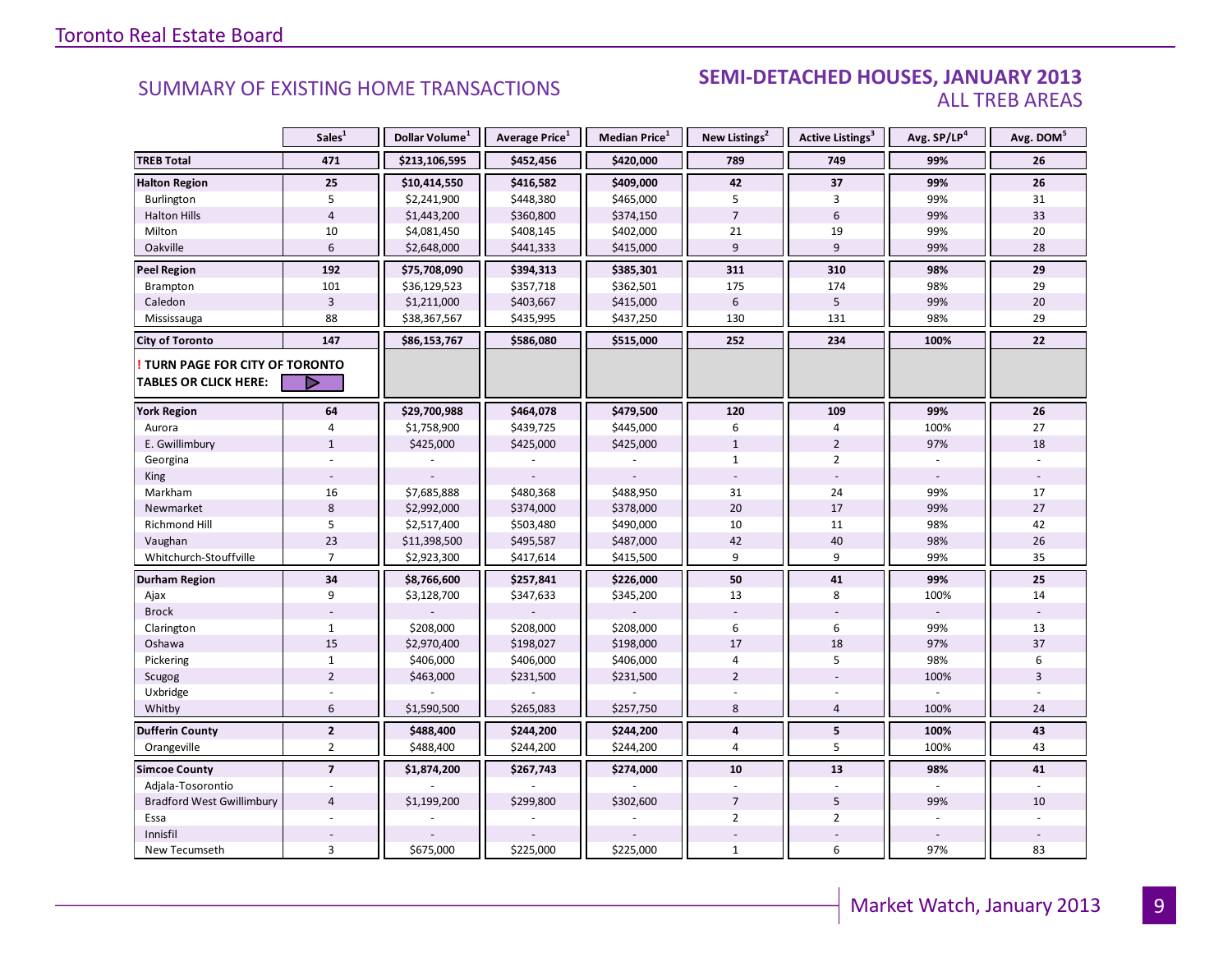#### IANILARY 2012 CITY OF TORONTO MUNICIPAL BREAKDOWN SUMMARY OF EXISTING HOME TRANSACTIONS **SEMI-DETACHED HOUSES, JANUARY 2013**

<span id="page-9-0"></span>

|                              | Sales <sup>1</sup> | Dollar Volume <sup>1</sup> | Average Price <sup>1</sup> | Median Price <sup>1</sup> | New Listings <sup>2</sup> | Active Listings <sup>3</sup> | Avg. SP/LP <sup>4</sup> | Avg. DOM <sup>5</sup> |
|------------------------------|--------------------|----------------------------|----------------------------|---------------------------|---------------------------|------------------------------|-------------------------|-----------------------|
| <b>TREB Total</b>            | 471                | \$213,106,595              | \$452,456                  | \$420,000                 | 789                       | 749                          | 99%                     | 26                    |
| <b>City of Toronto Total</b> | 147                | \$86,153,767               | \$586,080                  | \$515,000                 | 252                       | 234                          | 100%                    | 22                    |
| Toronto West                 | 41                 | \$20,503,850               | \$500,094                  | \$461,000                 | 73                        | 84                           | 100%                    | 23                    |
| Toronto W01                  | $\mathbf{1}$       | \$529,000                  | \$529,000                  | \$529,000                 | $\mathbf{1}$              | $\overline{2}$               | 100%                    | 17                    |
| Toronto W02                  | $11\,$             | \$6,676,900                | \$606,991                  | \$587,500                 | 15                        | 10                           | 104%                    | 24                    |
| Toronto W03                  | 10                 | \$4,938,000                | \$493,800                  | \$469,500                 | 20                        | 23                           | 100%                    | 19                    |
| Toronto W04                  | $\mathbf{1}$       | \$442,500                  | \$442,500                  | \$442,500                 | $\overline{3}$            | 8                            | 92%                     | 60                    |
| Toronto W05                  | 10                 | \$4,142,550                | \$414,255                  | \$412,500                 | 23                        | 29                           | 97%                     | 21                    |
| Toronto W06                  | $\overline{3}$     | \$1,825,000                | \$608,333                  | \$625,000                 | 5                         | $\overline{7}$               | 95%                     | 28                    |
| Toronto W07                  |                    |                            |                            |                           |                           | $\mathbf{1}$                 |                         |                       |
| Toronto W08                  |                    |                            |                            |                           |                           |                              |                         |                       |
| Toronto W09                  | $\overline{2}$     | \$851,900                  | \$425,950                  | \$425,950                 | $\overline{2}$            | $\mathbf{1}$                 | 98%                     | 40                    |
| Toronto W10                  | $\overline{3}$     | \$1,098,000                | \$366,000                  | \$365,000                 | $\overline{4}$            | $\overline{3}$               | 101%                    | 6                     |
| <b>Toronto Central</b>       | 50                 | \$35,854,229               | \$717,085                  | \$625,000                 | 77                        | 69                           | 98%                     | 24                    |
| Toronto C01                  | 11                 | \$9,586,000                | \$871,455                  | \$750,000                 | 15                        | 13                           | 96%                     | 35                    |
| Toronto C02                  | $\overline{4}$     | \$5,168,000                | \$1,292,000                | \$1,187,500               | 12                        | 13                           | 98%                     | 18                    |
| Toronto C03                  | 5                  | \$2,773,500                | \$554,700                  | \$437,500                 | 9                         | 9                            | 101%                    | 26                    |
| Toronto C04                  | $\mathbf{1}$       | \$805,029                  | \$805,029                  | \$805,029                 | 5                         | $\overline{4}$               | 105%                    | 6                     |
| Toronto C06                  |                    |                            |                            |                           |                           | $\mathbf{1}$                 |                         |                       |
| Toronto C07                  | $\overline{4}$     | \$2,059,000                | \$514,750                  | \$517,500                 | $\mathbf{1}$              | $\mathbf{1}$                 | 98%                     | 43                    |
| Toronto C08                  | 4                  | \$3,405,000                | \$851,250                  | \$852,500                 | $\overline{3}$            | $\overline{3}$               | 98%                     | 28                    |
| Toronto C09                  |                    |                            |                            |                           |                           |                              |                         |                       |
| Toronto C10                  | 3                  | \$2,020,000                | \$673,333                  | \$681,000                 | $\overline{4}$            | $\overline{2}$               | 105%                    | 6                     |
| Toronto C11                  | $\overline{4}$     | \$2,940,000                | \$735,000                  | \$735,000                 | 6                         | $\overline{2}$               | 100%                    | 6                     |
| Toronto C12                  |                    |                            |                            |                           | $\mathbf{1}$              | $\mathbf 1$                  |                         |                       |
| Toronto C13                  | $\boldsymbol{6}$   | \$2,912,000                | \$485,333                  | \$476,750                 | $6\,$                     | $\overline{4}$               | 98%                     | 34                    |
| Toronto C14                  | $\mathbf{1}$       | \$688,000                  | \$688,000                  | \$688,000                 | $\mathbf{1}$              |                              | 106%                    | 8                     |
| Toronto C15                  | $\overline{7}$     | \$3,497,700                | \$499,671                  | \$490,000                 | 14                        | 16                           | 97%                     | 15                    |
| <b>Toronto East</b>          | 56                 | \$29,795,688               | \$532,066                  | \$477,500                 | 102                       | 81                           | 101%                    | 20                    |
| Toronto E01                  | 15                 | \$9,278,000                | \$618,533                  | \$570,000                 | 25                        | 21                           | 103%                    | 30                    |
| Toronto E02                  | 8                  | \$5,880,000                | \$735,000                  | \$628,000                 | 20                        | 15                           | 101%                    | 11                    |
| Toronto E03                  | 11                 | \$6,194,700                | \$563,155                  | \$550,000                 | 21                        | 13                           | 105%                    | 10                    |
| Toronto E04                  | 5                  | \$2,163,000                | \$432,600                  | \$445,000                 | 10                        | $\overline{7}$               | 98%                     | 9                     |
| Toronto E05                  |                    |                            |                            |                           | $\overline{2}$            | 3                            |                         |                       |
| Toronto E06                  | $\mathbf{1}$       | \$375,000                  | \$375,000                  | \$375,000                 | $\overline{3}$            | $\overline{2}$               | 99%                     | $\overline{4}$        |
| Toronto E07                  | 5                  | \$2,128,488                | \$425,698                  | \$426,800                 | 5                         | $\overline{4}$               | 98%                     | 36                    |
| Toronto E08                  |                    |                            |                            |                           |                           |                              |                         |                       |
| Toronto E09                  | $\overline{2}$     | \$683,500                  | \$341,750                  | \$341,750                 | $\overline{2}$            | $\mathbf{1}$                 | 96%                     | $\overline{7}$        |
| Toronto E10                  | $\mathbf{3}$       | \$1,048,000                | \$349,333                  | \$329,000                 | $\boldsymbol{6}$          | 5                            | 99%                     | 16                    |
| Toronto E11                  | 6                  | \$2,045,000                | \$340,833                  | \$330,000                 | 8                         | 10                           | 97%                     | 33                    |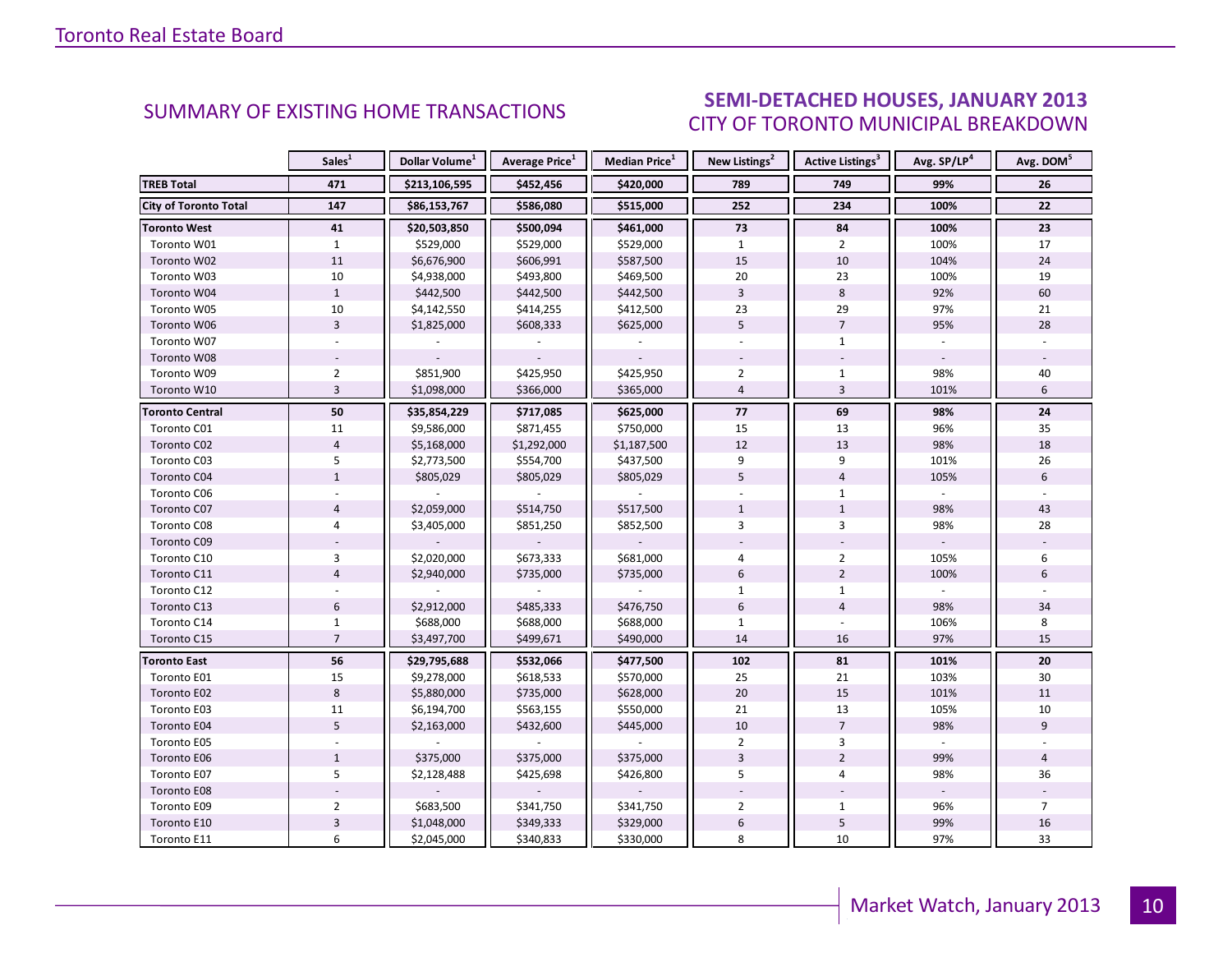#### SUMMARY OF EXISTING HOME TRANSACTIONS **CONDOMINIUM TOWNHOUSES, JANUARY 2013** ALL TREB AREAS

|                                  | Sales <sup>1</sup> | Dollar Volume <sup>1</sup> | Average Price <sup>1</sup> | Median Price <sup>1</sup> | New Listings <sup>2</sup> | Active Listings <sup>3</sup> | Avg. SP/LP <sup>4</sup> | Avg. DOM <sup>5</sup> |
|----------------------------------|--------------------|----------------------------|----------------------------|---------------------------|---------------------------|------------------------------|-------------------------|-----------------------|
| <b>TREB Total</b>                | 312                | \$102,307,388              | \$327,908                  | \$315,000                 | 649                       | 826                          | 98%                     | 39                    |
| <b>Halton Region</b>             | 20                 | \$6,687,400                | \$334,370                  | \$312,500                 | 53                        | 59                           | 98%                     | 37                    |
| Burlington                       | $\overline{7}$     | \$2,669,000                | \$381,286                  | \$355,000                 | 15                        | 14                           | 97%                     | 33                    |
| <b>Halton Hills</b>              | $\overline{3}$     | \$864,000                  | \$288,000                  | \$256,000                 | $\overline{4}$            | $\overline{4}$               | 97%                     | 35                    |
| Milton                           | 6                  | \$1,830,400                | \$305,067                  | \$306,750                 | 12                        | 10                           | 99%                     | 35                    |
| Oakville                         | $\overline{4}$     | \$1,324,000                | \$331,000                  | \$333,500                 | 22                        | 31                           | 97%                     | 51                    |
| <b>Peel Region</b>               | 111                | \$34,305,888               | \$309,062                  | \$305,000                 | 234                       | 253                          | 97%                     | 36                    |
| Brampton                         | 25                 | \$6,444,400                | \$257,776                  | \$250,000                 | 54                        | 64                           | 98%                     | 34                    |
| Caledon                          |                    |                            |                            |                           | $\overline{2}$            | $\overline{2}$               |                         |                       |
| Mississauga                      | 86                 | \$27,861,488               | \$323,971                  | \$319,500                 | 178                       | 187                          | 97%                     | 36                    |
| <b>City of Toronto</b>           | 110                | \$39,338,712               | \$357,625                  | \$328,000                 | 229                       | 341                          | 98%                     | 42                    |
| TURN PAGE FOR CITY OF TORONTO    |                    |                            |                            |                           |                           |                              |                         |                       |
| <b>TABLES OR CLICK HERE:</b>     | D                  |                            |                            |                           |                           |                              |                         |                       |
| <b>York Region</b>               | 38                 | \$14,662,988               | \$385,868                  | \$363,250                 | 75                        | 93                           | 98%                     | 41                    |
| Aurora                           | $\overline{4}$     | \$1,686,400                | \$421,600                  | \$417,450                 | 11                        | 12                           | 96%                     | 33                    |
| E. Gwillimbury                   |                    |                            |                            |                           |                           |                              |                         |                       |
| Georgina                         |                    |                            |                            |                           |                           |                              |                         |                       |
| King                             |                    |                            |                            |                           |                           |                              |                         |                       |
| Markham                          | 16                 | \$6,628,688                | \$414,293                  | \$391,000                 | 35                        | 42                           | 98%                     | 44                    |
| Newmarket                        | $\overline{2}$     | \$627,500                  | \$313,750                  | \$313,750                 | $\overline{4}$            | $\boldsymbol{6}$             | 98%                     | 38                    |
| Richmond Hill                    | 12                 | \$4,271,900                | \$355,992                  | \$350,950                 | 11                        | 17                           | 98%                     | 46                    |
| Vaughan                          | $\overline{4}$     | \$1,448,500                | \$362,125                  | \$358,750                 | 13                        | 15                           | 98%                     | 20                    |
| Whitchurch-Stouffville           |                    |                            |                            |                           | $\mathbf{1}$              | $\mathbf{1}$                 |                         |                       |
| Durham Region                    | 30                 | \$6,668,900                | \$222,297                  | \$223,500                 | 50                        | 71                           | 97%                     | 43                    |
| Ajax                             | 3                  | \$858,000                  | \$286,000                  | \$265,000                 | 10                        | 18                           | 99%                     | 41                    |
| <b>Brock</b>                     |                    |                            |                            |                           | $\mathbf{1}$              | $\overline{2}$               |                         |                       |
| Clarington                       | $\mathbf{1}$       | \$152,000                  | \$152,000                  | \$152,000                 | 4                         | 5                            | 101%                    | $\overline{7}$        |
| Oshawa                           | 11                 | \$1,529,000                | \$139,000                  | \$118,000                 | 14                        | 21                           | 96%                     | 41                    |
| Pickering                        | 9                  | \$2,523,000                | \$280,333                  | \$280,000                 | 18                        | 19                           | 97%                     | 42                    |
| Scugog                           |                    |                            |                            |                           |                           |                              |                         |                       |
| Uxbridge                         | $\mathbf{1}$       | \$347,500                  | \$347,500                  | \$347,500                 |                           | 3                            | 94%                     | 85                    |
| Whitby                           | 5                  | \$1,259,400                | \$251,880                  | \$220,000                 | $\overline{3}$            | $\overline{3}$               | 98%                     | 48                    |
| <b>Dufferin County</b>           | $\mathbf{2}$       | \$368,500                  | \$184,250                  | \$184,250                 | $\overline{\mathbf{3}}$   | 5                            | 97%                     | $\bf 72$              |
| Orangeville                      | $\overline{2}$     | \$368,500                  | \$184,250                  | \$184,250                 | 3                         | 5                            | 97%                     | 72                    |
| <b>Simcoe County</b>             | $\mathbf{1}$       | \$275,000                  | \$275,000                  | \$275,000                 | 5                         | $\overline{\mathbf{4}}$      | 98%                     | 13                    |
| Adjala-Tosorontio                |                    |                            |                            |                           |                           |                              |                         |                       |
| <b>Bradford West Gwillimbury</b> | $\mathbf{1}$       | \$275,000                  | \$275,000                  | \$275,000                 | $\overline{4}$            | $\overline{2}$               | 98%                     | 13                    |
| Essa                             |                    |                            |                            |                           |                           |                              |                         |                       |
| Innisfil                         |                    |                            |                            |                           |                           |                              |                         |                       |
| New Tecumseth                    |                    |                            |                            |                           | $\mathbf{1}$              | $\overline{2}$               |                         |                       |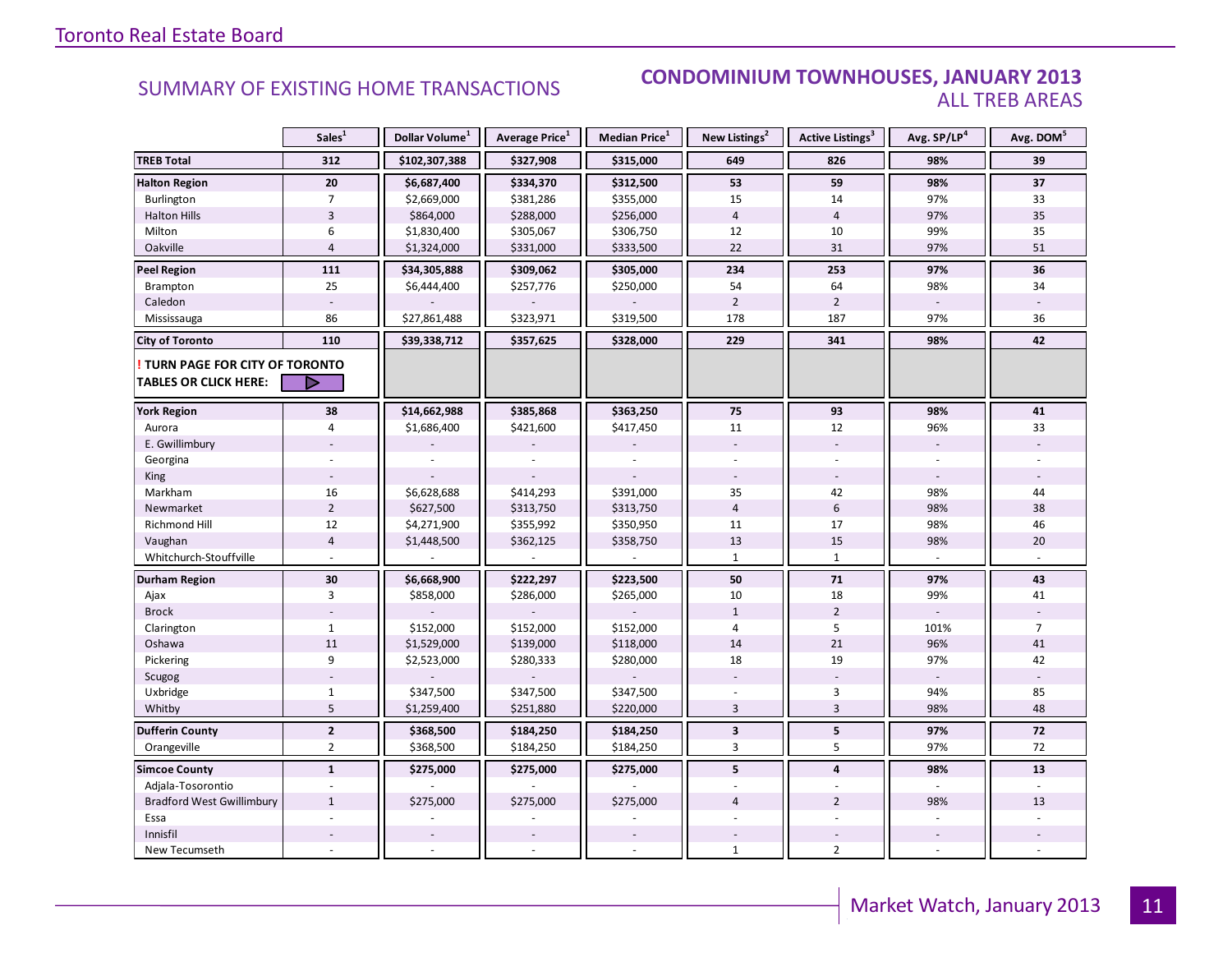#### IANILARY 2012 CITY OF TORONTO MUNICIPAL BREAKDOWN SUMMARY OF EXISTING HOME TRANSACTIONS **CONDOMINIUM TOWNHOUSES, JANUARY 2013**

<span id="page-11-0"></span>

|                              | Sales <sup>1</sup> | Dollar Volume <sup>1</sup> | <b>Average Price</b> <sup>1</sup> | Median Price <sup>1</sup> | New Listings <sup>2</sup> | <b>Active Listings<sup>3</sup></b> | Avg. SP/LP <sup>4</sup> | Avg. DOM <sup>5</sup> |
|------------------------------|--------------------|----------------------------|-----------------------------------|---------------------------|---------------------------|------------------------------------|-------------------------|-----------------------|
| <b>TREB Total</b>            | 312                | \$102,307,388              | \$327,908                         | \$315,000                 | 649                       | 826                                | 98%                     | 39                    |
| <b>City of Toronto Total</b> | 110                | \$39,338,712               | \$357,625                         | \$328,000                 | 229                       | 341                                | 98%                     | 42                    |
| <b>Toronto West</b>          | 33                 | \$10,007,500               | \$303,258                         | \$315,000                 | 69                        | 109                                | 98%                     | 47                    |
| Toronto W01                  | 3                  | \$892,500                  | \$297,500                         | \$317,000                 | 3                         | 5                                  | 97%                     | 36                    |
| Toronto W02                  | $\overline{4}$     | \$2,072,000                | \$518,000                         | \$360,500                 | 8                         | 11                                 | 102%                    | 48                    |
| Toronto W03                  | $\mathbf{1}$       | \$260,000                  | \$260,000                         | \$260,000                 | $\mathbf{1}$              | $7^{\circ}$                        | 98%                     | 4                     |
| Toronto W04                  | $\overline{2}$     | \$640,000                  | \$320,000                         | \$320,000                 | $6\phantom{1}$            | 11                                 | 98%                     | 76                    |
| Toronto W05                  | $\overline{7}$     | \$1,453,900                | \$207,700                         | \$210,000                 | 12                        | 24                                 | 96%                     | 91                    |
| Toronto W06                  | $\overline{3}$     | \$1,319,800                | \$439,933                         | \$379,400                 | $\overline{4}$            | 11                                 | 100%                    | 34                    |
| Toronto W07                  |                    |                            |                                   |                           | $\overline{2}$            | $\overline{2}$                     |                         |                       |
| Toronto W08                  | $\overline{3}$     | \$1,276,300                | \$425,433                         | \$408,000                 | 13                        | 17                                 | 100%                    | 38                    |
| Toronto W09                  | 3                  | \$1,050,000                | \$350,000                         | \$340,000                 | 3                         | $\mathbf{1}$                       | 97%                     | 15                    |
| Toronto W10                  | $\overline{7}$     | \$1,043,000                | \$149,000                         | \$120,000                 | 17                        | 20                                 | 95%                     | 30                    |
| <b>Toronto Central</b>       | 37                 | \$18,154,500               | \$490,662                         | \$415,000                 | 98                        | 126                                | 97%                     | 38                    |
| Toronto C01                  | 11                 | \$4,753,000                | \$432,091                         | \$415,000                 | 22                        | 29                                 | 97%                     | 37                    |
| Toronto C02                  |                    |                            |                                   |                           | $\overline{4}$            | 8                                  |                         |                       |
| Toronto C03                  |                    |                            |                                   |                           | $\overline{2}$            | 4                                  |                         |                       |
| Toronto C04                  |                    |                            |                                   |                           | 5                         | 5                                  |                         |                       |
| Toronto C06                  |                    |                            |                                   |                           | $\mathbf{1}$              | 3                                  |                         |                       |
| Toronto C07                  | $\overline{3}$     | \$1,204,000                | \$401,333                         | \$406,000                 | 10                        | 10                                 | 98%                     | 66                    |
| Toronto C08                  | $\mathbf{1}$       | \$332,000                  | \$332,000                         | \$332,000                 | 8                         | 12                                 | 98%                     | 76                    |
| Toronto C09                  | $\mathbf{1}$       | \$997,000                  | \$997,000                         | \$997,000                 | $\overline{3}$            | $\overline{2}$                     | 98%                     | 16                    |
| Toronto C10                  | $\overline{4}$     | \$2,381,900                | \$595,475                         | \$587,450                 | 6                         | 4                                  | 98%                     | 22                    |
| Toronto C11                  | $\mathbf{1}$       | \$169,000                  | \$169,000                         | \$169,000                 | $\mathbf{1}$              | $\overline{3}$                     | 97%                     | 60                    |
| Toronto C12                  | $\overline{2}$     | \$1,699,900                | \$849,950                         | \$849,950                 | $\overline{3}$            | 3                                  | 95%                     | 26                    |
| Toronto C13                  | $\overline{3}$     | \$1,188,000                | \$396,000                         | \$408,500                 | $6\overline{6}$           | 6                                  | 97%                     | 34                    |
| Toronto C14                  | 5                  | \$3,036,700                | \$607,340                         | \$698,000                 | 11                        | 19                                 | 97%                     | 49                    |
| Toronto C15                  | $6\overline{6}$    | \$2,393,000                | \$398,833                         | \$378,250                 | 16                        | 18                                 | 96%                     | 27                    |
| <b>Toronto East</b>          | 40                 | \$11,176,712               | \$279,418                         | \$287,500                 | 62                        | 106                                | 98%                     | 41                    |
| Toronto E01                  | $\mathbf{1}$       | \$410,500                  | \$410,500                         | \$410,500                 | 5                         | 14                                 | 95%                     | 46                    |
| Toronto E02                  | $\mathbf{1}$       | \$290,000                  | \$290,000                         | \$290,000                 | $\mathbf{1}$              | $\overline{4}$                     | 97%                     | 12                    |
| Toronto E03                  |                    |                            |                                   |                           | $\mathbf{1}$              | $\mathbf{1}$                       |                         |                       |
| Toronto E04                  | 9                  | \$2,507,800                | \$278,644                         | \$275,000                 | 13                        | 13                                 | 97%                     | 38                    |
| Toronto E05                  | 9                  | \$2,822,300                | \$313,589                         | \$332,000                 | 10                        | 10                                 | 98%                     | 45                    |
| Toronto E06                  |                    |                            |                                   |                           |                           |                                    |                         |                       |
| Toronto E07                  | 4                  | \$1,250,000                | \$312,500                         | \$299,000                 | $\overline{4}$            | 6                                  | 102%                    | 28                    |
| Toronto E08                  | $\overline{2}$     | \$322,900                  | \$161,450                         | \$161,450                 | $\overline{4}$            | 12                                 | 90%                     | 38                    |
| Toronto E09                  | 3                  | \$650,712                  | \$216,904                         | \$242,000                 | 6                         | 15                                 | 96%                     | 44                    |
| Toronto E10                  | $\mathbf 2$        | \$478,000                  | \$239,000                         | \$239,000                 | $\,8\,$                   | 14                                 | 98%                     | 53                    |
| Toronto E11                  | 9                  | \$2,444,500                | \$271,611                         | \$261,500                 | 10                        | 17                                 | 98%                     | 47                    |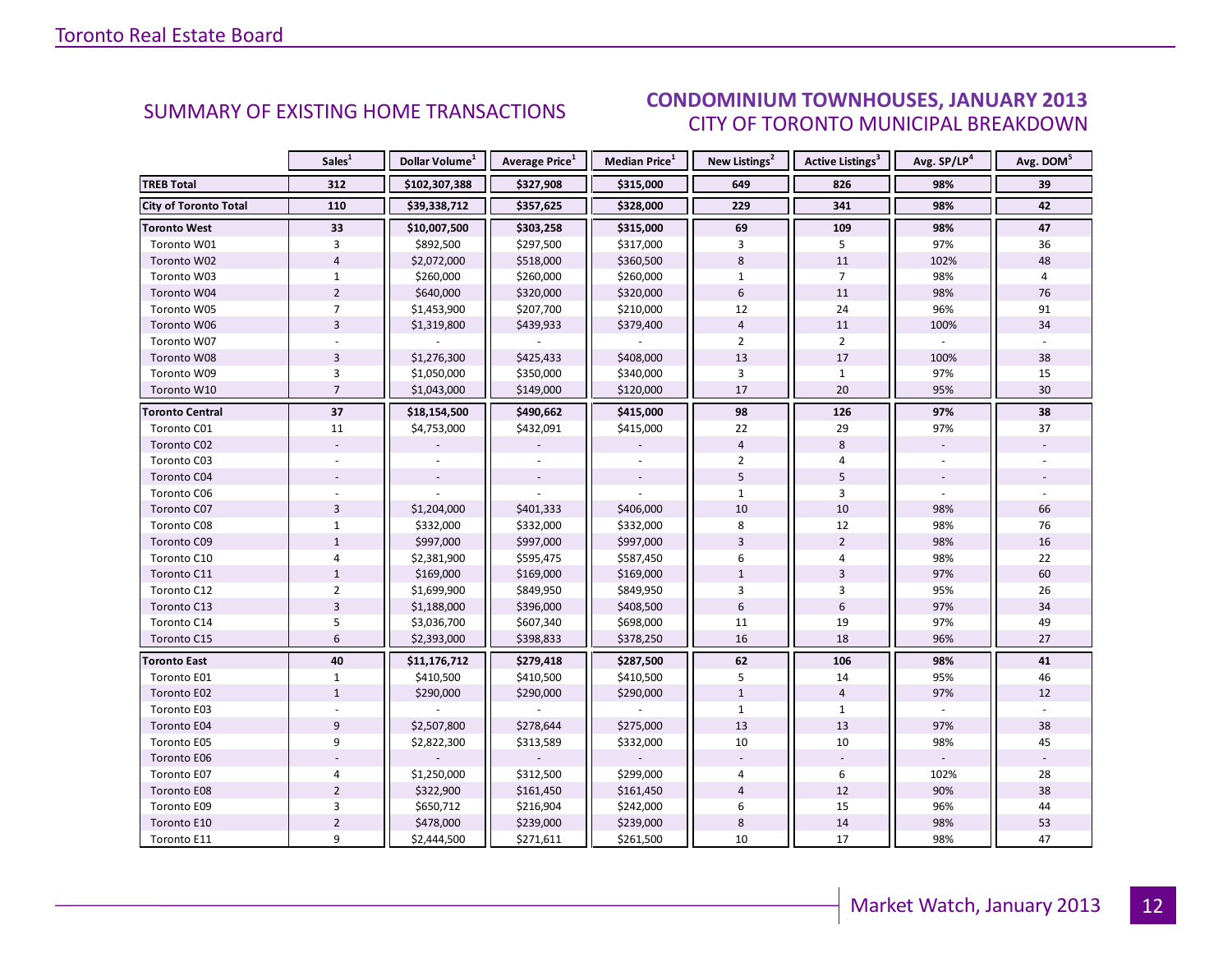#### SUMMARY OF EXISTING HOME TRANSACTIONS **CONDOMINIUM APARTMENT, JANUARY 2013** ALL TREB AREAS

|                                  | Sales <sup>1</sup> | Dollar Volume <sup>1</sup> | Average Price <sup>1</sup> | <b>Median Price</b> <sup>1</sup> | New Listings <sup>2</sup> | <b>Active Listings<sup>3</sup></b> | Avg. SP/LP <sup>4</sup> | Avg. DOM <sup>5</sup> |
|----------------------------------|--------------------|----------------------------|----------------------------|----------------------------------|---------------------------|------------------------------------|-------------------------|-----------------------|
| <b>TREB Total</b>                | 1,051              | \$334,787,854              | \$318,542                  | \$295,000                        | 3,356                     | 5,075                              | 97%                     | 45                    |
| <b>Halton Region</b>             | 14                 | \$3,604,300                | \$257,450                  | \$253,750                        | ${\bf 62}$                | 96                                 | 98%                     | 35                    |
| Burlington                       | $\overline{4}$     | \$1,009,400                | \$252,350                  | \$248,700                        | 12                        | 21                                 | 98%                     | 54                    |
| <b>Halton Hills</b>              | $\mathbf 2$        | \$415,500                  | \$207,750                  | \$207,750                        | 5                         | $\overline{4}$                     | 98%                     | 22                    |
| Milton                           | $\overline{2}$     | \$535,900                  | \$267,950                  | \$267,950                        | 8                         | 9                                  | 99%                     | 27                    |
| Oakville                         | 6                  | \$1,643,500                | \$273,917                  | \$257,750                        | 37                        | 62                                 | 97%                     | 29                    |
| <b>Peel Region</b>               | 185                | \$46,422,393               | \$250,932                  | \$240,000                        | 538                       | 810                                | 97%                     | 45                    |
| <b>Brampton</b>                  | 25                 | \$4,983,490                | \$199,340                  | \$200,000                        | 87                        | 134                                | 96%                     | 43                    |
| Caledon                          |                    |                            |                            |                                  |                           | $\overline{4}$                     |                         |                       |
| Mississauga                      | 160                | \$41,438,903               | \$258,993                  | \$252,250                        | 451                       | 672                                | 97%                     | 45                    |
| <b>City of Toronto</b>           | 730                | \$248,415,556              | \$340,295                  | \$319,000                        | 2,327                     | 3,501                              | 97%                     | 44                    |
| TURN PAGE FOR CITY OF TORONTO    |                    |                            |                            |                                  |                           |                                    |                         |                       |
| <b>TABLES OR CLICK HERE:</b>     | ▷                  |                            |                            |                                  |                           |                                    |                         |                       |
| <b>York Region</b>               | 94                 | \$30,149,205               | \$320,736                  | \$301,000                        | 355                       | 571                                | 97%                     | 55                    |
| Aurora                           | $\mathbf{1}$       | \$165,000                  | \$165,000                  | \$165,000                        | 31                        | 36                                 | 98%                     | 58                    |
| E. Gwillimbury                   |                    |                            |                            |                                  |                           |                                    |                         |                       |
| Georgina                         | $\mathbf{1}$       | \$140,000                  | \$140,000                  | \$140,000                        | $\mathbf{1}$              | $\overline{2}$                     | 97%                     | 90                    |
| King                             |                    |                            |                            |                                  | $1\,$                     | 12                                 |                         |                       |
| Markham                          | 33                 | \$10,469,650               | \$317,262                  | \$296,000                        | 103                       | 198                                | 97%                     | 68                    |
| Newmarket                        | $\mathbf 2$        | \$586,000                  | \$293,000                  | \$293,000                        | 5                         | 6                                  | 98%                     | 33                    |
| Richmond Hill                    | 23                 | \$6,827,500                | \$296,848                  | \$298,000                        | 97                        | 125                                | 96%                     | 46                    |
| Vaughan                          | 34                 | \$11,961,055               | \$351,796                  | \$321,250                        | 112                       | 177                                | 97%                     | 48                    |
| Whitchurch-Stouffville           |                    |                            |                            |                                  | 5                         | 15                                 |                         |                       |
| <b>Durham Region</b>             | 26                 | \$5,734,400                | \$220,554                  | \$212,250                        | 66                        | 85                                 | 97%                     | 37                    |
| Ajax                             | 8                  | \$1,792,900                | \$224,113                  | \$208,450                        | 9                         | 10                                 | 97%                     | 36                    |
| <b>Brock</b>                     |                    |                            |                            |                                  |                           |                                    |                         |                       |
| Clarington                       | 5                  | \$825,500                  | \$165,100                  | \$163,000                        | 15                        | 18                                 | 98%                     | 34                    |
| Oshawa                           | $\overline{2}$     | \$250,000                  | \$125,000                  | \$125,000                        | 12                        | 16                                 | 97%                     | 15                    |
| Pickering                        | 5                  | \$1,463,500                | \$292,700                  | \$300,000                        | 18                        | 20                                 | 96%                     | 24                    |
| Scugog                           |                    |                            |                            |                                  |                           | $1\,$                              |                         |                       |
| Uxbridge                         |                    |                            |                            |                                  | $\overline{2}$            | 6                                  |                         |                       |
| Whitby                           | 6                  | \$1,402,500                | \$233,750                  | \$224,000                        | 10                        | 14                                 | 98%                     | 58                    |
| <b>Dufferin County</b>           | $\overline{2}$     | \$462,000                  | \$231,000                  | \$231,000                        | 8                         | 9                                  | 97%                     | 66                    |
| Orangeville                      | $\overline{2}$     | \$462,000                  | \$231,000                  | \$231,000                        | 8                         | 9                                  | 97%                     | 66                    |
| <b>Simcoe County</b>             | $\blacksquare$     |                            | $\overline{a}$             | $\overline{a}$                   | $\overline{a}$            | $\overline{\mathbf{3}}$            | $\blacksquare$          |                       |
| Adjala-Tosorontio                |                    |                            |                            |                                  |                           |                                    |                         |                       |
| <b>Bradford West Gwillimbury</b> |                    |                            |                            |                                  |                           |                                    |                         |                       |
| Essa                             |                    |                            |                            |                                  |                           |                                    |                         |                       |
| Innisfil                         |                    |                            |                            |                                  |                           |                                    |                         |                       |
| New Tecumseth                    | L.                 |                            |                            |                                  |                           | 3                                  |                         |                       |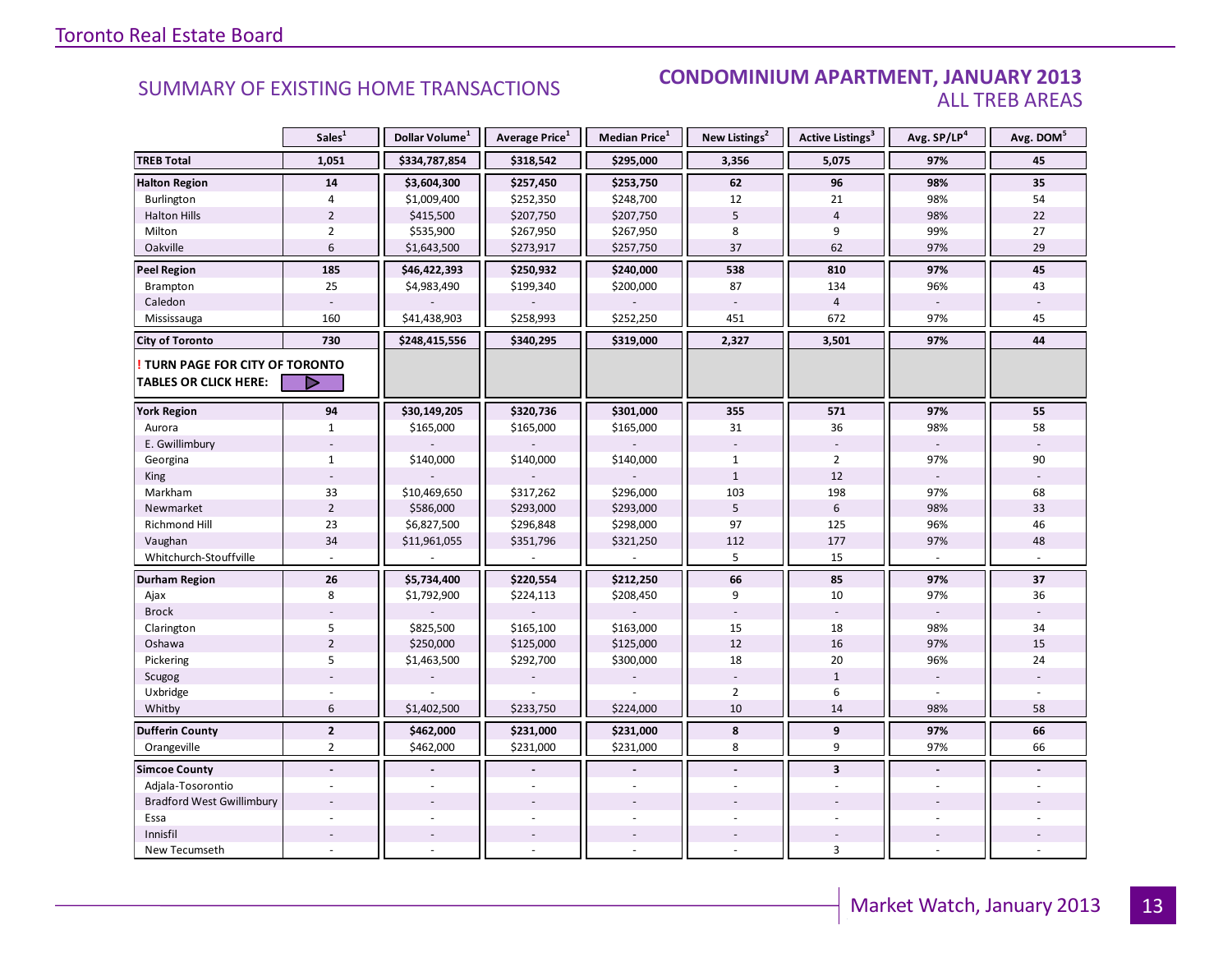#### IANILARY 2012 CITY OF TORONTO MUNICIPAL BREAKDOWN SUMMARY OF EXISTING HOME TRANSACTIONS<br>CITY OF TOPONTO MUINICIPAL PREAKDOMAL

<span id="page-13-0"></span>

|                              | Sales <sup>1</sup> | Dollar Volume <sup>1</sup> | <b>Average Price</b> <sup>1</sup> | <b>Median Price</b> <sup>1</sup> | New Listings <sup>2</sup> | <b>Active Listings<sup>3</sup></b> | Avg. SP/LP <sup>4</sup> | Avg. DOM <sup>5</sup> |
|------------------------------|--------------------|----------------------------|-----------------------------------|----------------------------------|---------------------------|------------------------------------|-------------------------|-----------------------|
| <b>TREB Total</b>            | 1,051              | \$334,787,854              | \$318,542                         | \$295,000                        | 3,356                     | 5,075                              | 97%                     | 45                    |
| <b>City of Toronto Total</b> | 730                | \$248,415,556              | \$340,295                         | \$319,000                        | 2,327                     | 3,501                              | 97%                     | 44                    |
| <b>Toronto West</b>          | 150                | \$41,547,290               | \$276,982                         | \$264,000                        | 542                       | 836                                | 96%                     | 50                    |
| Toronto W01                  | 11                 | \$4,350,900                | \$395,536                         | \$340,000                        | 49                        | 57                                 | 97%                     | 46                    |
| Toronto W02                  | $\overline{7}$     | \$2,041,300                | \$291,614                         | \$296,000                        | 12                        | 22                                 | 98%                     | 39                    |
| Toronto W03                  | 8                  | \$1,923,000                | \$240,375                         | \$221,500                        | 5                         | 9                                  | 96%                     | 59                    |
| Toronto W04                  | 12                 | \$2,330,900                | \$194,242                         | \$182,500                        | 27                        | 53                                 | 97%                     | 65                    |
| Toronto W05                  | 9                  | \$1,909,900                | \$212,211                         | \$198,000                        | 42                        | 90                                 | 95%                     | 52                    |
| Toronto W06                  | 29                 | \$11,323,400               | \$390,462                         | \$334,900                        | 223                       | 314                                | 95%                     | 47                    |
| Toronto W07                  | $\overline{2}$     | \$696,500                  | \$348,250                         | \$348,250                        | 5                         | $\overline{4}$                     | 98%                     | 16                    |
| Toronto W08                  | 36                 | \$11,070,690               | \$307,519                         | \$298,750                        | 112                       | 164                                | 97%                     | 46                    |
| Toronto W09                  | 16                 | \$2,649,800                | \$165,613                         | \$132,100                        | 28                        | 38                                 | 96%                     | 49                    |
| Toronto W10                  | 20                 | \$3,250,900                | \$162,545                         | \$152,500                        | 39                        | 85                                 | 96%                     | 63                    |
| <b>Toronto Central</b>       | 446                | \$176,387,898              | \$395,489                         | \$355,000                        | 1,459                     | 2,154                              | 97%                     | 44                    |
| Toronto C01                  | 159                | \$64,090,050               | \$403,082                         | \$368,000                        | 592                       | 909                                | 98%                     | 39                    |
| Toronto C02                  | 13                 | \$9,527,000                | \$732,846                         | \$696,000                        | 82                        | 144                                | 96%                     | 57                    |
| Toronto C03                  | $\mathbf{1}$       | \$345,000                  | \$345,000                         | \$345,000                        | 9                         | 15                                 | 97%                     | 21                    |
| Toronto C04                  | 8                  | \$3,022,500                | \$377,813                         | \$387,500                        | 32                        | 46                                 | 97%                     | 29                    |
| Toronto C06                  | $\overline{7}$     | \$2,225,900                | \$317,986                         | \$310,000                        | 24                        | 30                                 | 97%                     | 44                    |
| Toronto C07                  | 36                 | \$11,884,650               | \$330,129                         | \$332,500                        | 100                       | 127                                | 98%                     | 36                    |
| Toronto C08                  | 55                 | \$22,114,388               | \$402,080                         | \$370,000                        | 174                       | 246                                | 97%                     | 51                    |
| Toronto C09                  | $\overline{4}$     | \$2,589,000                | \$647,250                         | \$650,000                        | 19                        | 24                                 | 98%                     | 37                    |
| Toronto C10                  | 24                 | \$10,860,145               | \$452,506                         | \$418,998                        | 52                        | 58                                 | 98%                     | 32                    |
| Toronto C11                  | 14                 | \$3,284,170                | \$234,584                         | \$237,500                        | 35                        | 61                                 | 97%                     | 59                    |
| Toronto C12                  | $\overline{2}$     | \$2,031,000                | \$1,015,500                       | \$1,015,500                      | 12                        | 28                                 | 95%                     | 72                    |
| Toronto C13                  | 15                 | \$4,516,900                | \$301,127                         | \$276,000                        | 56                        | 70                                 | 97%                     | 29                    |
| Toronto C14                  | 69                 | \$25,973,600               | \$376,429                         | \$374,500                        | 172                       | 256                                | 97%                     | 52                    |
| Toronto C15                  | 39                 | \$13,923,595               | \$357,015                         | \$330,000                        | 100                       | 140                                | 96%                     | 50                    |
| <b>Toronto East</b>          | 134                | \$30,480,368               | \$227,465                         | \$219,950                        | 326                       | 511                                | 97%                     | 39                    |
| Toronto E01                  | 4                  | \$1,334,000                | \$333,500                         | \$331,000                        | 31                        | 45                                 | 97%                     | 29                    |
| Toronto E02                  | $\mathbf{1}$       | \$663,000                  | \$663,000                         | \$663,000                        | 10                        | 14                                 | 106%                    | $\overline{2}$        |
| Toronto E03                  | 8                  | \$2,004,300                | \$250,538                         | \$178,000                        | 15                        | 19                                 | 98%                     | 37                    |
| Toronto E04                  | 14                 | \$2,275,312                | \$162,522                         | \$138,893                        | 43                        | 74                                 | 97%                     | 43                    |
| Toronto E05                  | 19                 | \$4,781,388                | \$251,652                         | \$226,000                        | 33                        | 53                                 | 97%                     | 31                    |
| Toronto E06                  | $1\,$              | \$232,000                  | \$232,000                         | \$232,000                        | $\overline{2}$            | $\overline{3}$                     | 97%                     | 48                    |
| Toronto E07                  | 23                 | \$5,217,100                | \$226,830                         | \$229,000                        | 51                        | 98                                 | 97%                     | 47                    |
| Toronto E08                  | $17$               | \$3,928,180                | \$231,069                         | \$185,180                        | 35                        | 50                                 | 99%                     | 30                    |
| Toronto E09                  | 29                 | \$7,175,088                | \$247,417                         | \$248,000                        | 71                        | 94                                 | 98%                     | 44                    |
| Toronto E10                  | $\overline{4}$     | \$615,000                  | \$153,750                         | \$172,500                        | 8                         | 13                                 | 95%                     | 40                    |
| Toronto E11                  | 14                 | \$2,255,000                | \$161,071                         | \$155,000                        | 27                        | 48                                 | 95%                     | 40                    |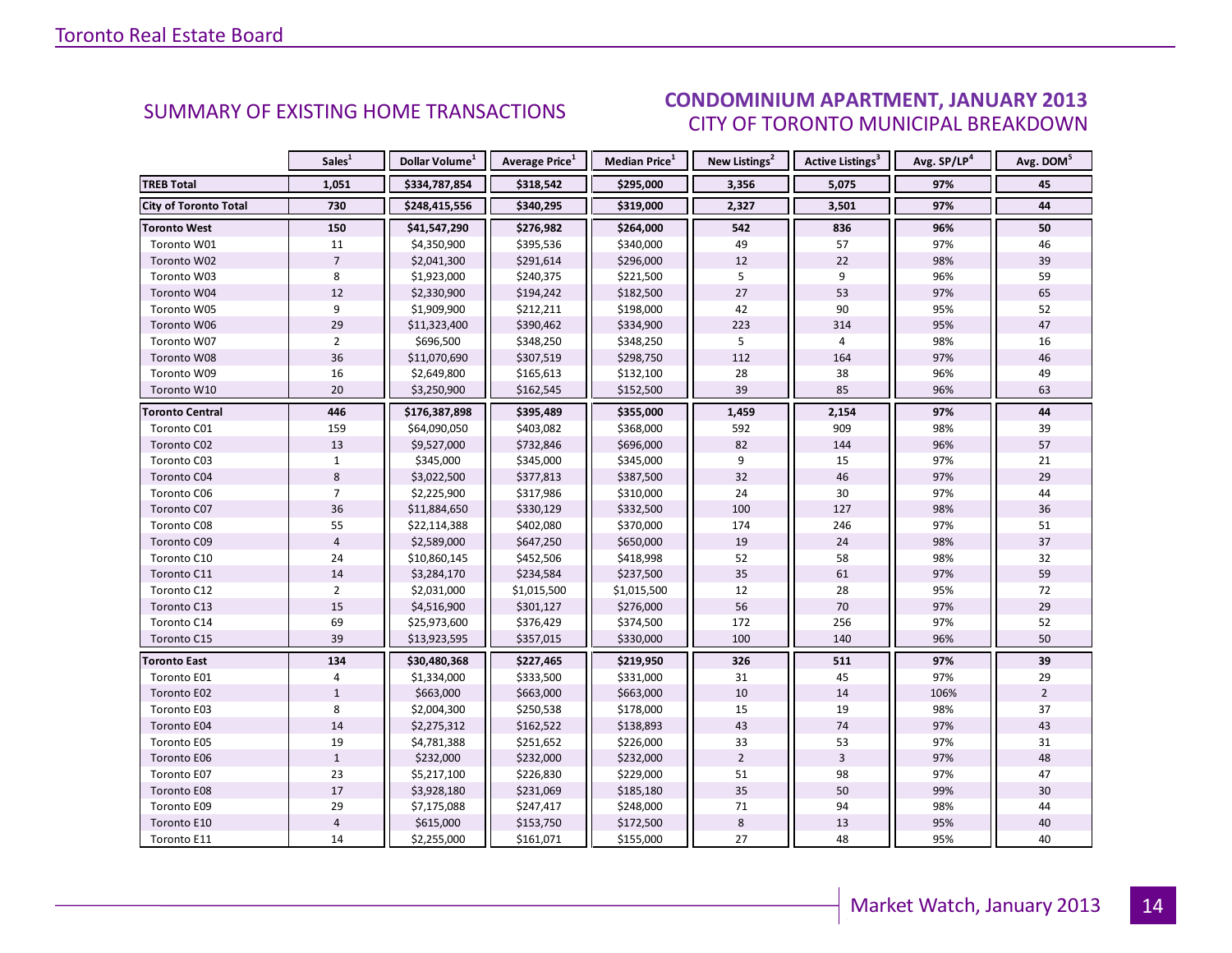### LINK, JANUARY 2013 ALL TREB AREAS

|                                  | Sales <sup>1</sup> | Dollar Volume <sup>1</sup> | Average Price <sup>1</sup> | Median Price <sup>1</sup> | New Listings <sup>2</sup> | Active Listings <sup>3</sup> | Avg. SP/LP <sup>4</sup>  | Avg. DOM <sup>5</sup> |
|----------------------------------|--------------------|----------------------------|----------------------------|---------------------------|---------------------------|------------------------------|--------------------------|-----------------------|
| <b>TREB Total</b>                | 75                 | \$31,129,670               | \$415,062                  | \$410,000                 | 113                       | 100                          | 98%                      | 31                    |
| <b>Halton Region</b>             | 5                  | \$2,016,800                | \$403,360                  | \$404,800                 | 12                        | 8                            | 99%                      | 11                    |
| Burlington                       | 3                  | \$1,101,800                | \$367,267                  | \$354,000                 | 3                         |                              | 99%                      | 4                     |
| <b>Halton Hills</b>              |                    |                            |                            |                           |                           |                              |                          |                       |
| Milton                           |                    |                            |                            |                           | 5                         | 5                            |                          |                       |
| Oakville                         | $\overline{2}$     | \$915,000                  | \$457,500                  | \$457,500                 | $\overline{4}$            | $\overline{3}$               | 100%                     | 20                    |
| <b>Peel Region</b>               | 10                 | \$4,580,070                | \$458,007                  | \$467,990                 | 12                        | 14                           | 99%                      | 28                    |
| <b>Brampton</b>                  | $\overline{2}$     | \$682,600                  | \$341,300                  | \$341,300                 | $\overline{4}$            | 6                            | 99%                      | 8                     |
| Caledon                          | $\mathbf{1}$       | \$599,990                  | \$599,990                  | \$599,990                 |                           |                              | 100%                     | 32                    |
| Mississauga                      | $\overline{7}$     | \$3,297,480                | \$471,069                  | \$475,000                 | 8                         | 8                            | 99%                      | 33                    |
| <b>City of Toronto</b>           | 6                  | \$2,330,500                | \$388,417                  | \$370,250                 | $\overline{7}$            | 9                            | 97%                      | 33                    |
| TURN PAGE FOR CITY OF TORONTO    |                    |                            |                            |                           |                           |                              |                          |                       |
| <b>TABLES OR CLICK HERE:</b>     | ▷                  |                            |                            |                           |                           |                              |                          |                       |
| <b>York Region</b>               | 30                 | \$15,183,900               | \$506,130                  | \$500,000                 | 38                        | 30                           | 98%                      | 39                    |
| Aurora                           | $\mathbf{1}$       | \$445,000                  | \$445,000                  | \$445,000                 | $\mathbf{1}$              | $\overline{2}$               | 99%                      | 18                    |
| E. Gwillimbury                   |                    |                            |                            |                           |                           |                              | $\overline{\phantom{a}}$ |                       |
| Georgina                         |                    |                            |                            |                           |                           |                              |                          |                       |
| King                             | $\overline{3}$     | \$1,233,000                | \$411,000                  | \$410,000                 |                           |                              | 97%                      | 79                    |
| Markham                          | 16                 | \$8,616,400                | \$538,525                  | \$526,300                 | 23                        | 17                           | 98%                      | 34                    |
| Newmarket                        | $1\,$              | \$355,000                  | \$355,000                  | \$355,000                 | $1\,$                     | $\overline{\phantom{a}}$     | 99%                      | 9                     |
| Richmond Hill                    | 4                  | \$2,079,500                | \$519,875                  | \$509,000                 | $\overline{7}$            | 6                            | 97%                      | 47                    |
| Vaughan                          | $\overline{4}$     | \$2,077,000                | \$519,250                  | \$513,500                 | 6                         | 5                            | 98%                      | 31                    |
| Whitchurch-Stouffville           | $\mathbf{1}$       | \$378,000                  | \$378,000                  | \$378,000                 | $\overline{a}$            |                              | 95%                      | 49                    |
| <b>Durham Region</b>             | 17                 | \$4,735,400                | \$278,553                  | \$270,000                 | 29                        | 25                           | 99%                      | 20                    |
| Ajax                             | $\overline{2}$     | \$639,000                  | \$319,500                  | \$319,500                 | $\mathbf{1}$              |                              | 97%                      | 21                    |
| <b>Brock</b>                     |                    |                            |                            |                           |                           |                              | $\sim$                   |                       |
| Clarington                       | 6                  | \$1,505,100                | \$250,850                  | \$253,550                 | 9                         | 8                            | 99%                      | 20                    |
| Oshawa                           | $\overline{3}$     | \$719,500                  | \$239,833                  | \$242,500                 | $\overline{7}$            | $\overline{4}$               | 101%                     | $\overline{3}$        |
| Pickering                        |                    |                            |                            |                           | $\overline{2}$            | 4                            | L.                       |                       |
| Scugog                           | $\mathbf{1}$       | \$280,000                  | \$280,000                  | \$280,000                 |                           |                              | 97%                      | 43                    |
| Uxbridge                         |                    |                            |                            |                           |                           |                              |                          |                       |
| Whitby                           | 5                  | \$1,591,800                | \$318,360                  | \$320,000                 | 10                        | 9                            | 99%                      | 24                    |
| <b>Dufferin County</b>           | $\overline{a}$     |                            |                            |                           | $\Box$                    | $\overline{a}$               | $\overline{\phantom{a}}$ | $\blacksquare$        |
| Orangeville                      | ÷                  |                            |                            |                           | $\sim$                    | ÷.                           | $\sim$                   | $\sim$                |
| <b>Simcoe County</b>             | $\overline{7}$     | \$2,283,000                | \$326,143                  | \$334,000                 | 15                        | 14                           | 98%                      | 47                    |
| Adjala-Tosorontio                |                    |                            |                            |                           |                           |                              |                          |                       |
| <b>Bradford West Gwillimbury</b> | 6                  | \$2,029,000                | \$338,167                  | \$341,500                 | 12                        | 10                           | 98%                      | 51                    |
| Essa                             |                    |                            |                            |                           | $\mathbf{1}$              | $\overline{2}$               |                          |                       |
| Innisfil                         |                    |                            |                            |                           |                           |                              |                          |                       |
| New Tecumseth                    | $\mathbf{1}$       | \$254,000                  | \$254,000                  | \$254,000                 | $\overline{2}$            | $\overline{2}$               | 96%                      | 19                    |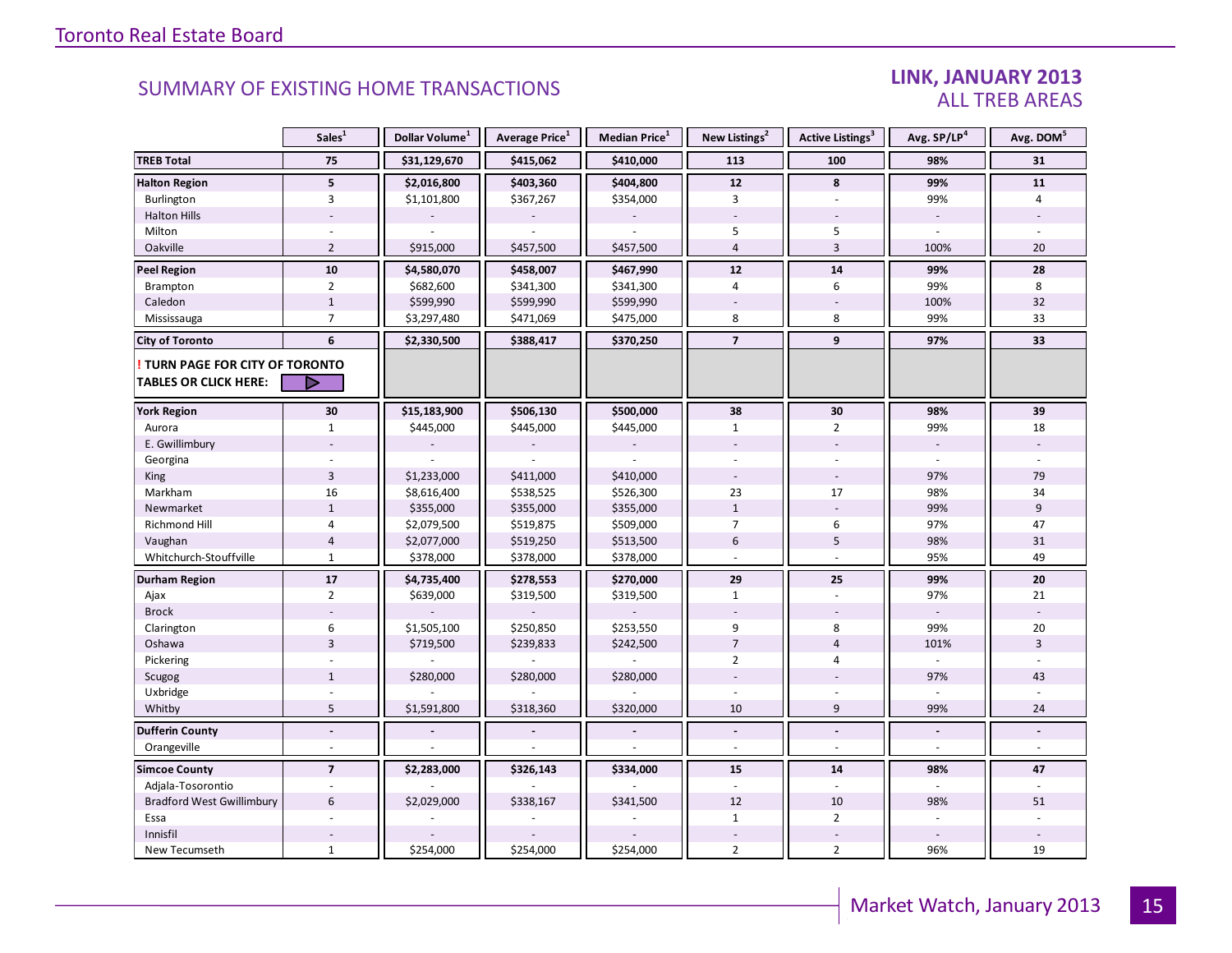### LINK, JANUARY 2013 CITY OF TORONTO MUNICIPAL BREAKDOWN

<span id="page-15-0"></span>

|                              | Sales <sup>1</sup>       | Dollar Volume <sup>1</sup> | <b>Average Price</b> <sup>1</sup> | Median Price <sup>1</sup> | New Listings <sup>2</sup> | Active Listings <sup>3</sup> | Avg. SP/LP <sup>4</sup>  | Avg. DOM <sup>5</sup> |
|------------------------------|--------------------------|----------------------------|-----------------------------------|---------------------------|---------------------------|------------------------------|--------------------------|-----------------------|
| <b>TREB Total</b>            | 75                       | \$31,129,670               | \$415,062                         | \$410,000                 | 113                       | 100                          | 98%                      | 31                    |
| <b>City of Toronto Total</b> | $6\phantom{1}$           | \$2,330,500                | \$388,417                         | \$370,250                 | $\overline{\mathbf{z}}$   | 9                            | 97%                      | 33                    |
| <b>Toronto West</b>          | $\mathbf{1}$             | \$368,500                  | \$368,500                         | \$368,500                 | $\mathbf{1}$              | $\blacksquare$               | 95%                      | 6                     |
| Toronto W01                  |                          |                            |                                   |                           |                           |                              |                          |                       |
| Toronto W02                  |                          |                            |                                   |                           |                           |                              |                          |                       |
| Toronto W03                  | $\sim$                   |                            | $\overline{\phantom{a}}$          | $\sim$                    |                           |                              |                          |                       |
| Toronto W04                  |                          |                            |                                   |                           |                           |                              |                          |                       |
| Toronto W05                  |                          |                            |                                   |                           |                           |                              |                          |                       |
| Toronto W06                  |                          |                            |                                   |                           |                           |                              |                          |                       |
| Toronto W07                  |                          |                            |                                   | $\overline{a}$            |                           |                              |                          |                       |
| Toronto W08                  |                          |                            |                                   |                           |                           |                              |                          |                       |
| Toronto W09                  | $\mathbf{1}$             | \$368,500                  | \$368,500                         | \$368,500                 | $\mathbf{1}$              |                              | 95%                      | 6                     |
| Toronto W10                  | $\overline{a}$           |                            |                                   |                           | $\mathbf{r}$              | $\omega$                     | $\overline{\phantom{a}}$ |                       |
| <b>Toronto Central</b>       |                          |                            |                                   |                           | $\overline{\phantom{a}}$  | $\overline{2}$               |                          |                       |
| Toronto C01                  |                          |                            |                                   |                           |                           |                              |                          |                       |
| Toronto C02                  |                          |                            |                                   |                           |                           |                              |                          |                       |
| Toronto C03                  |                          |                            |                                   |                           |                           |                              |                          |                       |
| Toronto C04                  |                          |                            |                                   |                           |                           |                              |                          |                       |
| Toronto C06                  |                          |                            |                                   |                           |                           |                              |                          |                       |
| Toronto C07                  |                          |                            |                                   |                           |                           | $\mathbf{1}$                 |                          |                       |
| Toronto C08                  |                          |                            |                                   |                           |                           |                              |                          |                       |
| Toronto C09                  |                          |                            |                                   |                           |                           |                              |                          |                       |
| Toronto C10                  |                          |                            |                                   |                           |                           |                              |                          |                       |
| Toronto C11                  |                          |                            |                                   |                           |                           |                              |                          |                       |
| Toronto C12                  |                          |                            |                                   |                           |                           |                              |                          |                       |
| Toronto C13                  |                          |                            |                                   |                           |                           |                              |                          |                       |
| Toronto C14                  |                          |                            |                                   |                           |                           |                              |                          |                       |
| Toronto C15                  | $\overline{\phantom{a}}$ |                            |                                   |                           |                           | $\mathbf{1}$                 | $\overline{\phantom{a}}$ |                       |
| <b>Toronto East</b>          | 5                        | \$1,962,000                | \$392,400                         | \$372,000                 | 6                         | $\overline{7}$               | 97%                      | 38                    |
| Toronto E01                  |                          |                            |                                   |                           |                           |                              |                          |                       |
| Toronto E02                  |                          |                            |                                   |                           |                           |                              |                          |                       |
| Toronto E03                  |                          |                            |                                   |                           |                           |                              |                          |                       |
| Toronto E04                  |                          |                            |                                   |                           |                           |                              | $\omega$                 |                       |
| Toronto E05                  | $\mathbf{1}$             | \$495,000                  | \$495,000                         | \$495,000                 | $\overline{2}$            | $\overline{2}$               | 99%                      | $\overline{2}$        |
| Toronto E06                  |                          |                            |                                   |                           |                           |                              |                          |                       |
| Toronto E07                  | $\mathbf{1}$             | \$372,000                  | \$372,000                         | \$372,000                 | 3                         | 5                            | 96%                      | 38                    |
| Toronto E08                  |                          |                            |                                   |                           |                           |                              |                          |                       |
| Toronto E09                  |                          |                            |                                   | $\sim$                    |                           |                              | ÷.                       |                       |
| Toronto E10                  |                          |                            |                                   |                           |                           |                              |                          |                       |
| Toronto E11                  | 3                        | \$1,095,000                | \$365,000                         | \$349,000                 | $\mathbf{1}$              |                              | 97%                      | 50                    |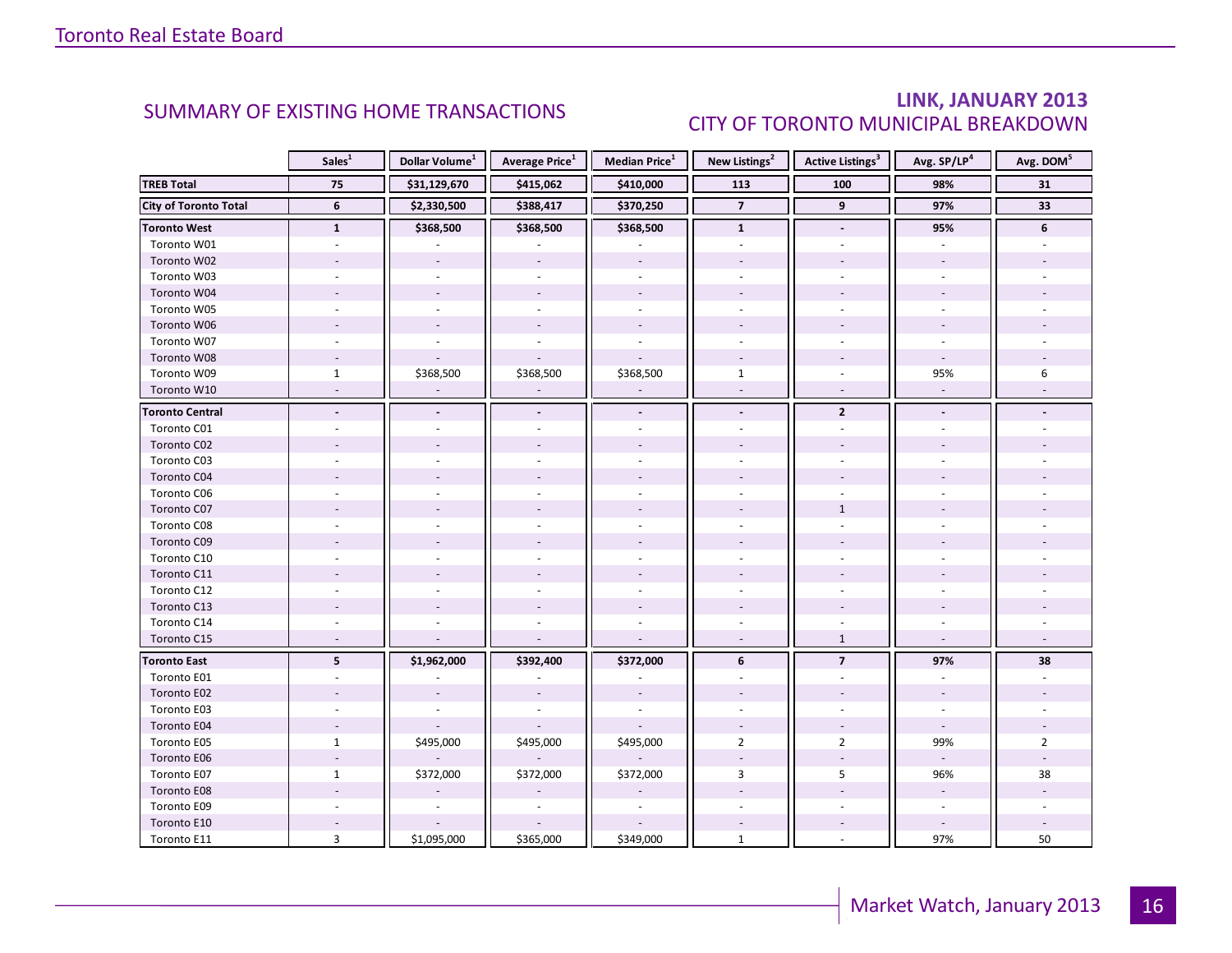#### SUMMARY OF EXISTING HOME TRANSACTIONS **ATTACHED/ROW/TOWNHOUSE, JANUARY 2013** ALL TREB AREAS

|                                  | Sales <sup>1</sup> | Dollar Volume <sup>1</sup> | Average Price <sup>1</sup> | Median Price <sup>1</sup> | New Listings <sup>2</sup> | Active Listings <sup>3</sup> | Avg. SP/LP <sup>4</sup> | Avg. DOM <sup>5</sup> |
|----------------------------------|--------------------|----------------------------|----------------------------|---------------------------|---------------------------|------------------------------|-------------------------|-----------------------|
| <b>TREB Total</b>                | 373                | \$153,585,520              | \$411,757                  | \$392,000                 | 634                       | 625                          | 98%                     | 29                    |
| <b>Halton Region</b>             | 60                 | \$23,805,300               | \$396,755                  | \$389,500                 | 103                       | 92                           | 98%                     | 29                    |
| Burlington                       | 8                  | \$3,075,600                | \$384,450                  | \$383,600                 | 9                         | $\overline{7}$               | 98%                     | 35                    |
| <b>Halton Hills</b>              | $\overline{4}$     | \$1,639,800                | \$409,950                  | \$397,900                 | $\overline{7}$            | 9                            | 99%                     | 18                    |
| Milton                           | 31                 | \$11,395,900               | \$367,610                  | \$378,500                 | 49                        | 41                           | 99%                     | 27                    |
| Oakville                         | 17                 | \$7,694,000                | \$452,588                  | \$425,000                 | 38                        | 35                           | 98%                     | 34                    |
| <b>Peel Region</b>               | 89                 | \$33,836,126               | \$380,181                  | \$372,000                 | 127                       | 119                          | 98%                     | 31                    |
| Brampton                         | 50                 | \$17,766,807               | \$355,336                  | \$355,500                 | 83                        | 85                           | 98%                     | 32                    |
| Caledon                          | $\overline{2}$     | \$758,000                  | \$379,000                  | \$379,000                 | 6                         | $6\,$                        | 98%                     | 49                    |
| Mississauga                      | 37                 | \$15,311,319               | \$413,819                  | \$409,000                 | 38                        | 28                           | 98%                     | 29                    |
| <b>City of Toronto</b>           | 56                 | \$30,092,738               | \$537,370                  | \$515,500                 | 110                       | 127                          | 100%                    | 28                    |
| TURN PAGE FOR CITY OF TORONTO    | ▷                  |                            |                            |                           |                           |                              |                         |                       |
| <b>TABLES OR CLICK HERE:</b>     |                    |                            |                            |                           |                           |                              |                         |                       |
| <b>York Region</b>               | 104                | \$47,720,806               | \$458,854                  | \$460,500                 | 193                       | 201                          | 98%                     | 31                    |
| Aurora                           | $\overline{7}$     | \$2,881,750                | \$411,679                  | \$410,000                 | 4                         | 5                            | 98%                     | 59                    |
| E. Gwillimbury                   | $\overline{2}$     | \$658,900                  | \$329,450                  | \$329,450                 | $\overline{2}$            | $1\,$                        | 99%                     | 43                    |
| Georgina                         | 3                  | \$765,259                  | \$255,086                  | \$258,000                 | 3                         | $\mathbf{1}$                 | 98%                     | 15                    |
| King                             |                    |                            |                            |                           |                           | $\mathbf{1}$                 |                         |                       |
| Markham                          | 24                 | \$11,166,100               | \$465,254                  | \$464,000                 | 59                        | 70                           | 98%                     | 25                    |
| Newmarket                        | $6\phantom{1}$     | \$2,402,000                | \$400,333                  | \$394,000                 | 12                        | 9                            | 98%                     | 27                    |
| <b>Richmond Hill</b>             | 26                 | \$12,710,298               | \$488,858                  | \$480,000                 | 50                        | 49                           | 98%                     | 30                    |
| Vaughan                          | 30                 | \$14,936,500               | \$497,883                  | \$507,000                 | 50                        | 49                           | 98%                     | 30                    |
| Whitchurch-Stouffville           | 6                  | \$2,199,999                | \$366,667                  | \$366,500                 | 13                        | 16                           | 98%                     | 40                    |
| Durham Region                    | 54                 | \$15,439,150               | \$285,910                  | \$291,750                 | 83                        | 67                           | 99%                     | 23                    |
| Ajax                             | 20                 | \$6,382,100                | \$319,105                  | \$316,500                 | 23                        | 15                           | 99%                     | 25                    |
| <b>Brock</b>                     |                    |                            |                            |                           |                           |                              |                         |                       |
| Clarington                       | 12                 | \$2,896,750                | \$241,396                  | \$245,750                 | 16                        | 9                            | 99%                     | 14                    |
| Oshawa                           | $\overline{3}$     | \$543,900                  | \$181,300                  | \$186,000                 | 8                         | 10                           | 98%                     | 31                    |
| Pickering                        | 6                  | \$1,848,000                | \$308,000                  | \$305,500                 | 10                        | 10                           | 98%                     | 38                    |
| Scugog                           |                    |                            |                            |                           |                           |                              |                         |                       |
| Uxbridge                         |                    |                            |                            |                           | $\overline{2}$            | 3                            |                         |                       |
| Whitby                           | 13                 | \$3,768,400                | \$289,877                  | \$289,000                 | 24                        | 20                           | 99%                     | 20                    |
| <b>Dufferin County</b>           | $\mathbf{3}$       | \$820,500                  | \$273,500                  | \$302,500                 | 4                         | 5                            | 97%                     | 40                    |
| Orangeville                      | 3                  | \$820,500                  | \$273,500                  | \$302,500                 | $\overline{4}$            | 5                            | 97%                     | 40                    |
| <b>Simcoe County</b>             | $\overline{7}$     | \$1,870,900                | \$267,271                  | \$248,500                 | 14                        | 14                           | 98%                     | 40                    |
| Adjala-Tosorontio                |                    |                            |                            |                           |                           |                              |                         |                       |
| <b>Bradford West Gwillimbury</b> | $\overline{2}$     | \$651,000                  | \$325,500                  | \$325,500                 | $\overline{4}$            | $\overline{4}$               | 97%                     | 41                    |
| Essa                             |                    |                            |                            |                           | $\mathbf{1}$              | $\mathbf{1}$                 |                         |                       |
| Innisfil                         |                    |                            |                            |                           | 3                         | $\overline{\mathbf{3}}$      |                         |                       |
| New Tecumseth                    | 5                  | \$1,219,900                | \$243,980                  | \$245,500                 | 6                         | 6                            | 98%                     | 40                    |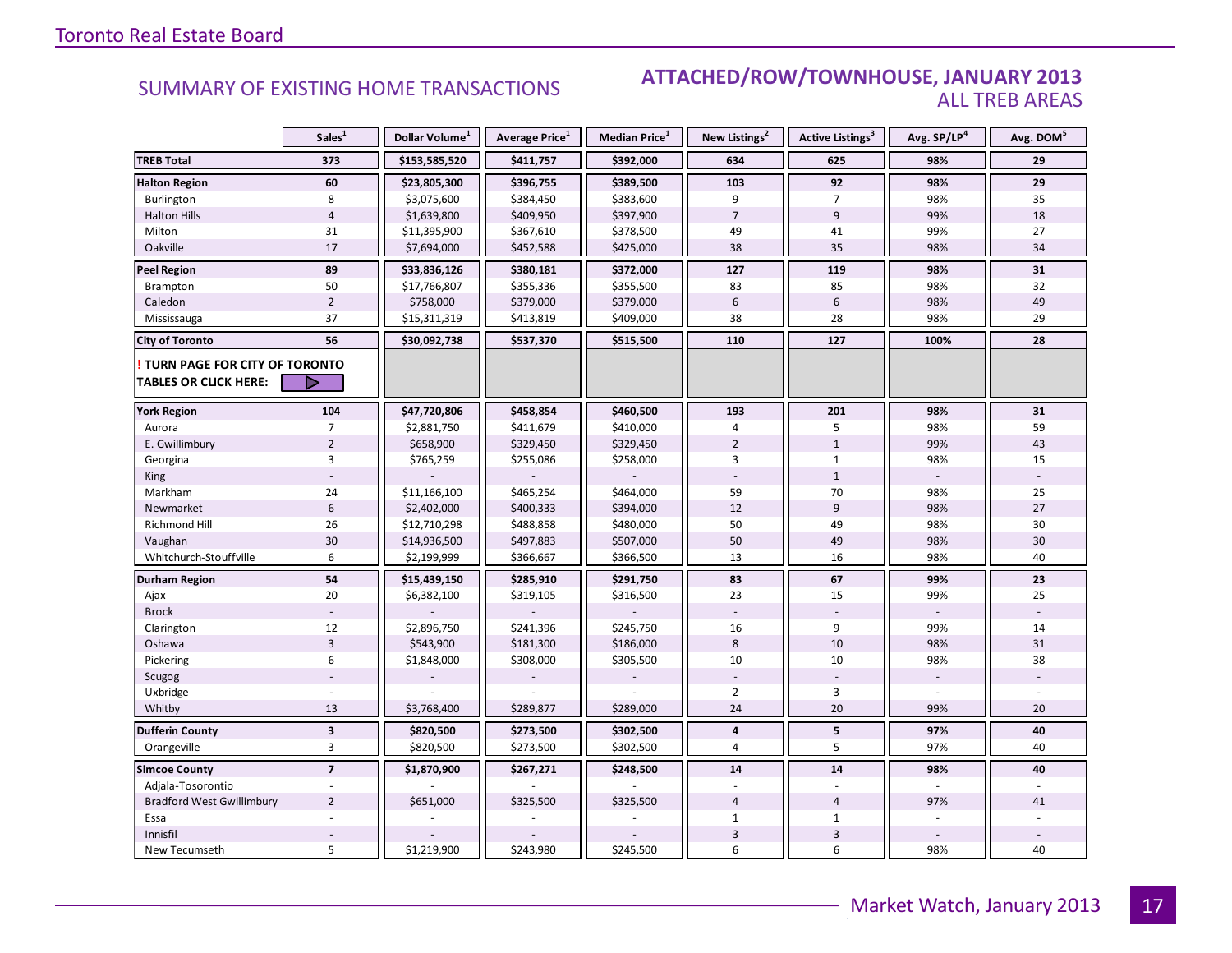#### IANILARY 2012 CITY OF TORONTO MUNICIPAL BREAKDOWN SUMMARY OF EXISTING HOME TRANSACTIONS **ATTACHED/ROW/TOWNHOUSE, JANUARY 2013**

<span id="page-17-0"></span>

|                              | Sales <sup>1</sup> | Dollar Volume <sup>1</sup> | <b>Average Price</b> <sup>1</sup> | Median Price <sup>1</sup> | New Listings <sup>2</sup> | <b>Active Listings<sup>3</sup></b> | Avg. SP/LP <sup>4</sup> | Avg. DOM <sup>5</sup> |
|------------------------------|--------------------|----------------------------|-----------------------------------|---------------------------|---------------------------|------------------------------------|-------------------------|-----------------------|
| <b>TREB Total</b>            | 373                | \$153,585,520              | \$411,757                         | \$392,000                 | 634                       | 625                                | 98%                     | 29                    |
| <b>City of Toronto Total</b> | 56                 | \$30,092,738               | \$537,370                         | \$515,500                 | 110                       | 127                                | 100%                    | 28                    |
| <b>Toronto West</b>          | 16                 | \$8,181,250                | \$511,328                         | \$515,500                 | 27                        | 31                                 | 100%                    | 25                    |
| Toronto W01                  | $\mathbf{1}$       | \$701,000                  | \$701,000                         | \$701,000                 | $\mathbf{1}$              |                                    | 102%                    | 5                     |
| Toronto W02                  | $\overline{4}$     | \$1,992,000                | \$498,000                         | \$503,000                 | $6\,$                     | $\overline{3}$                     | 105%                    | $\overline{7}$        |
| Toronto W03                  | $\mathbf{1}$       | \$475,000                  | \$475,000                         | \$475,000                 | $\mathbf{1}$              | $\mathbf{1}$                       | 96%                     | 85                    |
| Toronto W04                  | $\mathbf{1}$       | \$422,000                  | \$422,000                         | \$422,000                 | 6                         | 9                                  | 97%                     | 20                    |
| Toronto W05                  | $\overline{3}$     | \$1,184,000                | \$394,667                         | \$377,000                 | 5                         | 8                                  | 98%                     | 14                    |
| Toronto W06                  | $\mathbf{1}$       | \$580,000                  | \$580,000                         | \$580,000                 | $\overline{4}$            | $\overline{7}$                     | 98%                     | 112                   |
| Toronto W07                  | $\overline{4}$     | \$2,326,250                | \$581,563                         | \$563,125                 | 3                         | $\mathbf{1}$                       | 99%                     | 26                    |
| Toronto W08                  | $1\,$              | \$501,000                  | \$501,000                         | \$501,000                 | $\mathbf{1}$              | $\overline{2}$                     | 98%                     | 11                    |
| Toronto W09                  |                    |                            |                                   |                           |                           |                                    |                         |                       |
| Toronto W10                  | $\sim$             |                            | $\overline{a}$                    |                           | $\overline{\phantom{a}}$  |                                    |                         | $\sim$                |
| <b>Toronto Central</b>       | 16                 | \$11,803,388               | \$737,712                         | \$750,000                 | 38                        | 44                                 | 100%                    | 48                    |
| Toronto C01                  | 3                  | \$2,268,000                | \$756,000                         | \$740,000                 | 12                        | 12                                 | 103%                    | 11                    |
| Toronto C02                  | $\mathbf{1}$       | \$415,000                  | \$415,000                         | \$415,000                 | 6                         | 9                                  | 99%                     | 24                    |
| Toronto C03                  |                    |                            |                                   |                           | 3                         | 3                                  |                         |                       |
| Toronto C04                  | $\mathbf{1}$       | \$662,500                  | \$662,500                         | \$662,500                 | $\overline{2}$            | $\overline{3}$                     | 99%                     | 6                     |
| Toronto C06                  |                    |                            |                                   |                           |                           |                                    |                         |                       |
| Toronto C07                  | $\mathbf{1}$       | \$809,888                  | \$809,888                         | \$809,888                 | $\overline{3}$            | 3                                  | 99%                     | 140                   |
| Toronto C08                  | 3                  | \$2,317,000                | \$772,333                         | \$795,000                 | 6                         | 6                                  | 106%                    | 13                    |
| Toronto C09                  |                    |                            |                                   |                           | $\overline{2}$            | $\overline{2}$                     |                         |                       |
| Toronto C10                  | $\mathbf{1}$       | \$1,060,000                | \$1,060,000                       | \$1,060,000               |                           | $\mathbf{1}$                       | 96%                     | 80                    |
| Toronto C11                  |                    |                            |                                   |                           |                           |                                    |                         |                       |
| Toronto C12                  |                    |                            |                                   |                           |                           | $\mathbf{1}$                       |                         |                       |
| Toronto C13                  | $\overline{2}$     | \$1,167,000                | \$583,500                         | \$583,500                 | $\overline{3}$            | $\overline{2}$                     | 98%                     | 32                    |
| Toronto C14                  | $\overline{4}$     | \$3,104,000                | \$776,000                         | \$763,000                 | $\mathbf{1}$              | $\overline{2}$                     | 96%                     | 98                    |
| Toronto C15                  |                    |                            |                                   | $\overline{\phantom{a}}$  |                           |                                    |                         |                       |
| <b>Toronto East</b>          | 24                 | \$10,108,100               | \$421,171                         | \$382,000                 | 45                        | 52                                 | 99%                     | 17                    |
| Toronto E01                  | 3                  | \$1,795,500                | \$598,500                         | \$598,000                 | 8                         | $\overline{7}$                     | 106%                    | 4                     |
| Toronto E02                  | $\overline{2}$     | \$1,285,000                | \$642,500                         | \$642,500                 | $\boldsymbol{9}$          | 8                                  | 98%                     | 6                     |
| Toronto E03                  | $\mathbf{1}$       | \$617,000                  | \$617,000                         | \$617,000                 | 3                         | 5                                  | 105%                    | 5                     |
| Toronto E04                  | $\overline{2}$     | \$851,000                  | \$425,500                         | \$425,500                 | $\overline{3}$            | 11                                 | 100%                    | $\overline{2}$        |
| Toronto E05                  | $\overline{2}$     | \$789,000                  | \$394,500                         | \$394,500                 | $\mathbf{1}$              | $\mathbf{1}$                       | 97%                     | 19                    |
| Toronto E06                  |                    |                            |                                   |                           | $\mathbf{1}$              |                                    |                         |                       |
| Toronto E07                  | $\mathbf{1}$       | \$373,000                  | \$373,000                         | \$373,000                 | $\mathbf{1}$              | 5                                  | 98%                     | 12                    |
| Toronto E08                  | $\overline{2}$     | \$691,000                  | \$345,500                         | \$345,500                 | $\overline{3}$            | $\overline{2}$                     | 95%                     | 44                    |
| Toronto E09                  | $\mathbf{1}$       | \$380,000                  | \$380,000                         | \$380,000                 | $\mathbf{1}$              |                                    | 97%                     | 27                    |
| Toronto E10                  | $\overline{2}$     | \$794,100                  | \$397,050                         | \$397,050                 | $\overline{3}$            | 6                                  | 101%                    | 13                    |
| Toronto E11                  | 8                  | \$2,532,500                | \$316,563                         | \$294,000                 | 12                        | $\overline{7}$                     | 97%                     | 22                    |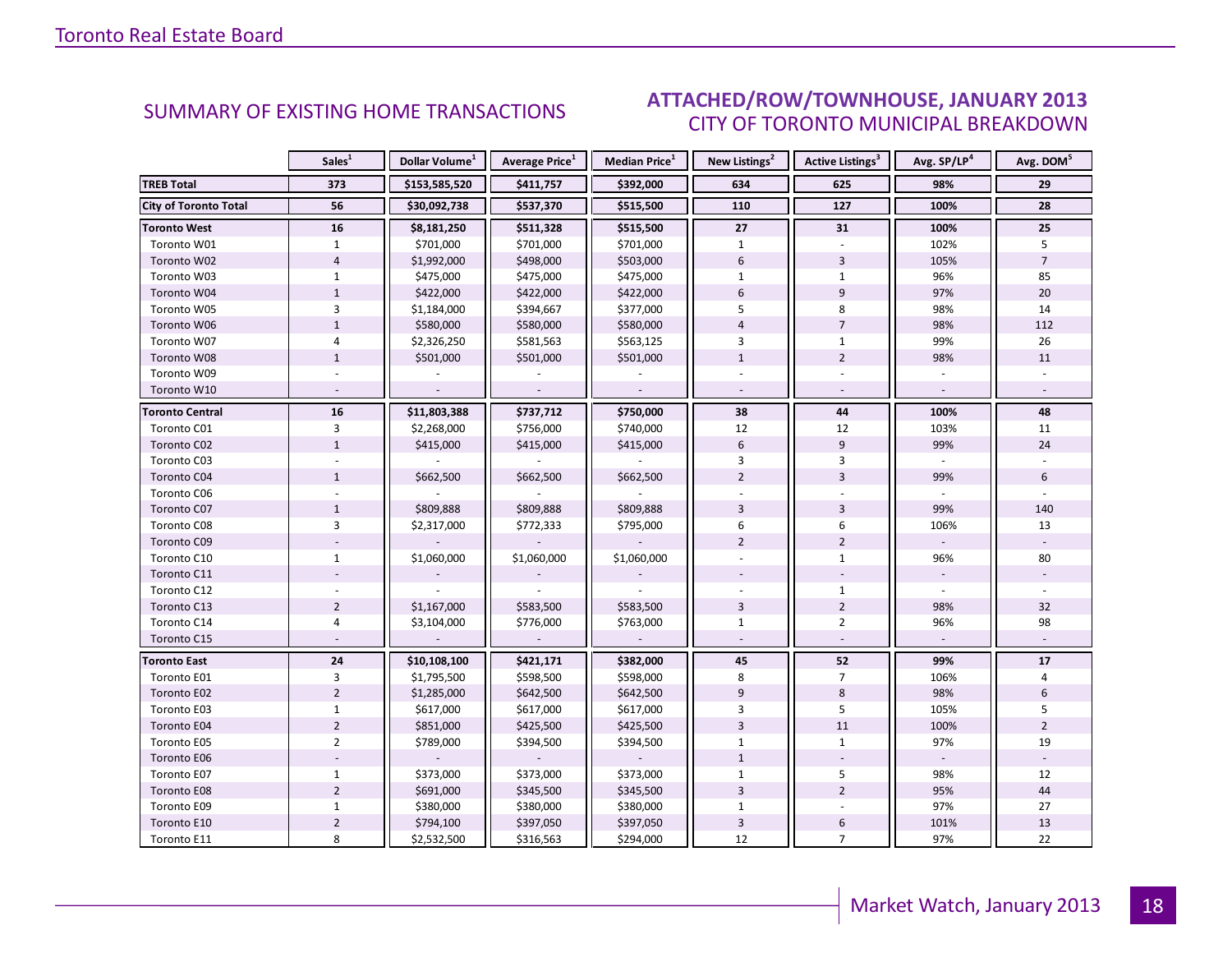#### CO-OP APARTMENT, JANUARY 2013 ALL TREB AREAS

|                                  | Sales <sup>1</sup>       | Dollar Volume <sup>1</sup> | Average Price $^1$       | Median Price <sup>1</sup> | New Listings <sup>2</sup> | <b>Active Listings<sup>3</sup></b> | Avg. SP/LP <sup>4</sup> | Avg. DOM <sup>5</sup> |
|----------------------------------|--------------------------|----------------------------|--------------------------|---------------------------|---------------------------|------------------------------------|-------------------------|-----------------------|
| <b>TREB Total</b>                | 5                        | \$705,000                  | \$141,000                | \$115,000                 | $\bf 22$                  | 32                                 | 94%                     | 55                    |
| <b>Halton Region</b>             | $\overline{\phantom{a}}$ |                            |                          | $\overline{\phantom{a}}$  | $\overline{\phantom{a}}$  | $\mathbf{1}$                       | $\blacksquare$          |                       |
| Burlington                       | ÷.                       |                            |                          | $\overline{a}$            | $\sim$                    | $\mathbf{1}$                       | $\overline{a}$          |                       |
| <b>Halton Hills</b>              | $\overline{a}$           |                            | $\overline{a}$           | ÷.                        |                           | $\overline{\phantom{a}}$           | $\overline{a}$          |                       |
| Milton                           | $\sim$                   | $\sim$                     | $\bar{a}$                | $\overline{\phantom{a}}$  | $\sim$                    | $\overline{\phantom{a}}$           | $\sim$                  |                       |
| Oakville                         | $\sim$                   | $\sim$                     | $\sim$                   | $\sim$                    | $\overline{a}$            | $\sim$                             | $\sim$                  |                       |
| <b>Peel Region</b>               | $\overline{\phantom{a}}$ | $\blacksquare$             | $\blacksquare$           | $\blacksquare$            | $\overline{\phantom{a}}$  | $\overline{\phantom{a}}$           | $\blacksquare$          |                       |
| Brampton                         | $\overline{\phantom{a}}$ | ÷.                         | $\overline{a}$           | $\mathbf{r}$              | $\omega$                  | $\overline{\phantom{a}}$           | $\sim$                  |                       |
| Caledon                          |                          |                            |                          |                           |                           |                                    |                         |                       |
| Mississauga                      | $\overline{a}$           |                            |                          | L.                        | $\sim$                    | $\overline{a}$                     | $\sim$                  |                       |
| <b>City of Toronto</b>           | 5                        | \$705,000                  | \$141,000                | \$115,000                 | 22                        | 31                                 | 94%                     | 55                    |
| ! TURN PAGE FOR CITY OF TORONTO  |                          |                            |                          |                           |                           |                                    |                         |                       |
| <b>TABLES OR CLICK HERE:</b>     |                          |                            |                          |                           |                           |                                    |                         |                       |
|                                  |                          |                            |                          |                           |                           |                                    |                         |                       |
| <b>York Region</b>               | $\overline{\phantom{a}}$ | $\blacksquare$             | $\blacksquare$           | $\blacksquare$            | $\blacksquare$            | $\overline{a}$                     | $\blacksquare$          |                       |
| Aurora                           |                          |                            |                          | ä,                        | $\sim$                    |                                    | ÷                       |                       |
| E. Gwillimbury                   |                          |                            |                          | L,                        |                           |                                    |                         |                       |
| Georgina                         |                          |                            |                          |                           |                           |                                    |                         |                       |
| King                             | $\overline{a}$           |                            | $\overline{a}$           | $\overline{a}$            |                           |                                    |                         |                       |
| Markham                          | ÷,                       | $\overline{a}$             | L.                       | ÷,                        | $\omega$                  | $\overline{\phantom{a}}$           | $\sim$                  |                       |
| Newmarket                        |                          |                            |                          |                           |                           |                                    |                         |                       |
| Richmond Hill                    | ÷.                       |                            |                          | ÷.                        |                           |                                    |                         |                       |
| Vaughan                          | $\overline{a}$           |                            | $\overline{a}$           | $\overline{\phantom{a}}$  |                           | $\overline{a}$                     |                         |                       |
| Whitchurch-Stouffville           | $\sim$                   | $\sim$                     | $\sim$                   | $\mathcal{L}$             | $\sim$                    | $\sim$                             | $\sim$                  |                       |
| <b>Durham Region</b>             | $\centerdot$             | $\blacksquare$             | $\overline{\phantom{a}}$ | $\overline{\phantom{a}}$  | $\overline{\phantom{a}}$  | $\overline{\phantom{a}}$           | $\blacksquare$          |                       |
| Ajax                             | ÷                        | $\overline{a}$             | ÷                        | $\overline{a}$            | $\sim$                    | ÷.                                 | $\sim$                  |                       |
| <b>Brock</b>                     |                          |                            |                          |                           |                           |                                    |                         |                       |
| Clarington                       | $\ddot{\phantom{1}}$     |                            | $\overline{a}$           | $\sim$                    | $\sim$                    | $\sim$                             | $\overline{a}$          |                       |
| Oshawa                           | $\blacksquare$           |                            |                          |                           |                           |                                    |                         |                       |
| Pickering                        | ÷                        |                            | $\overline{a}$           | ÷,                        | $\overline{a}$            | $\overline{a}$                     | $\sim$                  |                       |
| Scugog                           |                          |                            | ÷,                       | $\overline{a}$            |                           | $\overline{a}$                     |                         |                       |
| Uxbridge                         | ä,                       | $\sim$                     | $\bar{\phantom{a}}$      | $\sim$                    | $\overline{\phantom{a}}$  | $\bar{\phantom{a}}$                | $\sim$                  |                       |
| Whitby                           | $\sim$                   | $\sim$                     | $\overline{\phantom{a}}$ | $\sim$                    | $\sim$                    | $\blacksquare$                     | $\sim$                  | $\sim$                |
| <b>Dufferin County</b>           | $\overline{\phantom{a}}$ | $\overline{\phantom{a}}$   | $\overline{\phantom{a}}$ | $\blacksquare$            | $\overline{\phantom{a}}$  | $\overline{\phantom{a}}$           | $\blacksquare$          | $\blacksquare$        |
| Orangeville                      | $\overline{\phantom{a}}$ | $\omega$                   | $\overline{\phantom{a}}$ | $\sim$                    | $\overline{\phantom{a}}$  | $\blacksquare$                     | $\blacksquare$          | $\omega$              |
| <b>Simcoe County</b>             | $\overline{a}$           | $\blacksquare$             | $\blacksquare$           | $\blacksquare$            | $\blacksquare$            | $\blacksquare$                     | $\blacksquare$          |                       |
| Adjala-Tosorontio                | $\overline{\phantom{a}}$ | $\sim$                     | $\sim$                   | $\overline{\phantom{a}}$  | $\sim$                    | $\sim$                             | $\sim$                  | ÷.                    |
| <b>Bradford West Gwillimbury</b> | $\overline{a}$           |                            |                          |                           |                           |                                    |                         |                       |
| Essa                             |                          |                            |                          |                           |                           |                                    |                         |                       |
| Innisfil                         | $\overline{a}$           | $\sim$                     | $\overline{a}$           | $\overline{a}$            | $\sim$                    | $\overline{a}$                     | $\overline{a}$          |                       |
| New Tecumseth                    | ÷,                       |                            | $\bar{a}$                | ÷,                        | $\sim$                    | $\overline{\phantom{a}}$           | $\sim$                  |                       |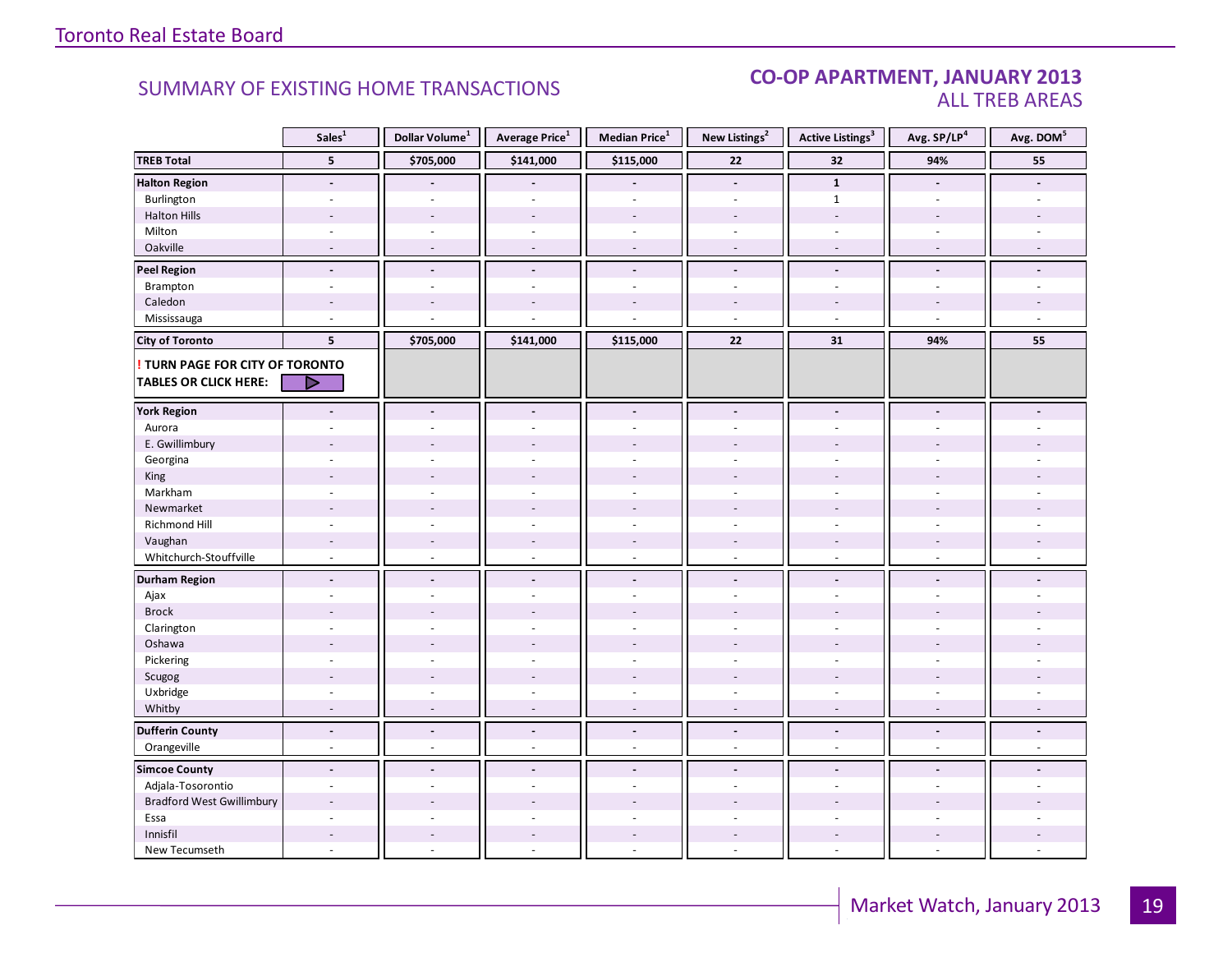### CO-OP APARTMENT, JANUARY 2013 CITY OF TORONTO MUNICIPAL BREAKDOWN

<span id="page-19-0"></span>

|                              | Sales <sup>1</sup>       | Dollar Volume <sup>1</sup> | <b>Average Price</b> <sup>1</sup> | Median Price <sup>1</sup>   | New Listings <sup>2</sup> | Active Listings <sup>3</sup> | Avg. SP/LP <sup>4</sup>  | Avg. DOM <sup>5</sup> |
|------------------------------|--------------------------|----------------------------|-----------------------------------|-----------------------------|---------------------------|------------------------------|--------------------------|-----------------------|
| <b>TREB Total</b>            | 5 <sup>1</sup>           | \$705,000                  | \$141,000                         | \$115,000                   | 22                        | 32                           | 94%                      | 55                    |
| <b>City of Toronto Total</b> | 5 <sup>5</sup>           | \$705,000                  | \$141,000                         | \$115,000                   | 22                        | 31                           | 94%                      | 55                    |
| <b>Toronto West</b>          | $\mathbf{2}$             | \$315,000                  | \$157,500                         | \$157,500                   | 8                         | 10                           | 93%                      | 102                   |
| Toronto W01                  |                          |                            |                                   |                             |                           |                              |                          |                       |
| Toronto W02                  |                          |                            | $\mathcal{L}$                     | $\bar{\phantom{a}}$         |                           | $\mathbf{1}$                 |                          |                       |
| Toronto W03                  | $\overline{\phantom{a}}$ | $\overline{\phantom{a}}$   | $\blacksquare$                    | $\sim$                      |                           | $\omega$                     | ÷.                       | $\sim$                |
| Toronto W04                  |                          |                            | $\sim$                            |                             |                           |                              |                          |                       |
| Toronto W05                  | $\mathbf{1}$             | \$109,000                  | \$109,000                         | \$109,000                   | $\mathbf{1}$              | $\overline{2}$               | 99%                      | 91                    |
| Toronto W06                  | $\mathbf{1}$             | \$206,000                  | \$206,000                         | \$206,000                   | $\overline{3}$            | $\overline{3}$               | 90%                      | 112                   |
| Toronto W07                  | $\sim$                   | $\overline{\phantom{a}}$   | $\omega$                          | $\mathcal{L}_{\mathcal{A}}$ | $\mathbf{1}$              | $\mathbf{1}$                 | $\omega$                 |                       |
| Toronto W08                  |                          |                            | $\omega$                          | $\sim$                      | $\mathbf{1}$              | $1\,$                        |                          |                       |
| Toronto W09                  |                          |                            |                                   |                             | $\mathbf{1}$              | $\mathbf{1}$                 |                          |                       |
| Toronto W10                  | $\sim$                   | $\overline{\phantom{a}}$   | $\mathcal{L}$                     | $\mathcal{L}$               | $\mathbf{1}$              | $\mathbf{1}$                 | $\sim$                   |                       |
| <b>Toronto Central</b>       | $\mathbf{1}$             | \$115,000                  | \$115,000                         | \$115,000                   | $12$                      | 18                           | 96%                      | 8                     |
| Toronto C01                  |                          |                            |                                   |                             | 3                         | 3                            |                          |                       |
| Toronto C02                  | $\sim$                   |                            |                                   |                             |                           |                              | $\sim$                   |                       |
| Toronto C03                  | $\mathbf{1}$             | \$115,000                  | \$115,000                         | \$115,000                   |                           |                              | 96%                      | 8                     |
| Toronto C04                  |                          |                            |                                   |                             | $\mathbf{1}$              | $\overline{4}$               |                          |                       |
| Toronto C06                  |                          |                            |                                   |                             |                           |                              |                          |                       |
| Toronto C07                  |                          |                            |                                   |                             |                           |                              |                          |                       |
| Toronto C08                  |                          |                            |                                   |                             |                           |                              |                          |                       |
| Toronto C09                  |                          |                            |                                   |                             | $\overline{7}$            | 9                            |                          |                       |
| Toronto C10                  |                          |                            |                                   |                             |                           |                              |                          |                       |
| Toronto C11                  |                          |                            |                                   |                             |                           |                              |                          |                       |
| Toronto C12                  |                          |                            |                                   |                             |                           |                              |                          |                       |
| Toronto C13                  |                          |                            |                                   |                             |                           |                              |                          |                       |
| Toronto C14                  |                          |                            |                                   |                             |                           | $\mathbf{1}$                 |                          |                       |
| Toronto C15                  | $\overline{\phantom{a}}$ |                            |                                   |                             | $\mathbf{1}$              | $\mathbf{1}$                 |                          |                       |
| <b>Toronto East</b>          | $\overline{2}$           | \$275,000                  | \$137,500                         | \$137,500                   | $\overline{2}$            | $\overline{\mathbf{3}}$      | 95%                      | 32                    |
| Toronto E01                  |                          |                            |                                   |                             |                           |                              |                          |                       |
| Toronto E02                  |                          |                            |                                   |                             |                           |                              | $\overline{\phantom{a}}$ |                       |
| Toronto E03                  |                          |                            |                                   |                             |                           |                              |                          |                       |
| Toronto E04                  | $\mathbf{1}$             | \$111,000                  | \$111,000                         | \$111,000                   | $\mathbf{1}$              |                              | 93%                      | 20                    |
| Toronto E05                  | $\omega$                 |                            |                                   |                             |                           |                              | ÷.                       |                       |
| Toronto E06                  |                          |                            |                                   |                             |                           |                              | $\omega$                 |                       |
| Toronto E07                  | $\mathbf{1}$             | \$164,000                  | \$164,000                         | \$164,000                   |                           |                              | 97%                      | 43                    |
| Toronto E08                  |                          |                            |                                   |                             |                           |                              |                          |                       |
| Toronto E09                  |                          |                            |                                   |                             |                           |                              |                          |                       |
| Toronto E10                  |                          | $\overline{\phantom{a}}$   | $\overline{\phantom{a}}$          | $\overline{\phantom{a}}$    | $\mathbf{1}$              | $\mathbf{3}$                 | $\overline{\phantom{a}}$ |                       |
| Toronto E11                  |                          |                            |                                   |                             |                           |                              |                          |                       |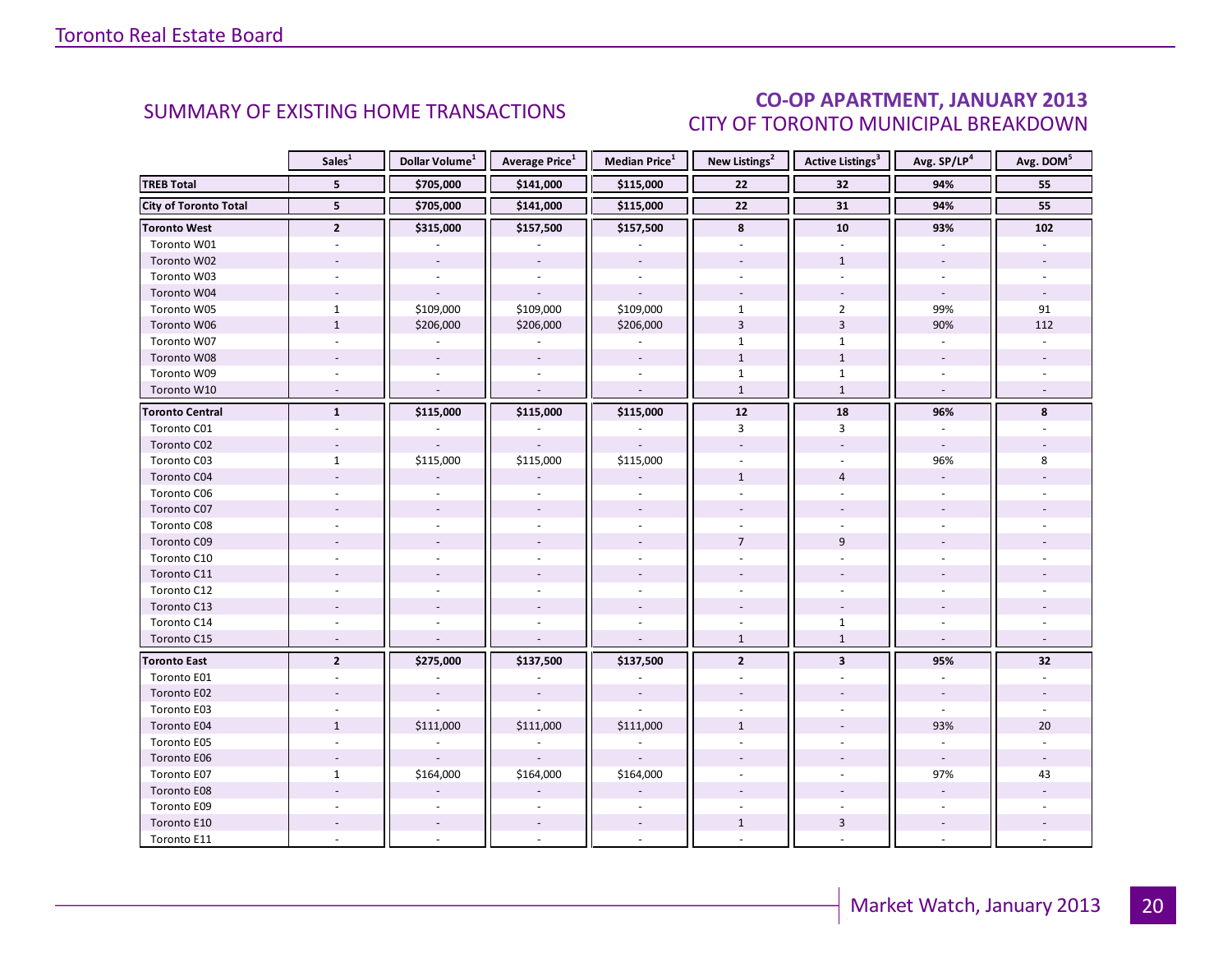#### SUMMARY OF EXISTING HOME TRANSACTIONS **DETACHED CONDOMINIUM, JANUARY 2013** ALL TREB AREAS

|                                        | Sales <sup>1</sup>       | Dollar Volume <sup>1</sup> | Average Price <sup>1</sup> | Median Price <sup>1</sup> | New Listings <sup>2</sup> | <b>Active Listings<sup>3</sup></b> | Avg. SP/LP <sup>4</sup> | Avg. DOM <sup>5</sup> |
|----------------------------------------|--------------------------|----------------------------|----------------------------|---------------------------|---------------------------|------------------------------------|-------------------------|-----------------------|
| <b>TREB Total</b>                      | $\overline{\mathbf{4}}$  | \$1,205,000                | \$301,250                  | \$240,500                 | 11                        | 22                                 | 96%                     | 58                    |
| <b>Halton Region</b>                   | $\blacksquare$           |                            |                            | $\overline{a}$            | $\blacksquare$            | $\overline{a}$                     | $\blacksquare$          |                       |
| Burlington                             | $\sim$                   |                            | ÷,                         | L.                        | $\overline{a}$            | $\overline{a}$                     | $\sim$                  |                       |
| <b>Halton Hills</b>                    |                          | $\overline{a}$             | $\overline{a}$             | $\overline{a}$            |                           | $\overline{a}$                     |                         |                       |
| Milton                                 | $\overline{\phantom{a}}$ | $\sim$                     | $\overline{\phantom{a}}$   | ä,                        | $\sim$                    | $\blacksquare$                     | $\sim$                  |                       |
| Oakville                               | $\overline{a}$           | $\sim$                     | $\sim$                     | $\overline{a}$            | $\sim$                    | $\blacksquare$                     | $\sim$                  |                       |
| <b>Peel Region</b>                     | $\blacksquare$           | $\tilde{\phantom{a}}$      | $\blacksquare$             | $\frac{1}{2}$             | 5                         | 5                                  | $\blacksquare$          |                       |
| Brampton                               | ÷.                       | $\sim$                     | $\sim$                     | $\overline{\phantom{a}}$  | $\omega$                  | $\overline{\phantom{a}}$           | $\sim$                  |                       |
| Caledon                                | $\overline{a}$           | $\overline{a}$             | $\overline{a}$             | $\overline{a}$            | $\mathbf{1}$              | $\mathbf{1}$                       |                         |                       |
| Mississauga                            | ÷,                       | $\overline{a}$             | $\overline{a}$             | L.                        | $\overline{4}$            | $\overline{4}$                     | $\overline{a}$          |                       |
| <b>City of Toronto</b>                 | $\overline{a}$           | $\blacksquare$             | $\blacksquare$             | $\overline{\phantom{a}}$  | $\mathbf{1}$              | $\mathbf{1}$                       | $\blacksquare$          |                       |
| <b>! TURN PAGE FOR CITY OF TORONTO</b> |                          |                            |                            |                           |                           |                                    |                         |                       |
| <b>TABLES OR CLICK HERE:</b>           | ⊳                        |                            |                            |                           |                           |                                    |                         |                       |
| <b>York Region</b>                     | $\overline{a}$           |                            |                            | $\overline{a}$            | $\blacksquare$            | $\overline{2}$                     | $\overline{a}$          |                       |
| Aurora                                 |                          |                            |                            |                           |                           |                                    |                         |                       |
| E. Gwillimbury                         |                          |                            |                            |                           |                           |                                    |                         |                       |
| Georgina                               |                          |                            |                            |                           |                           |                                    |                         |                       |
| King                                   |                          | $\overline{a}$             |                            | ÷,                        |                           |                                    |                         |                       |
| Markham                                | ÷.                       | ÷,                         |                            | ä,                        | ÷.                        | $\overline{2}$                     | ÷                       |                       |
| Newmarket                              |                          |                            |                            |                           |                           |                                    |                         |                       |
| Richmond Hill                          |                          |                            |                            |                           |                           |                                    |                         |                       |
| Vaughan                                | $\overline{\phantom{a}}$ | $\overline{\phantom{a}}$   | $\overline{\phantom{a}}$   | $\overline{a}$            |                           | $\overline{\phantom{a}}$           |                         |                       |
| Whitchurch-Stouffville                 | $\sim$                   | $\overline{a}$             | ÷,                         | L.                        | $\sim$                    | $\overline{\phantom{a}}$           | $\sim$                  | $\sim$                |
| <b>Durham Region</b>                   | $\overline{2}$           | \$479,000                  | \$239,500                  | \$239,500                 | $\overline{\phantom{a}}$  | $\overline{\phantom{a}}$           | 97%                     | 41                    |
| Ajax                                   | $\overline{2}$           | \$479,000                  | \$239,500                  | \$239,500                 | $\omega$                  | $\overline{\phantom{a}}$           | 97%                     | 41                    |
| <b>Brock</b>                           |                          |                            |                            |                           |                           |                                    | ÷,                      |                       |
| Clarington                             | ä,                       | ÷.                         | ÷.                         | ä,                        |                           |                                    | $\sim$                  |                       |
| Oshawa                                 |                          |                            |                            |                           |                           |                                    |                         |                       |
| Pickering                              | ٠                        | ÷.                         | $\overline{a}$             | ä,                        | $\overline{a}$            | ÷                                  | ÷                       |                       |
| Scugog                                 |                          | $\overline{a}$             | $\overline{a}$             | $\overline{a}$            |                           |                                    |                         |                       |
| Uxbridge                               | $\sim$                   | $\sim$                     | $\sim$                     | ä,                        | $\sim$                    | $\overline{\phantom{a}}$           | $\sim$                  |                       |
| Whitby                                 | $\overline{a}$           | $\overline{a}$             | $\overline{a}$             | $\overline{a}$            | $\sim$                    | $\sim$                             | $\sim$                  | $\sim$                |
| <b>Dufferin County</b>                 | $\overline{\phantom{a}}$ | $\blacksquare$             | $\blacksquare$             | $\overline{a}$            | $\blacksquare$            | $\blacksquare$                     | $\blacksquare$          | $\blacksquare$        |
| Orangeville                            | $\overline{\phantom{a}}$ | ÷,                         | $\sim$                     | ä,                        | $\omega$                  | $\omega$                           | $\sim$                  | $\omega$              |
| <b>Simcoe County</b>                   | $\overline{2}$           | \$726,000                  | \$363,000                  | \$363,000                 | 5                         | 14                                 | 96%                     | 74                    |
| Adjala-Tosorontio                      | $\overline{\phantom{a}}$ | $\sim$                     | $\sim$                     | ÷,                        | $\sim$                    | $\blacksquare$                     | $\blacksquare$          | $\sim$                |
| <b>Bradford West Gwillimbury</b>       | ٠                        |                            |                            |                           |                           |                                    |                         |                       |
| Essa                                   |                          |                            |                            |                           |                           |                                    |                         |                       |
| Innisfil                               | $\overline{\phantom{a}}$ |                            |                            |                           |                           | $\sim$                             | $\sim$                  |                       |
| New Tecumseth                          | $\overline{2}$           | \$726,000                  | \$363,000                  | \$363,000                 | 5                         | 14                                 | 96%                     | 74                    |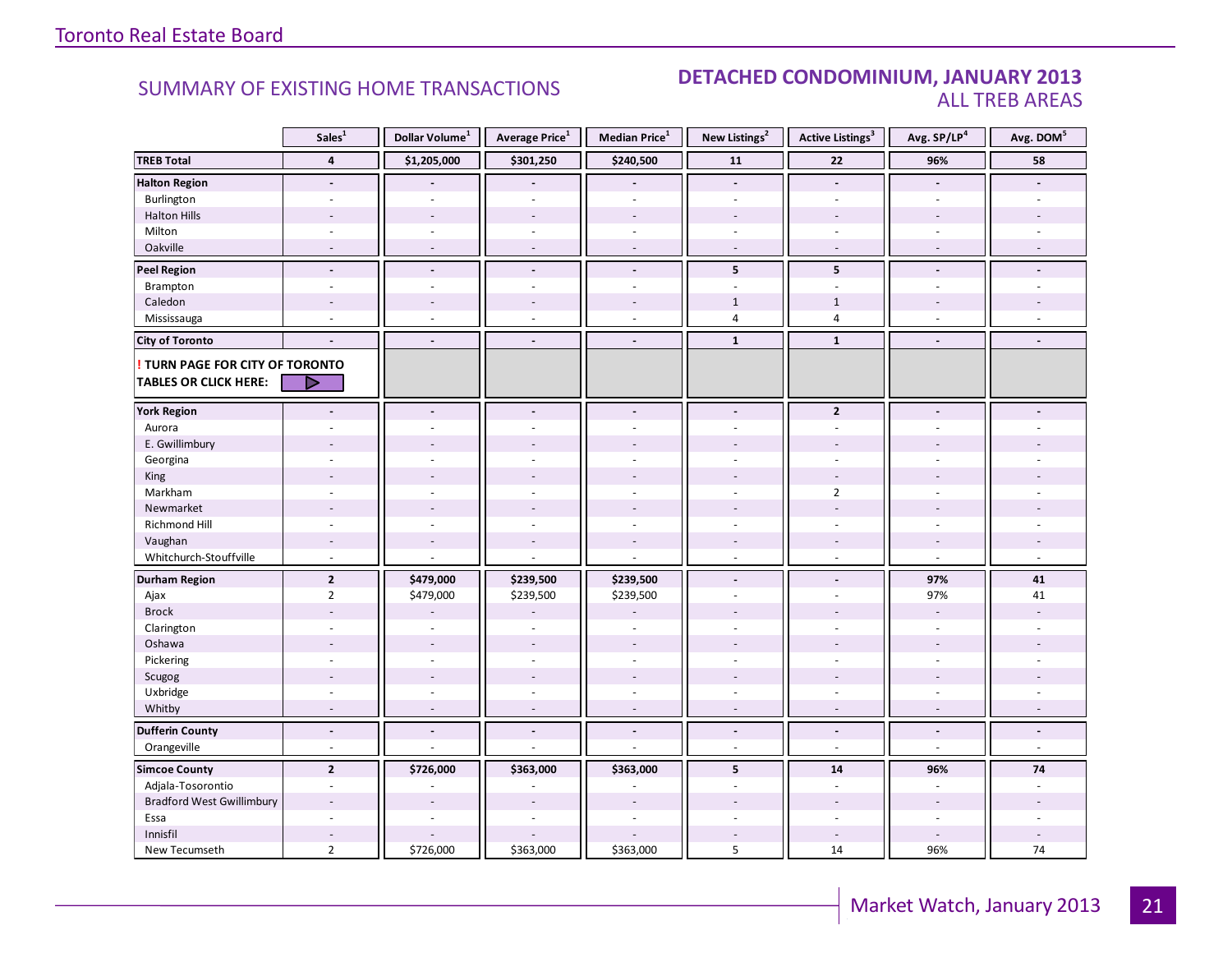#### IANILARY 2012 CITY OF TORONTO MUNICIPAL BREAKDOWN SUMMARY OF EXISTING HOME TRANSACTIONS **DETACHED CONDOMINIUM, JANUARY 2013**

<span id="page-21-0"></span>

|                              | Sales <sup>1</sup>       | Dollar Volume <sup>1</sup> | Average Price <sup>1</sup> | Median Price <sup>1</sup> | New Listings <sup>2</sup> | <b>Active Listings<sup>3</sup></b> | Avg. SP/LP4              | Avg. DOM <sup>5</sup> |
|------------------------------|--------------------------|----------------------------|----------------------------|---------------------------|---------------------------|------------------------------------|--------------------------|-----------------------|
| <b>TREB Total</b>            | $\overline{\mathbf{4}}$  | \$1,205,000                | \$301,250                  | \$240,500                 | $\overline{11}$           | $\overline{22}$                    | 96%                      | 58                    |
| <b>City of Toronto Total</b> | $\blacksquare$           | $\blacksquare$             | $\blacksquare$             | $\overline{a}$            | $\mathbf{1}$              | $\mathbf{1}$                       | $\blacksquare$           | $\blacksquare$        |
| <b>Toronto West</b>          | $\blacksquare$           | $\blacksquare$             | $\overline{\phantom{a}}$   | $\overline{\phantom{a}}$  | $\blacksquare$            | $\overline{\phantom{a}}$           | $\overline{\phantom{a}}$ |                       |
| Toronto W01                  |                          |                            |                            |                           |                           |                                    |                          |                       |
| Toronto W02                  |                          |                            |                            |                           |                           |                                    |                          |                       |
| Toronto W03                  |                          |                            |                            |                           |                           |                                    |                          |                       |
| Toronto W04                  |                          |                            |                            |                           |                           |                                    |                          |                       |
| Toronto W05                  |                          |                            |                            |                           |                           |                                    |                          |                       |
| Toronto W06                  |                          |                            |                            |                           |                           |                                    |                          |                       |
| Toronto W07                  |                          |                            |                            |                           |                           |                                    |                          |                       |
| Toronto W08                  |                          |                            |                            |                           |                           |                                    |                          |                       |
| Toronto W09                  |                          |                            |                            |                           |                           |                                    |                          |                       |
| Toronto W10                  |                          |                            |                            |                           |                           |                                    |                          |                       |
| <b>Toronto Central</b>       | $\overline{\phantom{a}}$ |                            | $\overline{\phantom{a}}$   | $\blacksquare$            | $\mathbf 1$               | $\mathbf{1}$                       |                          |                       |
| Toronto C01                  |                          |                            |                            |                           |                           |                                    |                          |                       |
| Toronto C02                  |                          |                            |                            |                           |                           |                                    |                          |                       |
| Toronto C03                  | ÷.                       |                            |                            |                           |                           | $\overline{a}$                     |                          |                       |
| Toronto C04                  |                          |                            |                            |                           |                           |                                    |                          |                       |
| Toronto C06                  |                          |                            |                            |                           |                           |                                    |                          |                       |
| Toronto C07                  |                          |                            |                            |                           | $\mathbf{1}$              | $\mathbf{1}$                       |                          |                       |
| Toronto C08                  |                          |                            |                            |                           |                           |                                    |                          |                       |
| Toronto C09                  |                          |                            |                            |                           |                           |                                    |                          |                       |
| Toronto C10                  |                          |                            |                            |                           |                           |                                    |                          |                       |
| Toronto C11                  |                          |                            |                            |                           |                           |                                    |                          |                       |
| Toronto C12                  |                          |                            |                            |                           |                           |                                    |                          |                       |
| Toronto C13                  |                          |                            |                            |                           |                           |                                    |                          |                       |
| Toronto C14                  |                          |                            |                            |                           |                           |                                    |                          |                       |
| Toronto C15                  |                          |                            | $\overline{a}$             | $\sim$                    | $\sim$                    | $\overline{a}$                     |                          |                       |
| <b>Toronto East</b>          |                          |                            |                            | L.                        |                           |                                    |                          |                       |
| Toronto E01                  |                          |                            |                            |                           |                           |                                    |                          |                       |
| Toronto E02                  |                          |                            |                            |                           |                           |                                    |                          |                       |
| Toronto E03                  |                          |                            |                            |                           |                           |                                    |                          |                       |
| Toronto E04                  |                          |                            |                            |                           |                           |                                    |                          |                       |
| Toronto E05                  |                          |                            |                            |                           |                           |                                    |                          |                       |
| Toronto E06                  |                          |                            |                            |                           |                           |                                    |                          |                       |
| Toronto E07                  |                          |                            |                            |                           |                           |                                    |                          |                       |
| Toronto E08                  |                          |                            |                            |                           |                           |                                    |                          |                       |
| Toronto E09                  |                          |                            |                            |                           |                           |                                    |                          |                       |
| Toronto E10                  |                          |                            |                            |                           |                           |                                    |                          |                       |
| Toronto E11                  |                          |                            |                            |                           |                           |                                    |                          |                       |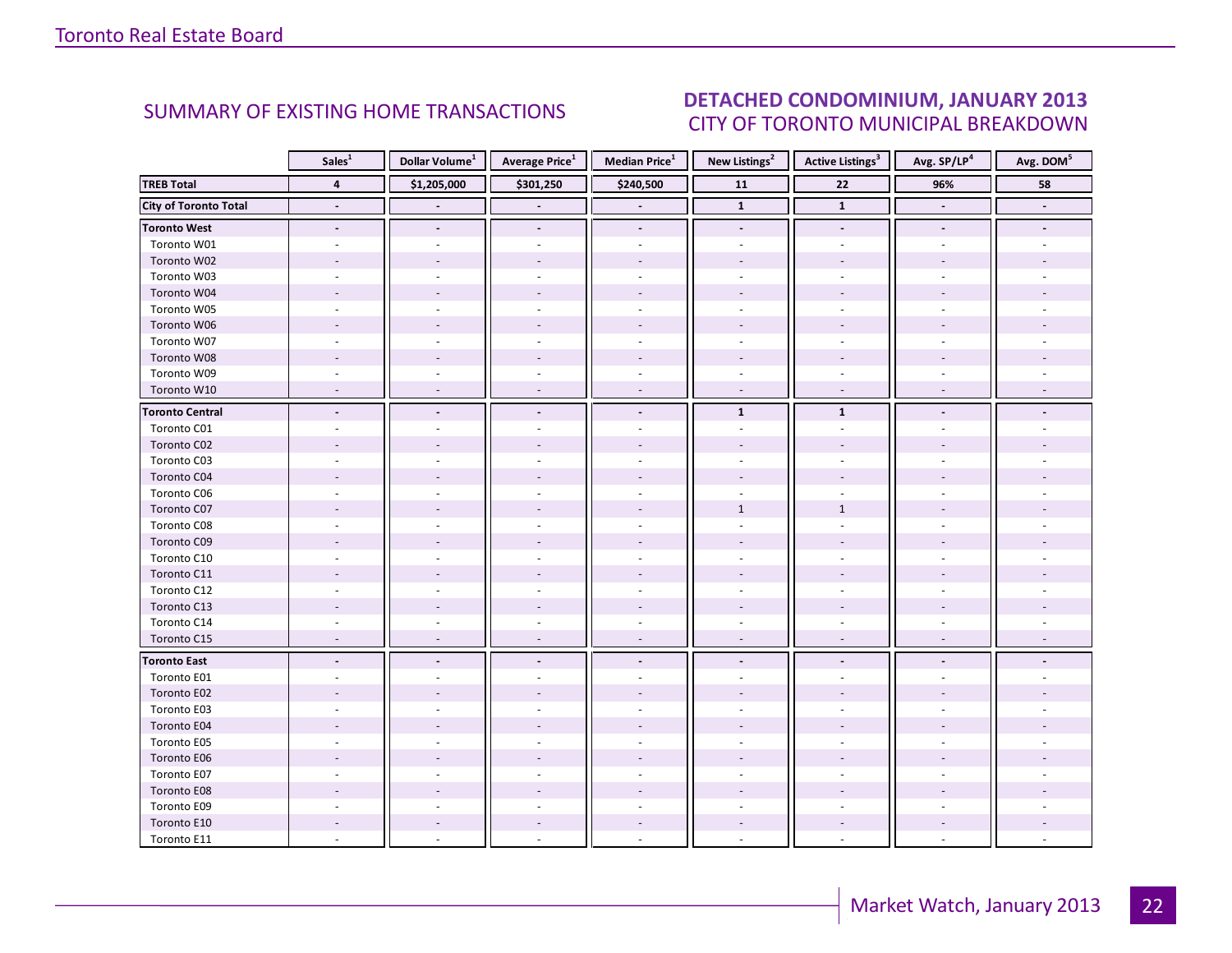#### SUMMARY OF EXISTING HOME TRANSACTIONS **CO-OWNERSHIP APARTMENT, JANUARY 2013** ALL TREB AREAS

|                                                                        | Sales <sup>1</sup>       | Dollar Volume <sup>1</sup> | Average Price <sup>1</sup> | Median Price <sup>1</sup> | New Listings <sup>2</sup> | Active Listings <sup>3</sup> | Avg. SP/LP <sup>4</sup>  | Avg. DOM <sup>5</sup> |
|------------------------------------------------------------------------|--------------------------|----------------------------|----------------------------|---------------------------|---------------------------|------------------------------|--------------------------|-----------------------|
| <b>TREB Total</b>                                                      | $\overline{\mathbf{3}}$  | \$661,000                  | \$220,333                  | \$230,000                 | 8                         | 23                           | 97%                      | 18                    |
| <b>Halton Region</b>                                                   | $\overline{\phantom{a}}$ |                            |                            |                           | $\overline{\phantom{a}}$  | $\overline{\phantom{a}}$     |                          |                       |
| Burlington                                                             | $\overline{\phantom{a}}$ | $\sim$                     | $\sim$                     | $\overline{a}$            | $\sim$                    | $\sim$                       | $\sim$                   |                       |
| <b>Halton Hills</b>                                                    |                          |                            |                            |                           |                           |                              |                          |                       |
| Milton                                                                 | $\overline{\phantom{a}}$ | $\sim$                     | ÷.                         | ÷,                        | ÷.                        | ÷.                           | ÷.                       |                       |
| Oakville                                                               | $\overline{\phantom{a}}$ | $\sim$                     | $\overline{\phantom{a}}$   | ÷,                        | $\sim$                    | $\sim$                       | $\overline{\phantom{a}}$ |                       |
| <b>Peel Region</b>                                                     | $\blacksquare$           | $\blacksquare$             | $\blacksquare$             | $\blacksquare$            | $\blacksquare$            | $\blacksquare$               | $\overline{a}$           |                       |
| Brampton                                                               | $\overline{\phantom{a}}$ | $\sim$                     | $\sim$                     | $\overline{\phantom{a}}$  | $\sim$                    | $\sim$                       | ÷.                       |                       |
| Caledon                                                                | $\overline{\phantom{a}}$ | $\overline{a}$             |                            |                           |                           |                              |                          |                       |
| Mississauga                                                            | $\overline{a}$           |                            |                            |                           | $\sim$                    | $\overline{a}$               | $\overline{a}$           |                       |
| <b>City of Toronto</b>                                                 | $\overline{\mathbf{3}}$  | \$661,000                  | \$220,333                  | \$230,000                 | 8                         | 23                           | 97%                      | 18                    |
| <b>! TURN PAGE FOR CITY OF TORONTO</b><br><b>TABLES OR CLICK HERE:</b> | ▷                        |                            |                            |                           |                           |                              |                          |                       |
| <b>York Region</b>                                                     |                          |                            |                            | $\overline{a}$            | $\overline{a}$            |                              |                          |                       |
| Aurora                                                                 |                          |                            |                            |                           |                           |                              |                          |                       |
| E. Gwillimbury                                                         |                          |                            |                            |                           |                           |                              |                          |                       |
| Georgina                                                               |                          |                            |                            |                           |                           |                              |                          |                       |
| King                                                                   |                          |                            |                            |                           |                           |                              |                          |                       |
| Markham                                                                | ÷                        | $\overline{a}$             | ÷.                         | ä,                        | ÷                         | ÷.                           | $\overline{a}$           |                       |
| Newmarket                                                              |                          |                            |                            |                           |                           |                              |                          |                       |
| <b>Richmond Hill</b>                                                   | L.                       |                            |                            |                           |                           |                              |                          |                       |
| Vaughan                                                                | $\overline{\phantom{a}}$ | $\sim$                     | $\overline{a}$             | $\overline{a}$            | $\overline{\phantom{a}}$  | $\overline{\phantom{a}}$     | $\overline{a}$           |                       |
| Whitchurch-Stouffville                                                 | $\overline{\phantom{a}}$ | $\sim$                     | $\bar{a}$                  | ä,                        | $\omega$                  | $\sim$                       | $\bar{a}$                |                       |
| <b>Durham Region</b>                                                   | $\overline{a}$           | $\overline{\phantom{a}}$   | $\overline{a}$             | $\overline{a}$            | $\overline{a}$            | $\overline{a}$               | $\overline{a}$           |                       |
| Ajax                                                                   |                          |                            |                            |                           |                           |                              |                          |                       |
| <b>Brock</b>                                                           |                          |                            |                            |                           |                           |                              |                          |                       |
| Clarington                                                             |                          |                            |                            |                           |                           |                              |                          |                       |
| Oshawa                                                                 |                          |                            |                            |                           |                           |                              |                          |                       |
| Pickering                                                              | $\overline{\phantom{a}}$ |                            |                            | ä,                        | ÷                         | $\sim$                       |                          |                       |
| Scugog                                                                 | $\overline{a}$           |                            |                            | $\overline{a}$            |                           |                              |                          |                       |
| Uxbridge                                                               |                          |                            |                            |                           |                           |                              |                          |                       |
| Whitby                                                                 |                          |                            |                            |                           |                           |                              |                          |                       |
| <b>Dufferin County</b>                                                 | $\blacksquare$           | $\blacksquare$             | $\blacksquare$             | $\frac{1}{2}$             | $\blacksquare$            | $\blacksquare$               | $\overline{a}$           |                       |
| Orangeville                                                            | ä,                       | $\overline{a}$             | ä,                         | L.                        | $\omega$                  | $\sim$                       | ä,                       |                       |
| <b>Simcoe County</b>                                                   | $\blacksquare$           | $\sim$                     | $\overline{a}$             | $\overline{a}$            | $\sim$                    | $\sim$                       | $\overline{a}$           |                       |
| Adjala-Tosorontio                                                      |                          |                            |                            |                           |                           |                              |                          |                       |
| <b>Bradford West Gwillimbury</b>                                       | $\overline{a}$           |                            |                            | $\overline{a}$            |                           |                              |                          |                       |
| Essa                                                                   | $\overline{\phantom{a}}$ |                            |                            | L.                        | ÷,                        | $\sim$                       | ÷                        |                       |
| Innisfil                                                               |                          |                            |                            | $\overline{a}$            |                           |                              |                          |                       |
| New Tecumseth                                                          |                          |                            |                            |                           |                           |                              |                          |                       |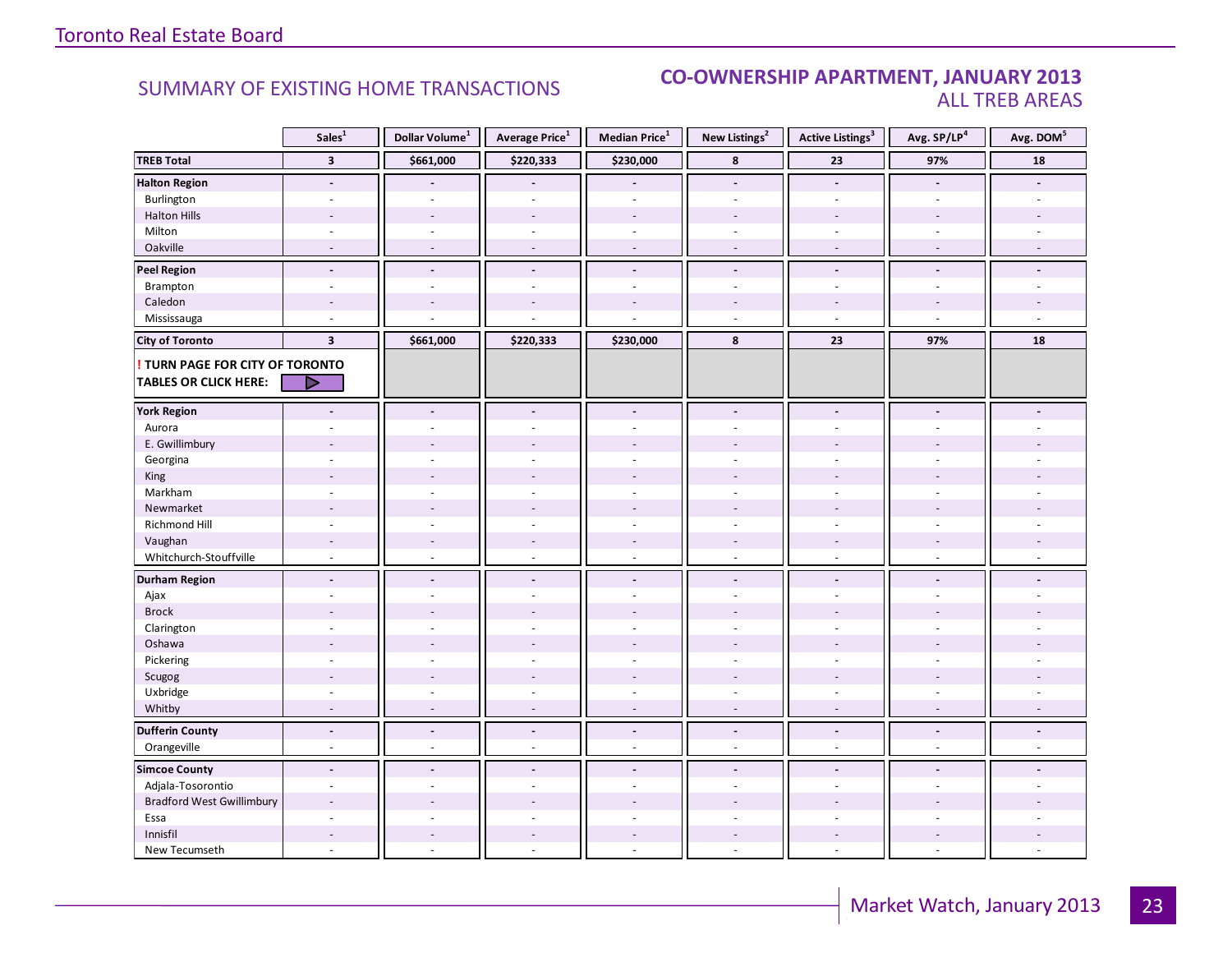#### IANILARY 2012 CITY OF TORONTO MUNICIPAL BREAKDOWN SUMMARY OF EXISTING HOME TRANSACTIONS **CO-OWNERSHIP APARTMENT, JANUARY 2013**

<span id="page-23-0"></span>

|                              | Sales <sup>1</sup>       | Dollar Volume <sup>1</sup> | <b>Average Price</b> <sup>1</sup> | <b>Median Price</b> <sup>1</sup> | New Listings <sup>2</sup> | <b>Active Listings<sup>3</sup></b> | Avg. SP/LP <sup>4</sup>  | Avg. DOM <sup>5</sup> |
|------------------------------|--------------------------|----------------------------|-----------------------------------|----------------------------------|---------------------------|------------------------------------|--------------------------|-----------------------|
| <b>TREB Total</b>            | $\overline{\mathbf{3}}$  | \$661,000                  | \$220,333                         | \$230,000                        | 8                         | 23                                 | 97%                      | 18                    |
| <b>City of Toronto Total</b> | $\overline{\mathbf{3}}$  | \$661,000                  | \$220,333                         | \$230,000                        | 8                         | $\overline{23}$                    | 97%                      | 18                    |
| <b>Toronto West</b>          | $\mathbf{1}$             | \$102,000                  | \$102,000                         | \$102,000                        | $\mathbf{2}$              | $\mathbf{3}$                       | 93%                      | $\mathbf{2}$          |
| Toronto W01                  |                          |                            |                                   |                                  | $\overline{2}$            | $\overline{2}$                     |                          |                       |
| Toronto W02                  |                          | $\overline{\phantom{a}}$   |                                   |                                  |                           |                                    |                          |                       |
| Toronto W03                  | $\omega$                 | $\overline{a}$             | $\overline{a}$                    | $\omega$                         | ÷.                        | $\overline{a}$                     | $\sim$                   |                       |
| Toronto W04                  |                          |                            |                                   |                                  |                           |                                    | $\omega$                 |                       |
| Toronto W05                  | $\mathbf{1}$             | \$102,000                  | \$102,000                         | \$102,000                        |                           | $\mathbf{1}$                       | 93%                      | $\overline{2}$        |
| Toronto W06                  |                          |                            |                                   |                                  |                           |                                    | $\overline{\phantom{a}}$ |                       |
| Toronto W07                  |                          | $\sim$                     |                                   |                                  |                           |                                    | $\overline{\phantom{a}}$ |                       |
| Toronto W08                  |                          |                            |                                   |                                  |                           |                                    |                          |                       |
| Toronto W09                  |                          |                            |                                   |                                  |                           |                                    |                          |                       |
| Toronto W10                  | $\sim$                   | $\sim$                     | $\sim$                            | $\mathcal{L}$                    | $\omega$                  | $\omega$                           | $\sim$                   |                       |
| <b>Toronto Central</b>       | $\overline{2}$           | \$559,000                  | \$279,500                         | \$279,500                        | 6                         | 20                                 | 98%                      | 26                    |
| Toronto C01                  |                          |                            |                                   |                                  |                           |                                    |                          |                       |
| Toronto C02                  |                          |                            |                                   |                                  |                           | 5                                  | $\sim$                   |                       |
| Toronto C03                  | $\mathbf{1}$             | \$329,000                  | \$329,000                         | \$329,000                        | 3                         | $\overline{2}$                     | 97%                      | 5                     |
| Toronto C04                  | $\mathbf 1$              | \$230,000                  | \$230,000                         | \$230,000                        | $1\,$                     | $6\,$                              | 100%                     | 47                    |
| Toronto C06                  |                          |                            |                                   |                                  |                           |                                    |                          |                       |
| Toronto C07                  |                          |                            |                                   |                                  |                           | $\mathbf{1}$                       |                          |                       |
| Toronto C08                  |                          |                            |                                   |                                  |                           | $\mathbf{1}$                       |                          |                       |
| Toronto C09                  |                          |                            |                                   |                                  | $\mathbf{1}$              | $\mathbf{1}$                       |                          |                       |
| Toronto C10                  |                          |                            |                                   |                                  |                           |                                    |                          |                       |
| Toronto C11                  |                          |                            |                                   |                                  |                           |                                    |                          |                       |
| Toronto C12                  |                          |                            |                                   |                                  |                           |                                    |                          |                       |
| Toronto C13                  |                          |                            |                                   |                                  | $\mathbf{1}$              | $\overline{3}$                     |                          |                       |
| Toronto C14                  |                          |                            |                                   |                                  |                           | $\mathbf{1}$                       |                          |                       |
| Toronto C15                  | $\overline{\phantom{a}}$ | $\overline{a}$             |                                   | ÷,                               |                           | $\overline{\phantom{a}}$           | $\overline{\phantom{a}}$ |                       |
| <b>Toronto East</b>          |                          |                            |                                   |                                  |                           |                                    |                          |                       |
| Toronto E01                  |                          |                            |                                   |                                  |                           |                                    |                          |                       |
| Toronto E02                  |                          |                            |                                   |                                  |                           |                                    |                          |                       |
| Toronto E03                  |                          |                            |                                   |                                  |                           |                                    |                          |                       |
| Toronto E04                  |                          |                            |                                   |                                  |                           |                                    |                          |                       |
| Toronto E05                  |                          |                            |                                   |                                  |                           |                                    |                          |                       |
| Toronto E06                  |                          |                            |                                   |                                  |                           |                                    |                          |                       |
| Toronto E07                  |                          |                            |                                   |                                  |                           |                                    |                          |                       |
| Toronto E08                  |                          |                            |                                   |                                  |                           |                                    |                          |                       |
| Toronto E09                  |                          |                            |                                   |                                  |                           |                                    |                          |                       |
| Toronto E10                  |                          |                            |                                   |                                  |                           |                                    |                          |                       |
| Toronto E11                  |                          |                            |                                   |                                  |                           |                                    |                          |                       |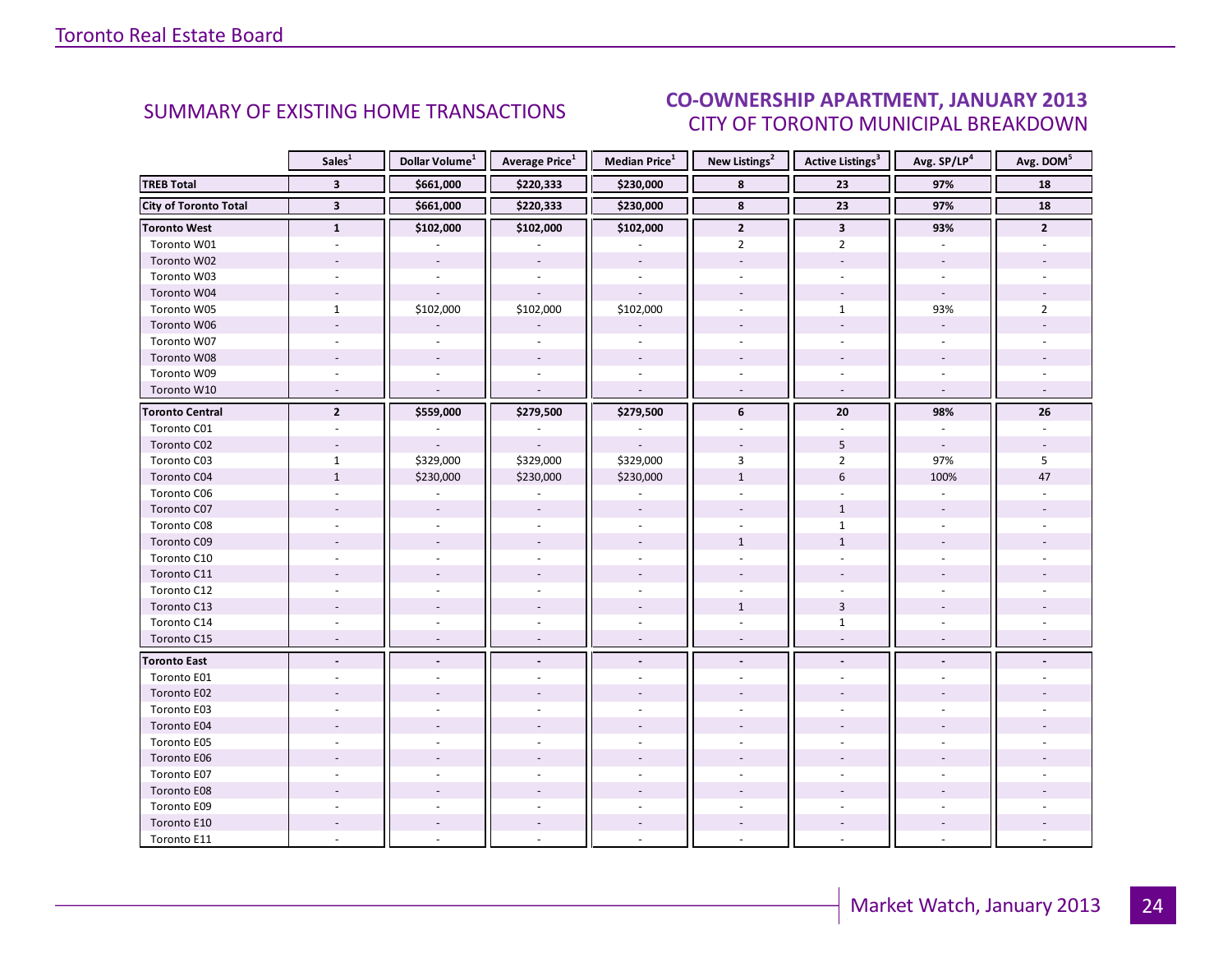#### [CLICK HERE FOR MORE BACKGROUND INFORMATION ON THE MLS® HPI](http://www.torontorealestateboard.com/market_news/home_price_index/index.htm)

#### FOCUS ON THE MLS® HOME PRICE INDEX **INDEX AND BENCHMARK PRICE, JANUARY 2013**<br>CLICK HERE FOR MORE BACKGROUND INFORMATION ON THE MLS® HPI ALL TREB AREAS

|                                                               |                | Composite              |                |                | <b>Single-Family Detached</b> |                |                | <b>Single-Family Attached</b> |                 |                          | Townhouse              |                |                              | Apartment                |                   |
|---------------------------------------------------------------|----------------|------------------------|----------------|----------------|-------------------------------|----------------|----------------|-------------------------------|-----------------|--------------------------|------------------------|----------------|------------------------------|--------------------------|-------------------|
|                                                               | Index          | <b>Benchmark</b>       | Yr./Yr. % Chg. | Index          | <b>Benchmark</b>              | Yr./Yr. % Chg  | Index          | <b>Benchmark</b>              | Yr./Yr. % Chg.  | Index                    | <b>Benchmark</b>       | Yr./Yr. % Chg. | Index                        | <b>Benchmark</b>         | Yr./Yr. % Chg.    |
| <b>TREB Total</b>                                             | 148.7          | \$453,600              | 3.84%          | 148.4          | \$551,800                     | 4.36%          | 153.3          | \$433,100                     | 4.71%           | 147.3                    | \$322,600              | 4.91%          | 143.9                        | \$289,000                | 1.55%             |
| <b>Halton Region</b>                                          | 156.8          | \$514,400              | 4.26%          | 154.8          | \$574,000                     | 3.55%          | 157.3          | \$408,300                     | 4.45%           | 152.2                    | \$301,300              | 3.47%          | $\blacksquare$               |                          |                   |
| Burlington                                                    | 163.5          | \$471,200              | 3.42%          | 162.5          | \$555,400                     | 3.04%          | 158.0          | \$376,600                     | 2.13%           | 160.3                    | \$321,900              | 1.65%          | ÷,                           | $\overline{\phantom{a}}$ |                   |
| <b>Halton Hills</b>                                           | 146.7          | \$427,100              | 3.09%          | 146.2          | \$467,700                     | 1.67%          | 153.6          | \$378,300                     | 4.14%           | 147.4                    | \$265,800              | 2.65%          | $\overline{\phantom{a}}$     |                          |                   |
| Milton                                                        | 149.6          | \$419,600              | 4.18%          | 141.2          | \$491,900                     | 2.17%          | 152.2          | \$380,000                     | 4.46%           | $\sim$                   |                        |                |                              |                          |                   |
| Oakville                                                      | 163.9          | \$604,600              | 4.39%          | 163.3          | \$676,800                     | 4.48%          | 166.0          | \$449,300                     | 4.86%           | 151.8                    | \$335,300              | 4.33%          | $\sim$                       |                          |                   |
| <b>Peel Region</b>                                            | 145.3          | \$397,500              | 4.76%          | 145.6          | \$492,900                     | 4.90%          | 147.0          | \$375,100                     | 4.11%           | 149.6                    | \$309,600              | 5.28%          | 136.1                        | \$234,200                | 6.66%             |
| Brampton                                                      | 139.5          | \$355,800              | 3.95%          | 140.6          | \$410,900                     | 4.77%          | 141.3          | \$332,800                     | 3.06%           | 138.0                    | \$256,400              | 8.49%          | 115.5                        | \$180,800                | 2.85%             |
| Caledon                                                       | 139.4          | \$496,700              | 4.81%          | 140.1          | \$514,200                     | 5.26%          | 150.1          | \$371,100                     | 8.38%           | $\blacksquare$           |                        |                | $\sim$                       |                          |                   |
| Mississauga                                                   | 150.1          | \$419,600              | 5.41%          | 152.6          | \$568,600                     | 5.17%          | 153.2          | \$418,700                     | 5.22%           | 153.1                    | \$328,800              | 4.58%          | 139.5                        | \$244,300                | 7.39%             |
| <b>City of Toronto</b>                                        | 151.6          | \$496,800              | 2.64%          | 153.3          | \$664,600                     | 3.23%          | 160.2          | \$531,300                     | 4.30%           | 152.4                    | \$368,600              | 5.47%          | 146.1                        | \$301,700                | 0.83%             |
| TURN PAGE FOR CITY OF TORONTO<br><b>TABLES OR CLICK HERE:</b> |                |                        |                |                |                               |                |                |                               |                 |                          |                        |                |                              |                          |                   |
| <b>York Region</b>                                            | 156.2          | \$536,000              | 4.62%          | 157.1          | \$617,200                     | 5.22%          | 159.2          | \$461,200                     | 5.50%           | 146.3                    | \$372,900              | 3.83%          | 143.2                        | \$311,100                | $-0.90%$          |
| Aurora                                                        | 149.9          | \$482,700              | 8.23%          | 147.6          | \$548,300                     | 6.72%          | 153.3          | \$396,800                     | 5.22%           | 140.2                    | \$355,100              | 9.87%          | 143.4                        | \$298,000                | 3.31%             |
| E. Gwillimbury                                                | 135.9          | \$439,400              | 7.86%          | 135.4          | \$444,800                     | 5.95%          | 145.4          | \$307,800                     | 1.32%           | $\overline{\phantom{a}}$ |                        |                | $\sim$                       |                          |                   |
| Georgina                                                      | 139.0          | \$288,500              | 4.83%          | 142.7          | \$294,000                     | 5.08%          | 143.7          | \$283,200                     | 8.13%           | $\sim$                   |                        |                | ×.                           |                          |                   |
| <b>King</b>                                                   | 153.9          | \$652,400              | 12.25%         | 155.2          | \$654,900                     | 12.63%         | $\sim$         |                               |                 | $\blacksquare$           |                        |                | $\overline{\phantom{a}}$     |                          |                   |
| Markham                                                       | 161.4          | \$556,000              | 4.13%          | 165.9          | \$682,300                     | 5.74%          | 162.9          | \$485,100                     | 6.19%           | 147.6                    | \$366,700              | $-0.74%$       | 146.2                        | \$338,100                | $-4.38%$          |
| Newmarket                                                     | 143.0          | \$421,700              | 4.23%          | 140.4          | \$472,700                     | 5.41%          | 147.6          | \$347,800                     | 4.98%           | 156.1                    | \$315,200              | 14.11%         | 147.9                        | \$249,100                | $-1.60%$          |
| Richmond Hill                                                 | 162.6          | \$588,700              | 5.31%          | 169.8          | \$719,400                     | 5.27%          | 167.3          | \$506,800                     | 6.09%           | 138.5                    | \$391,600              | 5.97%          | 144.8                        | \$301,600                | 0.91%             |
| Vaughan                                                       | 154.6          | \$558,800              | 3.62%          | 151.5          | \$630,500                     | 3.77%          | 158.6          | \$482,800                     | 5.10%           | 148.5                    | \$405,700              | 3.63%          | 137.8                        | \$305,800                | 1.55%             |
| Whitchurch-Stouffville                                        | 154.8          | \$583,600              | 7.95%          | 155.1          | \$595,200                     | 8.84%          | 139.3          | \$382,600                     | 4.42%           | $\sim$                   |                        | $\sim$         | $\sim$                       |                          | ÷.                |
| <b>Durham Region</b>                                          | 130.8          | \$307,800              | 5.91%          | 130.1          | \$339,200                     | 5.94%          | 134.6          | \$269,600                     | 6.40%           | 121.9                    | \$200,300              | 4.01%          | 125.4                        | \$224,300                | 6.09%             |
| Ajax                                                          | 134.9          | \$333,400              | 4.49%          | 135.4          | \$362,600                     | 4.07%          | 140.6          | \$302,400                     | 3.76%           | 126.0                    | \$230,300              | 5.53%          | 121.9                        | \$207,000                | 5.72%             |
| <b>Brock</b>                                                  | 116.9          | \$221,600              | $-3.63%$       | 117.2          | \$222,700                     | $-1.43%$       | 129.6          | \$206,500                     | $-3.28%$        | $\sim$                   |                        |                | $\sim$                       |                          |                   |
| Clarington                                                    | 130.0<br>125.5 | \$275,100              | 9.24%          | 127.4          | \$306,200                     | 9.26%          | 133.6<br>129.7 | \$255,100<br>\$217,200        | 13.03%<br>6.05% | 132.6                    | \$237,400              | 0.91%          | 122.8                        | \$173,800                | 3.80%<br>$-0.15%$ |
| Oshawa<br>Pickering                                           | 137.0          | \$240,200<br>\$370,600 | 6.90%<br>7.03% | 125.1<br>137.9 | \$266,400<br>\$431,400        | 7.66%<br>6.08% | 141.8          | \$330,500                     | 7.67%           | 105.6<br>132.7           | \$141,300<br>\$239,400 | 3.63%<br>6.84% | 131.4<br>125.6               | \$157,200<br>\$245,900   | 9.79%             |
| Scugog                                                        | 122.8          | \$318,700              | 4.69%          | 126.1          | \$324,700                     | 4.56%          | 121.2          | \$253,700                     | $-2.02%$        | $\overline{\phantom{a}}$ |                        |                |                              |                          |                   |
| Uxbridge                                                      | 125.4          | \$383,400              | 0.72%          | 126.1          | \$390,600                     | $-0.24%$       | 124.1          | \$304,500                     | $-1.43%$        | $\blacksquare$           |                        | $\sim$         |                              |                          |                   |
| Whitby                                                        | 132.0          | \$344,400              | 4.68%          | 131.3          | \$377,200                     | 5.46%          | 131.1          | \$289,200                     | 5.22%           | 127.3                    | \$233,400              | 1.35%          | 128.5                        | \$250,700                | 4.64%             |
| <b>Dufferin County</b>                                        | 138.0          | \$316,300              | 5.18%          | 141.6          | \$322,700                     | 1.87%          | 139.7          | \$261,800                     | 3.25%           | $\blacksquare$           |                        |                | $\sim$                       |                          |                   |
| Orangeville                                                   | 138.0          | \$316,300              | 5.18%          | 141.6          | \$322,700                     | 1.87%          | 139.7          | \$261,800                     | 3.25%           | $\sim$                   |                        |                |                              | $\sim$                   |                   |
| <b>Simcoe County</b>                                          | 135.8          | \$288,600              | 6.09%          | 133.0          | \$293,300                     | 5.64%          | 140.2          | \$269,200                     | 6.53%           | $\blacksquare$           |                        |                | $\overline{\phantom{a}}$     |                          |                   |
| Adjala-Tosorontio                                             | 121.3          | \$382,000              | 0.17%          | 121.0          | \$381,500                     | 0.33%          |                |                               |                 | $\overline{\phantom{a}}$ |                        |                |                              |                          |                   |
| <b>Bradford West Gwillimbury</b>                              | 145.4          | \$361,400              | 5.90%          | 130.5          | \$399,700                     | 4.07%          | 150.6          | \$313,100                     | 5.76%           | $\overline{\phantom{a}}$ |                        |                | $\sim$                       |                          |                   |
| Essa                                                          | 132.3          | \$300,000              | 6.27%          | 129.6          | \$320,600                     | 4.94%          | 135.8          | \$231,300                     | 7.69%           | $\blacksquare$           |                        |                | ÷,                           | $\overline{\phantom{a}}$ |                   |
| Innisfil                                                      | 138.8          | \$257,200              | 6.20%          | 139.5          | \$258,900                     | 6.33%          | 147.2          | \$229,000                     | 8.00%           | $\overline{\phantom{a}}$ |                        |                | $\qquad \qquad \blacksquare$ |                          |                   |
| New Tecumseth                                                 | 123.7          | \$285,700              | 6.18%          | 121.1          | \$311,900                     | 5.67%          | 128.7          | \$246,200                     | 6.89%           | $\sim$                   |                        |                |                              |                          |                   |

**Page 3 July 2010**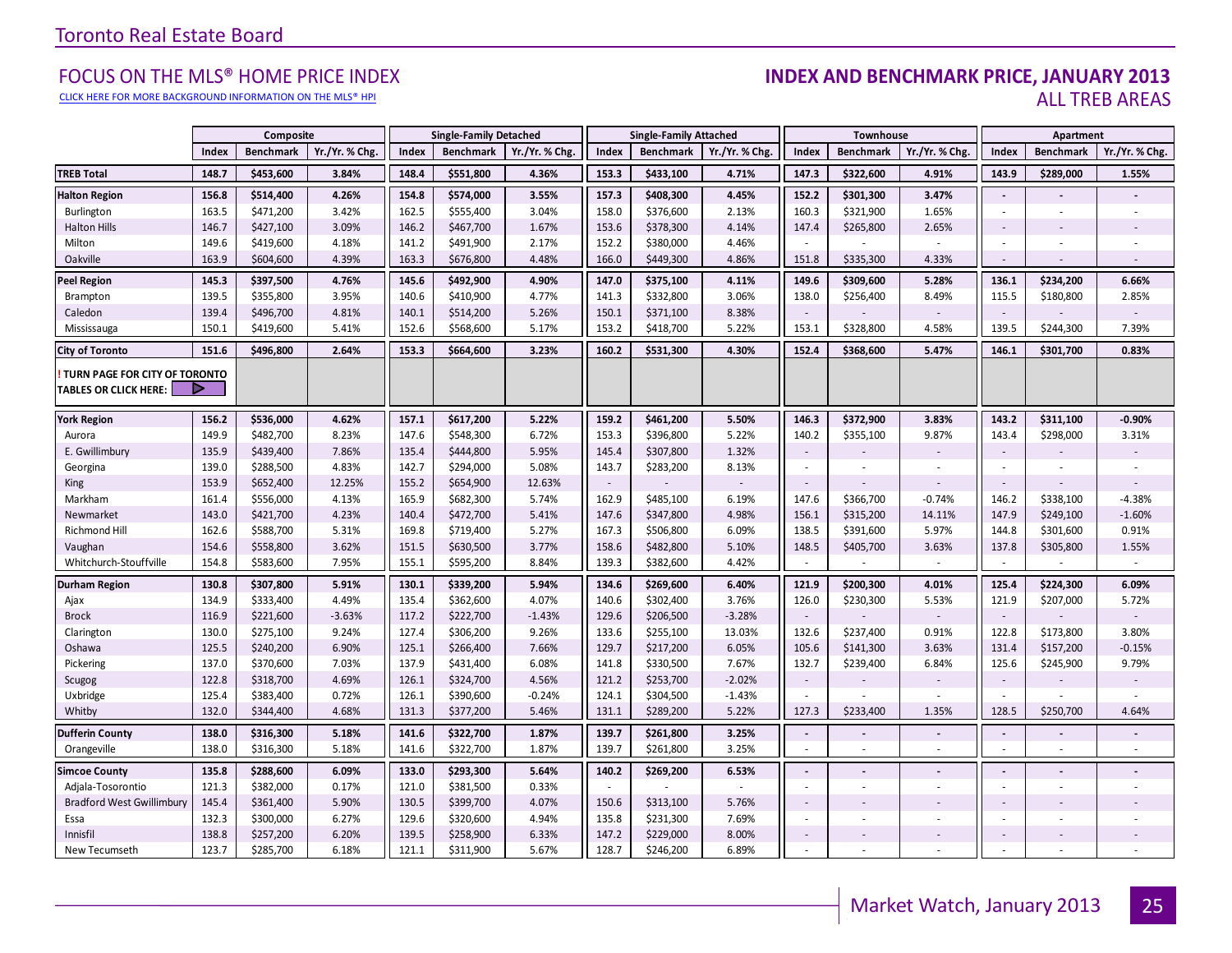[CLICK HERE FOR MORE BACKGROUND INFORMATION ON THE MLS® HPI](http://www.torontorealestateboard.com/market_news/home_price_index/index.htm)

# FOCUS ON THE MLS® HOME PRICE INDEX<br>INDEX AND BENCHMARK PRICE, JANUARY 2013 CITY OF TORONTO

<span id="page-25-0"></span>

|                        |       | Composite        |                |       | <b>Single-Family Detached</b> |                |       | <b>Single-Family Attached</b> |                |                          | <b>Townhouse</b> |                |       | Apartment        |                |
|------------------------|-------|------------------|----------------|-------|-------------------------------|----------------|-------|-------------------------------|----------------|--------------------------|------------------|----------------|-------|------------------|----------------|
|                        | Index | <b>Benchmark</b> | Yr./Yr. % Chg. | Index | <b>Benchmark</b>              | Yr./Yr. % Chg. | Index | <b>Benchmark</b>              | Yr./Yr. % Chg. | Index                    | <b>Benchmark</b> | Yr./Yr. % Chg. | Index | <b>Benchmark</b> | Yr./Yr. % Chg. |
| <b>TREB Total</b>      | 148.7 | \$453,600        | 3.84%          | 148.4 | \$551,800                     | 4.36%          | 153.3 | \$433,100                     | 4.71%          | 147.3                    | \$322,600        | 4.91%          | 143.9 | \$289,000        | 1.55%          |
| <b>City of Toronto</b> | 151.6 | \$496,800        | 2.64%          | 153.3 | \$664,600                     | 3.23%          | 160.2 | \$531,300                     | 4.30%          | 152.4                    | \$368,600        | 5.47%          | 146.1 | \$301,700        | 0.83%          |
| Toronto W01            | 156.7 | \$639,500        | $-0.13%$       | 149.4 | \$770,000                     | $-4.72%$       | 158.0 | \$609,600                     | $-1.43%$       | 215.3                    | \$443,300        | 12.31%         | 144.2 | \$336,500        | 1.91%          |
| Toronto W02            | 173.0 | \$624,000        | 9.70%          | 169.4 | \$695,300                     | 5.94%          | 195.0 | \$597,300                     | 11.81%         | 130.3                    | \$359,300        | 3.99%          | 114.0 | \$473,800        | $-1.47%$       |
| Toronto W03            | 154.3 | \$398,500        | 5.25%          | 155.1 | \$421,800                     | 5.44%          | 160.3 | \$410,700                     | 7.44%          |                          |                  |                | 126.6 | \$234,800        | $-6.57%$       |
| Toronto W04            | 133.9 | \$350,600        | 0.68%          | 143.0 | \$451,300                     | 3.17%          | 140.1 | \$407,900                     | 5.82%          | 144.9                    | \$352,500        | 10.02%         | 111.8 | \$164,700        | $-8.06%$       |
| Toronto W05            | 134.3 | \$319,800        | 8.13%          | 139.2 | \$464,100                     | 5.69%          | 131.3 | \$384,000                     | 4.37%          | 138.1                    | \$227,400        | 25.55%         | 129.6 | \$170,200        | 12.21%         |
| Toronto W06            | 144.1 | \$418,300        | 8.84%          | 157.9 | \$501,200                     | 3.00%          | 143.1 | \$433,900                     | 2.80%          | 165.5                    | \$487,600        | 17.13%         | 130.3 | \$322,300        | 16.34%         |
| Toronto W07            | 143.9 | \$613,300        | 2.93%          | 150.4 | \$650,000                     | 0.67%          | 143.7 | \$589,200                     | 2.28%          | 137.5                    | \$505,400        | 23.76%         | 104.5 | \$423,700        | $-0.67%$       |
| Toronto W08            | 137.6 | \$559,800        | 2.46%          | 145.7 | \$762,100                     | 0.76%          | 149.1 | \$560,100                     | 2.33%          | 148.6                    | \$363,300        | 22.10%         | 126.1 | \$253,900        | 1.69%          |
| Toronto W09            | 137.5 | \$353,400        | 6.67%          | 150.7 | \$563,800                     | 4.44%          | 137.3 | \$388,700                     | 6.60%          | 150.7                    | \$382,300        | 3.01%          | 115.6 | \$148,200        | 9.68%          |
| Toronto W10            | 131.9 | \$306,100        | 4.43%          | 141.2 | \$415,500                     | 8.95%          | 140.5 | \$381,800                     | 9.17%          | 112.9                    | \$203,400        | $-2.25%$       | 121.6 | \$185,700        | $-1.62%$       |
| Toronto C01            | 171.1 | \$424,400        | 1.85%          | 185.0 | \$653,000                     | 0.00%          | 187.6 | \$650,900                     | 0.97%          | 161.4                    | \$484,400        | 0.81%          | 168.6 | \$350,900        | 2.37%          |
| Toronto C02            | 160.3 | \$761,100        | $-1.29%$       | 149.4 | \$1,184,200                   | $-5.26%$       | 164.9 | \$867,700                     | $-0.96%$       | 153.8                    | \$719,200        | $-7.85%$       | 159.4 | \$444,500        | 1.27%          |
| Toronto C03            | 161.0 | \$828,600        | 4.48%          | 157.0 | \$946,200                     | 3.29%          | 165.7 | \$613,400                     | 6.29%          |                          |                  |                | 169.6 | \$448,100        | 9.49%          |
| Toronto C04            | 148.7 | \$921,300        | $-0.54%$       | 151.6 | \$1,059,800                   | 1.27%          | 155.8 | \$744,800                     | 7.15%          | 147.0                    | \$549,200        | $-2.97%$       | 134.6 | \$320,000        | $-10.45%$      |
| Toronto C06            | 156.8 | \$620,500        | 2.75%          | 159.8 | \$684,000                     | 5.97%          | 150.7 | \$554,200                     | 5.31%          | 134.1                    | \$365,900        | $-3.46%$       | 153.0 | \$338,300        | $-3.16%$       |
| Toronto C07            | 150.0 | \$515,200        | $-0.46%$       | 166.7 | \$763,100                     | 5.31%          | 154.6 | \$549,500                     | 4.04%          | 126.8                    | \$372,200        | $-2.61%$       | 140.3 | \$330,500        | $-5.27%$       |
| Toronto C08            | 154.6 | \$398,100        | $-4.98%$       | 151.2 | \$469,900                     | 2.93%          | 155.6 | \$644,000                     | 5.99%          | 168.8                    | \$511,900        | $-1.69%$       | 154.3 | \$340,300        | $-6.82%$       |
| Toronto C09            | 125.6 | \$932,700        | $-4.20%$       | 117.1 | \$1,471,000                   | $-5.49%$       | 134.2 | \$1,092,000                   | $-3.87%$       | 141.7                    | \$731,400        | $-11.33%$      | 132.2 | \$438,000        | $-1.78%$       |
| Toronto C10            | 170.3 | \$664,300        | 4.74%          | 153.7 | \$943,200                     | 6.59%          | 160.0 | \$790,200                     | 4.99%          | 198.0                    | \$454,100        | $-6.91%$       | 176.2 | \$422,200        | 5.32%          |
| Toronto C11            | 131.2 | \$470,100        | $-3.03%$       | 142.0 | \$950,700                     | $-3.27%$       | 157.4 | \$690,600                     | 0.83%          | 115.9                    | \$184,900        | 7.71%          | 119.9 | \$170,700        | $-4.69%$       |
| Toronto C12            | 147.2 | \$1,261,500      | 0.96%          | 139.9 | \$1,503,500                   | 0.00%          | 159.9 | \$690,900                     | 9.90%          | 149.4                    | \$506,100        | 11.16%         | 166.4 | \$523,400        | $-0.72%$       |
| Toronto C13            | 144.9 | \$534,600        | 7.02%          | 153.0 | \$819,800                     | 7.75%          | 145.6 | \$467,200                     | 4.67%          | 143.4                    | \$408,400        | $-7.66%$       | 136.8 | \$270,700        | 6.96%          |
| Toronto C14            | 163.8 | \$556,600        | 3.28%          | 178.8 | \$970,100                     | 6.43%          | 180.3 | \$879,600                     | 3.56%          | 207.3                    | \$700,500        | 11.39%         | 155.1 | \$390,000        | 1.31%          |
| Toronto C15            | 150.1 | \$501,800        | 1.69%          | 166.6 | \$780,900                     | 6.25%          | 152.2 | \$496,700                     | 2.01%          | 163.8                    | \$403,600        | 3.93%          | 129.1 | \$301,700        | $-3.30%$       |
| Toronto E01            | 172.9 | \$537,000        | 4.47%          | 169.2 | \$570,000                     | 2.92%          | 177.2 | \$556,000                     | 8.18%          | 190.4                    | \$385,000        | 11.15%         | 171.0 | \$405,600        | $-11.44%$      |
| Toronto E02            | 156.9 | \$583,600        | $-1.57%$       | 150.8 | \$664,100                     | $-2.52%$       | 162.8 | \$543,000                     | $-0.43%$       | 156.2                    | \$522,200        | 7.50%          | 163.3 | \$432,100        | 3.29%          |
| Toronto E03            | 150.7 | \$464,200        | 1.82%          | 150.8 | \$506,600                     | $-0.20%$       | 154.3 | \$502,500                     | 7.60%          | $\overline{\phantom{a}}$ |                  |                | 131.8 | \$197,100        | 0.00%          |
| Toronto E04            | 148.2 | \$372,000        | 7.16%          | 153.9 | \$454,400                     | 5.63%          | 151.3 | \$367,100                     | 6.70%          | 149.4                    | \$322,900        | 5.58%          | 145.0 | \$219,600        | 12.58%         |
| Toronto E05            | 143.1 | \$382,700        | 1.20%          | 155.5 | \$549,100                     | 3.74%          | 153.8 | \$423,900                     | 3.57%          | 146.4                    | \$318,300        | 5.63%          | 128.5 | \$252,500        | $-4.67%$       |
| Toronto E06            | 163.5 | \$462,000        | 6.03%          | 162.2 | \$463,600                     | 6.08%          | 170.2 | \$402,600                     | 6.04%          |                          |                  |                | 149.8 | \$330,300        | 3.17%          |
| Toronto E07            | 150.2 | \$370,300        | 5.70%          | 153.8 | \$503,400                     | 0.26%          | 153.4 | \$401,000                     | 4.64%          | 159.1                    | \$344,000        | 13.97%         | 139.1 | \$238,200        | 8.93%          |
| Toronto E08            | 142.1 | \$348,300        | 3.87%          | 153.9 | \$480,400                     | 5.41%          | 147.8 | \$378,300                     | 5.42%          | 144.2                    | \$291,900        | 8.50%          | 117.7 | \$187,900        | $-0.84%$       |
| Toronto E09            | 139.3 | \$336,400        | 4.11%          | 147.7 | \$420,300                     | 5.05%          | 141.5 | \$347,300                     | 3.13%          | 130.6                    | \$240,700        | 2.92%          | 131.0 | \$245,700        | 2.83%          |
| Toronto E10            | 144.6 | \$409,400        | 4.93%          | 147.0 | \$470,600                     | 4.78%          | 148.0 | \$384,900                     | 3.06%          | 141.6                    | \$248,000        | 9.26%          | 99.6  | \$160,500        | 5.73%          |
| Toronto E11            | 135.3 | \$298,300        | 2.97%          | 149.6 | \$415,500                     | 4.84%          | 143.1 | \$324,700                     | 2.73%          | 112.8                    | \$221,700        | 2.27%          | 113.5 | \$169,400        | $-0.87%$       |